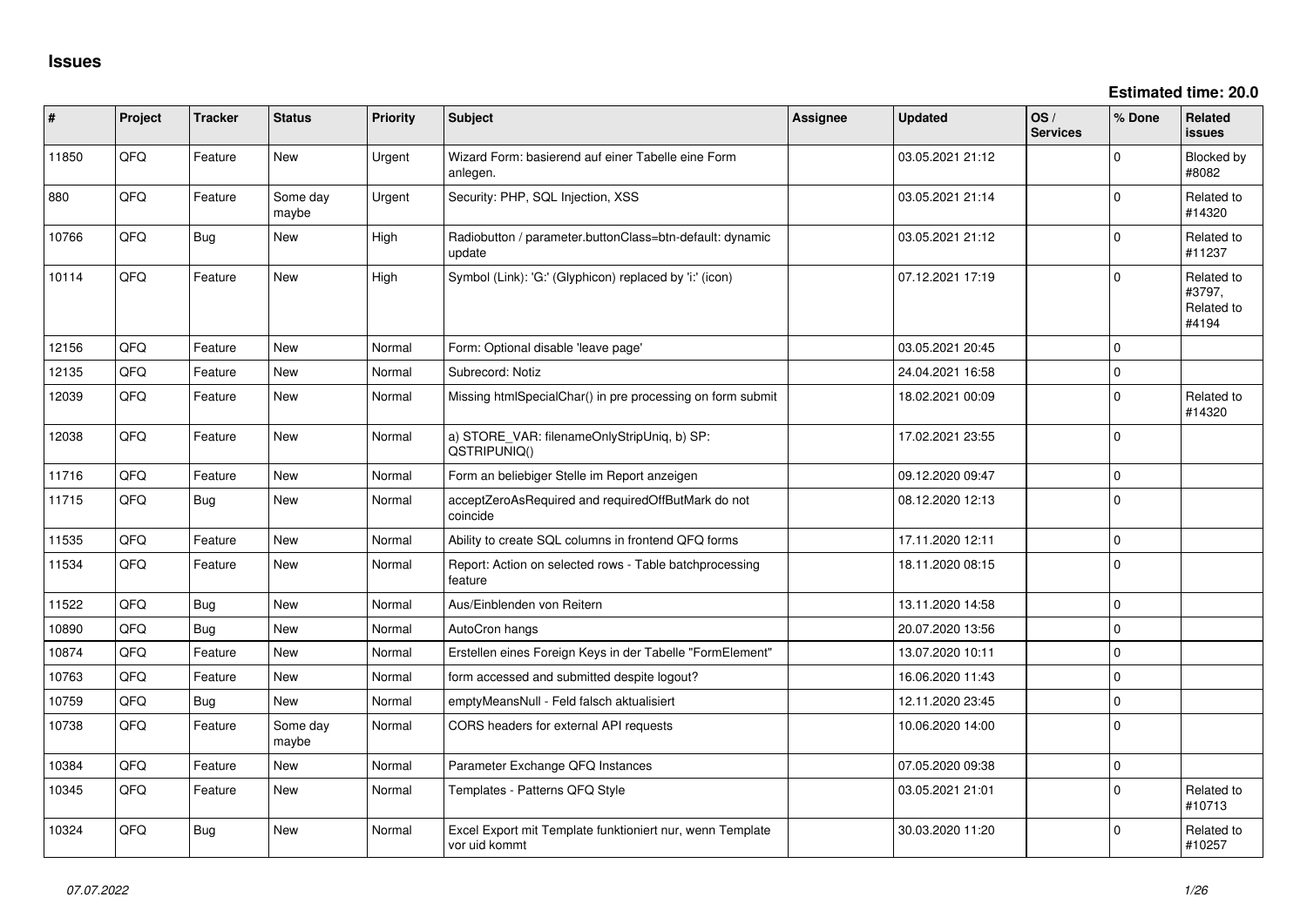| #    | Project | <b>Tracker</b> | <b>Status</b>     | <b>Priority</b> | <b>Subject</b>                                                                       | Assignee | <b>Updated</b>   | OS/<br><b>Services</b> | % Done      | Related<br>issues   |
|------|---------|----------------|-------------------|-----------------|--------------------------------------------------------------------------------------|----------|------------------|------------------------|-------------|---------------------|
| 9855 | QFQ     | Bug            | <b>New</b>        | Normal          | <b>Required Check</b>                                                                |          | 01.02.2020 15:56 |                        | $\Omega$    |                     |
| 9853 | QFQ     | Feature        | <b>New</b>        | Normal          | Check das SQL / QFQ / Mail Logfile geschrieben wird                                  |          | 09.01.2020 11:15 |                        | $\Omega$    |                     |
| 9126 | QFQ     | Bug            | Some day<br>maybe | Normal          | hidden Form elements are present in page source                                      |          | 02.01.2021 18:41 |                        | $\Omega$    |                     |
| 9024 | QFQ     | Bug            | Some day<br>maybe | Normal          | QFQ Einarbeitung                                                                     |          | 01.02.2020 15:56 |                        | $\Omega$    |                     |
| 9020 | QFQ     | <b>Bug</b>     | Some day<br>maybe | Normal          | radio mit buttonClass und dynamicUpdate lassen sich nicht<br>kombinieren             |          | 11.12.2019 16:01 |                        | $\Omega$    |                     |
| 8056 | QFQ     | Feature        | Some day<br>maybe | Normal          | Termin Organisation (Reservation)                                                    |          | 01.02.2020 23:19 |                        | $\mathbf 0$ | Related to<br>#8658 |
| 7921 | QFQ     | Feature        | Some day<br>maybe | Normal          | Rest API Export: URL kuerzer machen                                                  |          | 01.02.2020 23:19 |                        | $\Omega$    |                     |
| 7402 | QFQ     | Bug            | Some day<br>maybe | Normal          | thumbnail cache: outdated picture when permission denied<br>and permission resolved. |          | 01.02.2020 23:20 |                        | $\Omega$    |                     |
| 7281 | QFQ     | Bug            | Some day<br>maybe | Normal          | Subrecords: on large screen separator line too short                                 |          | 01.02.2020 23:19 |                        | $\Omega$    |                     |
| 7278 | QFQ     | Feature        | Some day<br>maybe | Normal          | Form: Wert vordefinieren der immer gesetzt wird                                      |          | 02.05.2021 09:27 |                        | $\mathbf 0$ |                     |
| 7229 | QFQ     | Feature        | Some day<br>maybe | Normal          | New FormElement.type: Button                                                         |          | 01.02.2021 12:32 |                        | $\Omega$    |                     |
| 7108 | QFQ     | Feature        | Some day<br>maybe | Normal          | QFQ Wrap Elements                                                                    |          | 11.12.2019 16:01 |                        | $\Omega$    |                     |
| 7106 | QFQ     | Feature        | Some day<br>maybe | Normal          | Beispiel Nummerierung von Rows in Report                                             |          | 11.12.2019 16:01 |                        | $\Omega$    |                     |
| 7105 | QFQ     | Feature        | Some day<br>maybe | Normal          | Beispiel wie man in einer zweiten Tabelle speichert.                                 |          | 11.12.2019 16:01 |                        | $\Omega$    |                     |
| 7104 | QFQ     | Feature        | Some day<br>maybe | Normal          | Manual: hint about escaping if '\r' appears in mail body                             |          | 11.12.2019 16:01 |                        | $\Omega$    |                     |
| 7101 | QFQ     | <b>Bug</b>     | Some day<br>maybe | Normal          | 'form' in SIP and 'report' - breaks                                                  |          | 01.02.2020 23:20 |                        | $\mathbf 0$ |                     |
| 7100 | QFQ     | Feature        | Some day<br>maybe | Normal          | Download: log access, max downloads, time limit                                      |          | 01.02.2020 23:19 |                        | $\Omega$    |                     |
| 6992 | QFQ     | Feature        | Some day<br>maybe | Normal          | DB exception: Syntax Highlight                                                       |          | 11.12.2019 16:01 |                        | $\Omega$    | Related to<br>#5450 |
| 6704 | QFQ     | Feature        | Some day<br>maybe | Normal          | Upload Mode: Bilder in Notizen rechts sollen aktuellen<br>Upload repräsentieren.     |          | 01.02.2020 23:19 |                        | $\mathbf 0$ | Related to<br>#3264 |
| 6515 | QFQ     | Feature        | Some day<br>maybe | Normal          | Formular: Felder dynamisch ein/ausblenden                                            |          | 11.12.2019 16:02 |                        | $\mathbf 0$ |                     |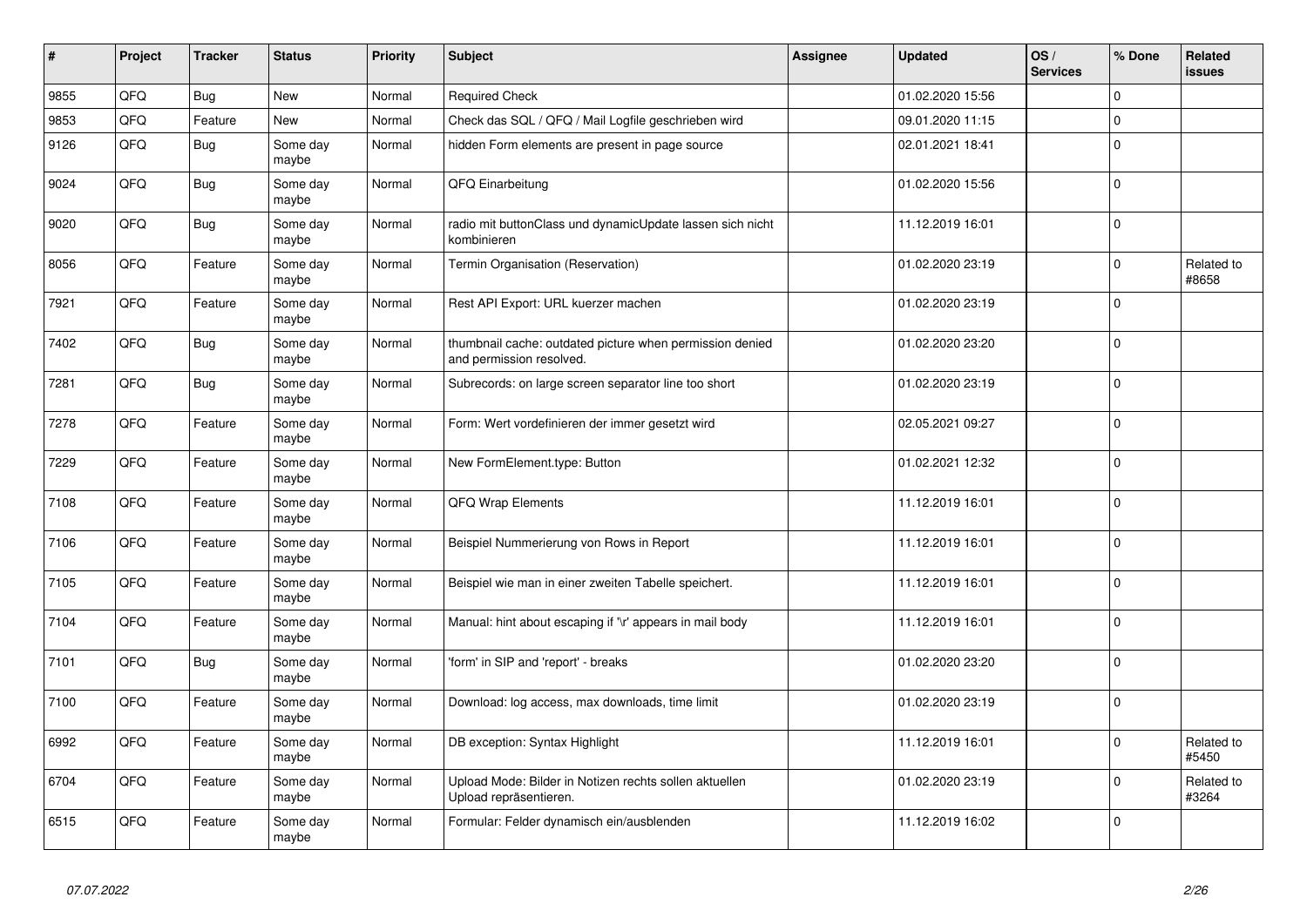| #    | Project | <b>Tracker</b> | <b>Status</b>     | <b>Priority</b> | <b>Subject</b>                                                                    | Assignee | <b>Updated</b>   | OS/<br><b>Services</b> | % Done      | Related<br>issues    |
|------|---------|----------------|-------------------|-----------------|-----------------------------------------------------------------------------------|----------|------------------|------------------------|-------------|----------------------|
| 6299 | QFQ     | Feature        | Some day<br>maybe | Normal          | Attack detection: log table with invalid SIP access                               |          | 11.12.2019 16:02 |                        | $\Omega$    | Related to<br>#3947  |
| 6288 | QFQ     | Feature        | Some day<br>maybe | Normal          | Best Practice: Erklaeren wie man ein Formular ganz in<br>'weiss' erstellen kann   |          | 11.12.2019 16:02 |                        | $\Omega$    |                      |
| 6084 | QFQ     | Feature        | Some day<br>maybe | Normal          | New escape type: 'D' - convert date                                               |          | 01.02.2020 23:19 |                        | $\Omega$    |                      |
| 6083 | QFQ     | Feature        | Some day<br>maybe | Normal          | Dynamic Update: Value Check via SQL                                               |          | 11.12.2019 16:02 |                        | $\Omega$    |                      |
| 5923 | QFQ     | Feature        | Some day<br>maybe | Normal          | fillStoreSystemBySqlLate                                                          |          | 01.02.2020 23:19 |                        | $\mathbf 0$ |                      |
| 5895 | QFQ     | Feature        | Some day<br>maybe | Normal          | Tutorial: List of all QFQ Features                                                |          | 01.02.2020 23:19 |                        | $\Omega$    |                      |
| 5893 | QFQ     | Feature        | Some day<br>maybe | Normal          | Edit on double-click                                                              |          | 01.02.2020 23:19 |                        | $\Omega$    | Related to<br>#5894  |
| 5892 | QFQ     | Feature        | Some day<br>maybe | Normal          | QFQ should use T3 API to manipulate FE GROUP<br>membership                        |          | 01.02.2020 23:20 |                        | $\Omega$    |                      |
| 5877 | QFQ     | <b>Bug</b>     | Some day<br>maybe | Normal          | FE.type=note:bsColumn strange behaviour                                           |          | 01.02.2020 23:19 |                        | $\Omega$    |                      |
| 5851 | QFQ     | Feature        | Some day<br>maybe | Normal          | Queue System implementieren: MQTT, RabbitMQ                                       |          | 01.02.2020 23:20 |                        | $\Omega$    | Related to<br>#5715  |
| 5850 | QFQ     | Feature        | Some day<br>maybe | Normal          | Deployment: In QFQ Doc best practice fuer zeitgemaesses<br>Deployment beschreiben |          | 01.02.2020 23:20 |                        | 0           |                      |
| 5805 | QFQ     | Feature        | Some day<br>maybe | Normal          | TypeAHead SQL value instead of key stored                                         |          | 01.02.2020 23:19 |                        | $\Omega$    | Related to<br>#5444  |
| 5783 | QFQ     | Feature        | Some day<br>maybe | Normal          | <b>BPMN View/Edit</b>                                                             |          | 11.12.2019 16:02 |                        | $\Omega$    |                      |
| 5455 | QFQ     | Feature        | Some day<br>maybe | Normal          | Mail Redirects grld abhaengig                                                     |          | 01.02.2020 23:20 |                        | $\mathbf 0$ |                      |
| 5452 | QFQ     | Feature        | Some day<br>maybe | Normal          | Thumbnails from PDF: bad quality                                                  |          | 01.02.2020 23:20 |                        | $\Omega$    |                      |
| 5342 | QFQ     | Feature        | Some day<br>maybe | Normal          | link - with HTML Attributes                                                       |          | 01.02.2020 23:20 |                        | $\Omega$    | Related to<br>#14077 |
| 5160 | QFQ     | Feature        | Some day<br>maybe | Normal          | QFQ collaborative / together.js, ShareJS, y-js, collaborative,                    |          | 11.12.2019 16:02 |                        | $\Omega$    |                      |
| 5129 | QFQ     | Feature        | Some day<br>maybe | Normal          | Reports: SQL fuer x Achse und y Achse                                             |          | 11.12.2019 16:02 |                        | $\Omega$    |                      |
| 4974 | QFQ     | Feature        | Some day<br>maybe | Normal          | Long polling - inform all listening clients of changes                            |          | 11.12.2019 16:02 |                        | $\Omega$    |                      |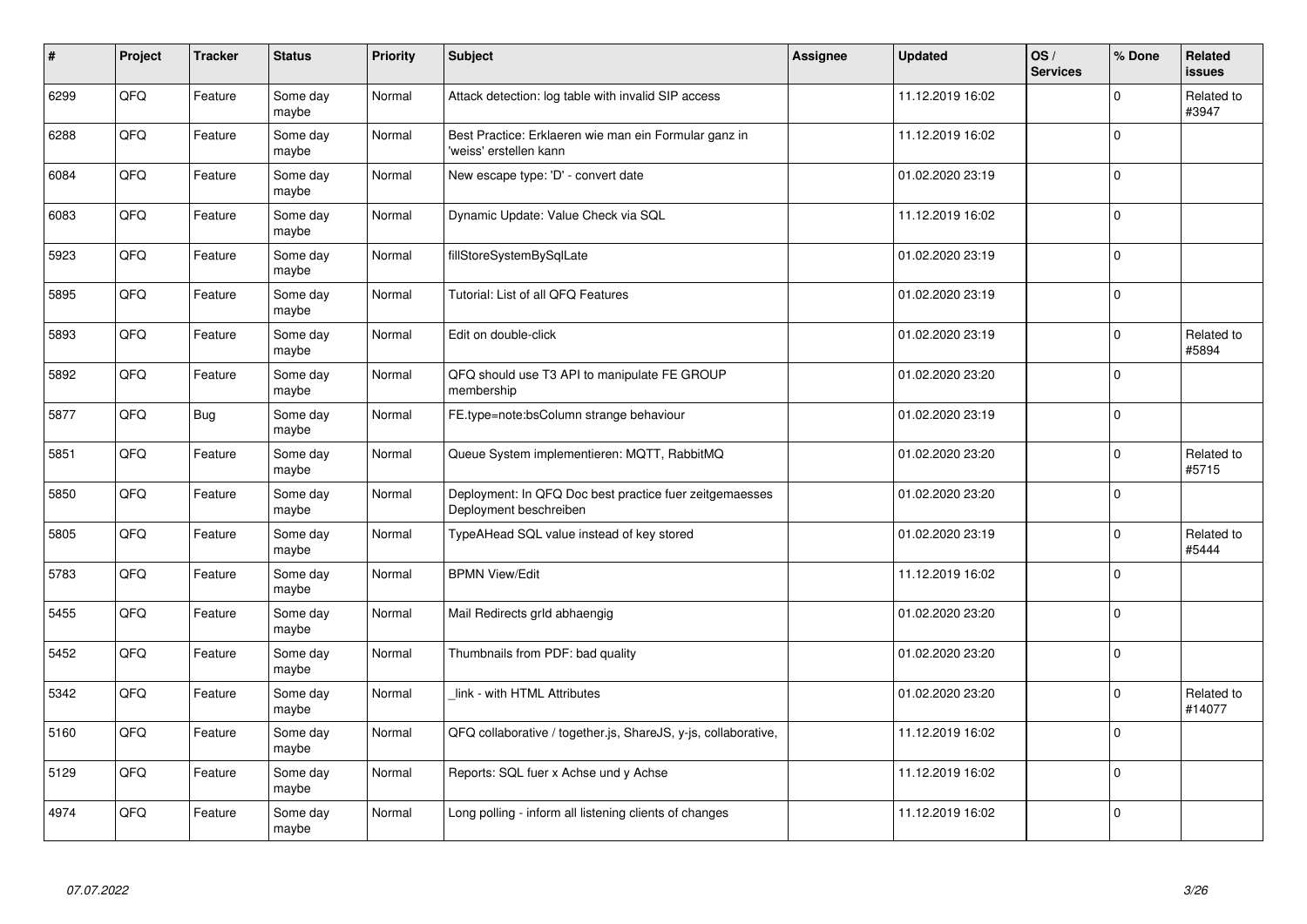| #    | Project | <b>Tracker</b> | <b>Status</b>     | <b>Priority</b> | <b>Subject</b>                                                                                                                                                | Assignee | <b>Updated</b>   | OS/<br><b>Services</b> | % Done      | Related<br><b>issues</b>                    |
|------|---------|----------------|-------------------|-----------------|---------------------------------------------------------------------------------------------------------------------------------------------------------------|----------|------------------|------------------------|-------------|---------------------------------------------|
| 4816 | QFQ     | Feature        | Some day<br>maybe | Normal          | Templates for QFQ Reports (Tables, Radios, )                                                                                                                  |          | 01.02.2020 23:20 |                        | $\Omega$    |                                             |
| 4719 | QFQ     | Feature        | Some day<br>maybe | Normal          | Custom Message in Client in case of 'Browser tab close,<br>modification will be lost'                                                                         |          | 01.02.2020 23:20 |                        | $\mathbf 0$ |                                             |
| 4640 | QFQ     | Feature        | Some day<br>maybe | Normal          | Rename System Forms                                                                                                                                           |          | 01.02.2020 23:20 |                        | $\Omega$    |                                             |
| 4627 | QFQ     | Feature        | Some day<br>maybe | Normal          | dbupdate: all tables - check 'create', 'modified' if it is possible<br>to change to default 'CURRENT_TIMESTAMP' and modified<br>'ON UPDATE CURRENT_TIMESTAMP' |          | 01.02.2020 23:20 |                        | $\mathbf 0$ |                                             |
| 4626 | QFQ     | Feature        | Some day<br>maybe | Normal          | Mobile View: 'classBody=qfq-form-right' makes no sense                                                                                                        |          | 01.02.2020 23:20 |                        | $\mathbf 0$ |                                             |
| 4551 | QFQ     | Feature        | Some day<br>maybe | Normal          | Set 'pills' via dynamicUpdate to show/hide/disabled                                                                                                           |          | 01.02.2020 23:20 |                        | $\mathbf 0$ | Related to<br>#3752                         |
| 4546 | QFQ     | Bug            | Some day<br>maybe | Normal          | NH: SIP storage is destroyed                                                                                                                                  |          | 01.02.2020 23:20 |                        | $\mathbf 0$ |                                             |
| 4536 | QFQ     | Feature        | Some day<br>maybe | Normal          | FE upload: problem with delete if mutliple uploads an<br>FE.name="                                                                                            |          | 01.02.2020 23:20 |                        | $\Omega$    |                                             |
| 4446 | QFQ     | Feature        | Some day<br>maybe | Normal          | New FE get same feldContainerId as last modifed FE                                                                                                            |          | 01.02.2020 23:20 |                        | $\mathbf 0$ |                                             |
| 4445 | QFQ     | Feature        | Some day<br>maybe | Normal          | template group: Option to simulate fieldset                                                                                                                   |          | 28.06.2021 14:11 |                        | $\mathbf 0$ |                                             |
| 4444 | QFQ     | Feature        | Some day<br>maybe | Normal          | FE.type=upload: detect mime type                                                                                                                              |          | 11.12.2019 16:02 |                        | 0           | Related to<br>#4303                         |
| 4443 | QFQ     | Feature        | Some day<br>maybe | Normal          | Form: multiple secondary tables                                                                                                                               |          | 01.02.2020 23:20 |                        | $\Omega$    |                                             |
| 4442 | QFQ     | Feature        | Some day<br>maybe | Normal          | Special Column Name: _link - new symbol G (Glyph) to<br>choose any available symbol                                                                           |          | 11.12.2019 16:02 |                        | $\mathbf 0$ |                                             |
| 4441 | QFQ     | Bug            | Some day<br>maybe | Normal          | \$_SERVER Vars sollten nur aus dem Store genommen<br>werden - Code entsprechend anpassen.                                                                     |          | 11.12.2019 16:02 |                        | $\mathbf 0$ |                                             |
| 4440 | QFQ     | Feature        | Some day<br>maybe | Normal          | Manual.rst: explain how to. expand PHP Session to 4h                                                                                                          |          | 11.12.2019 16:02 |                        | $\mathbf 0$ |                                             |
| 4439 | QFQ     | Feature        | Some day<br>maybe | Normal          | Log: report all actions fired by an FE Element, incl. the<br>original directive (slaveld, sqlInsert, )                                                        |          | 01.02.2020 23:20 |                        | $\mathbf 0$ | Related to<br>#4432,<br>Related to<br>#5458 |
| 4435 | QFQ     | Feature        | Some day<br>maybe | Normal          | Report: striptags - specify allowed tags                                                                                                                      |          | 01.02.2020 23:20 |                        | $\mathbf 0$ |                                             |
| 4433 | QFQ     | Feature        | Some day<br>maybe | Normal          | Log when SIP will be destroyed by QFQ for any (security)<br>reason                                                                                            |          | 01.02.2020 23:20 |                        | $\mathbf 0$ | Related to<br>#4432,<br>Related to<br>#5458 |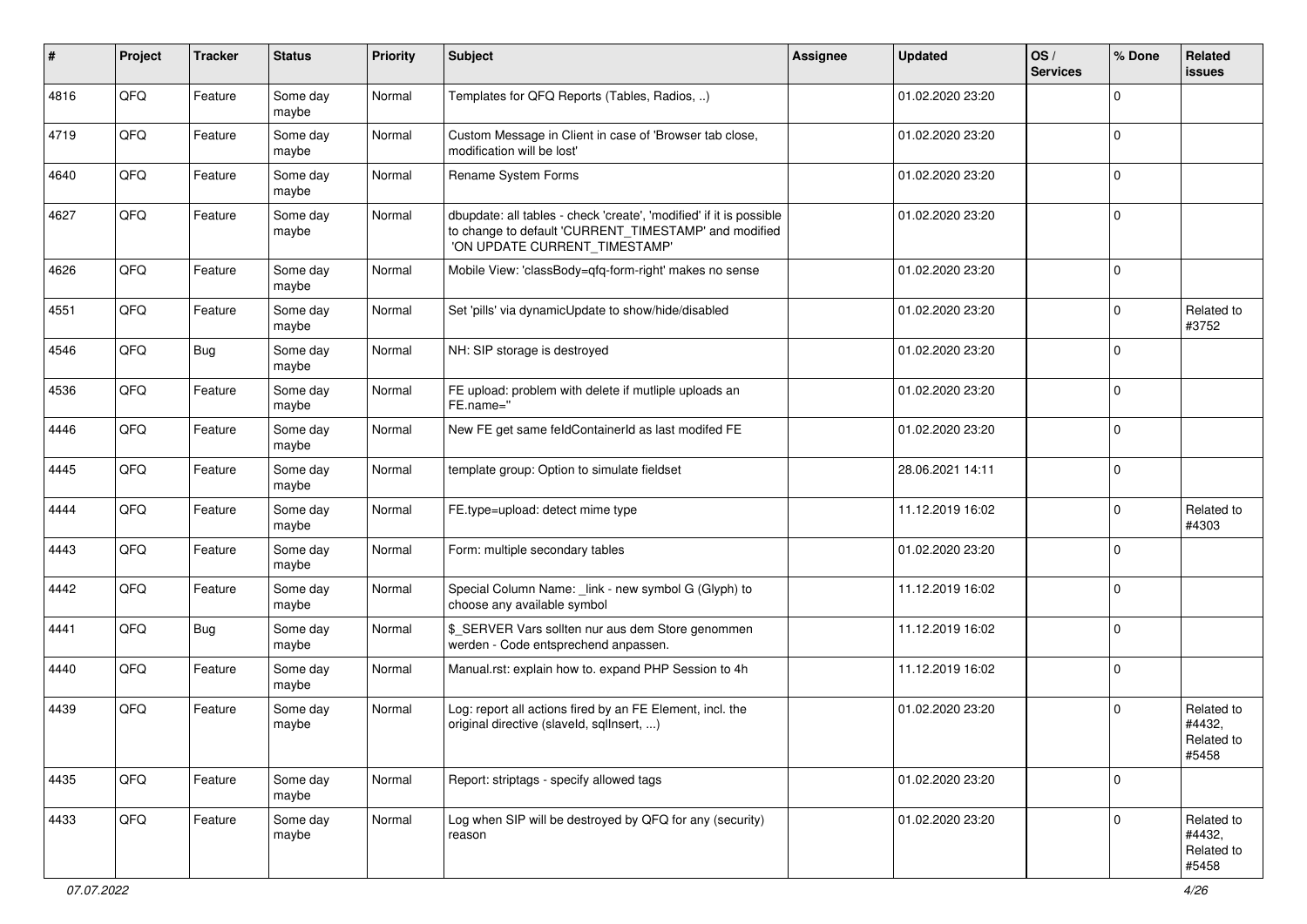| $\vert$ # | Project | <b>Tracker</b> | <b>Status</b>     | <b>Priority</b> | <b>Subject</b>                                                                                                                                           | Assignee | <b>Updated</b>   | OS/<br><b>Services</b> | % Done      | Related<br><b>issues</b> |
|-----------|---------|----------------|-------------------|-----------------|----------------------------------------------------------------------------------------------------------------------------------------------------------|----------|------------------|------------------------|-------------|--------------------------|
| 4194      | QFQ     | Feature        | In Progress       | Normal          | Bootstrap 4 ist jetzt offiziel                                                                                                                           |          | 03.05.2021 20:47 |                        | $\Omega$    | Related to<br>#10114     |
| 4138      | QFQ     | <b>Bug</b>     | Some day<br>maybe | Normal          | _style fehlt                                                                                                                                             |          | 11.12.2019 16:03 |                        | $\mathbf 0$ |                          |
| 4122      | QFQ     | <b>Bug</b>     | Some day<br>maybe | Normal          | file: Render Mode hat keinen Effekt                                                                                                                      |          | 11.12.2019 16:03 |                        | $\Omega$    |                          |
| 4027      | QFQ     | Feature        | Some day<br>maybe | Normal          | Missing: orange 'check' / 'bullet'                                                                                                                       |          | 11.12.2019 16:03 |                        | $\Omega$    |                          |
| 3880      | QFQ     | Feature        | Some day<br>maybe | Normal          | Form 'Form': anlegen einer Tabelle                                                                                                                       |          | 14.01.2021 10:12 |                        | 0           |                          |
| 3879      | QFQ     | Feature        | Some day<br>maybe | Normal          | Form 'FormElement': Beim Feld 'name' rechts in der Notiz<br>einen Link einblenden - a) aktuelle Definition anzeigen, b)<br>Spalte in der Tabelle anlegen |          | 11.12.2019 16:03 |                        | $\Omega$    |                          |
| 3878      | QFQ     | Feature        | Some day<br>maybe | Normal          | Form 'FormElement': Spalte 'name' typeAhead mit<br>Spaltennamen der Primarytable.                                                                        |          | 11.12.2019 16:03 |                        | $\Omega$    |                          |
| 3646      | QFQ     | Feature        | Some day<br>maybe | Normal          | Moeglichkeit HTML Tags in Reports auszugeben (zu<br>enkodieren: htmlspecialchars)                                                                        |          | 11.12.2019 16:02 |                        | $\Omega$    | Related to<br>#14320     |
| 3617      | QFQ     | Feature        | Some day<br>maybe | Normal          | Load javascripts at bottom                                                                                                                               |          | 11.12.2019 16:02 |                        | $\Omega$    |                          |
| 3495      | QFQ     | Feature        | Some day<br>maybe | Normal          | Predifined Parameter werden nicht in '+' (add new record)<br>SIP gerendert.                                                                              |          | 11.12.2019 16:02 |                        | $\mathbf 0$ |                          |
| 2950      | QFQ     | Feature        | Some day<br>maybe | Normal          | Inhalt QFQ Records als File                                                                                                                              |          | 11.12.2019 16:03 |                        | $\Omega$    |                          |
| 1623      | QFQ     | Feature        | Some day<br>maybe | Normal          | RealURL                                                                                                                                                  |          | 11.12.2019 16:03 |                        | 30          |                          |
| 1510      | QFQ     | Feature        | Some day<br>maybe | Normal          | jquery von google laden, falls das nicht geht lokal                                                                                                      |          | 11.12.2019 16:03 |                        | $\Omega$    |                          |
| 1253      | QFQ     | Feature        | Some day<br>maybe | Normal          | QF: Colorpicker                                                                                                                                          |          | 11.12.2019 16:03 |                        | $\Omega$    |                          |
| 1251      | QFQ     | Feature        | Some day<br>maybe | Normal          | QF: Combo                                                                                                                                                |          | 11.12.2019 16:03 |                        | $\mathbf 0$ |                          |
| 1234      | QFQ     | Feature        | Some day<br>maybe | Normal          | QF: Record numbering: Im Grid soll in Spalte 1optional die<br>laufende Nummer der Records angezeigt werden.                                              |          | 01.02.2020 23:20 |                        | $\Omega$    |                          |
| 955       | QFQ     | Feature        | Some day<br>maybe | Normal          | QF: Notizen vor/nach dem Form                                                                                                                            |          | 01.02.2020 23:20 |                        | $\Omega$    |                          |
| 11195     | QFQ     | <b>Bug</b>     | <b>New</b>        | Low             | Dynamic Update: Note not updated if new text is empty<br>(v20.4)                                                                                         |          | 25.09.2020 11:14 |                        | 0           |                          |
| 3567      | QFQ     | Feature        | Some day<br>maybe | Low             | 'Save', 'Close', 'New' als FormElement                                                                                                                   |          | 11.12.2019 16:02 |                        | $\Omega$    |                          |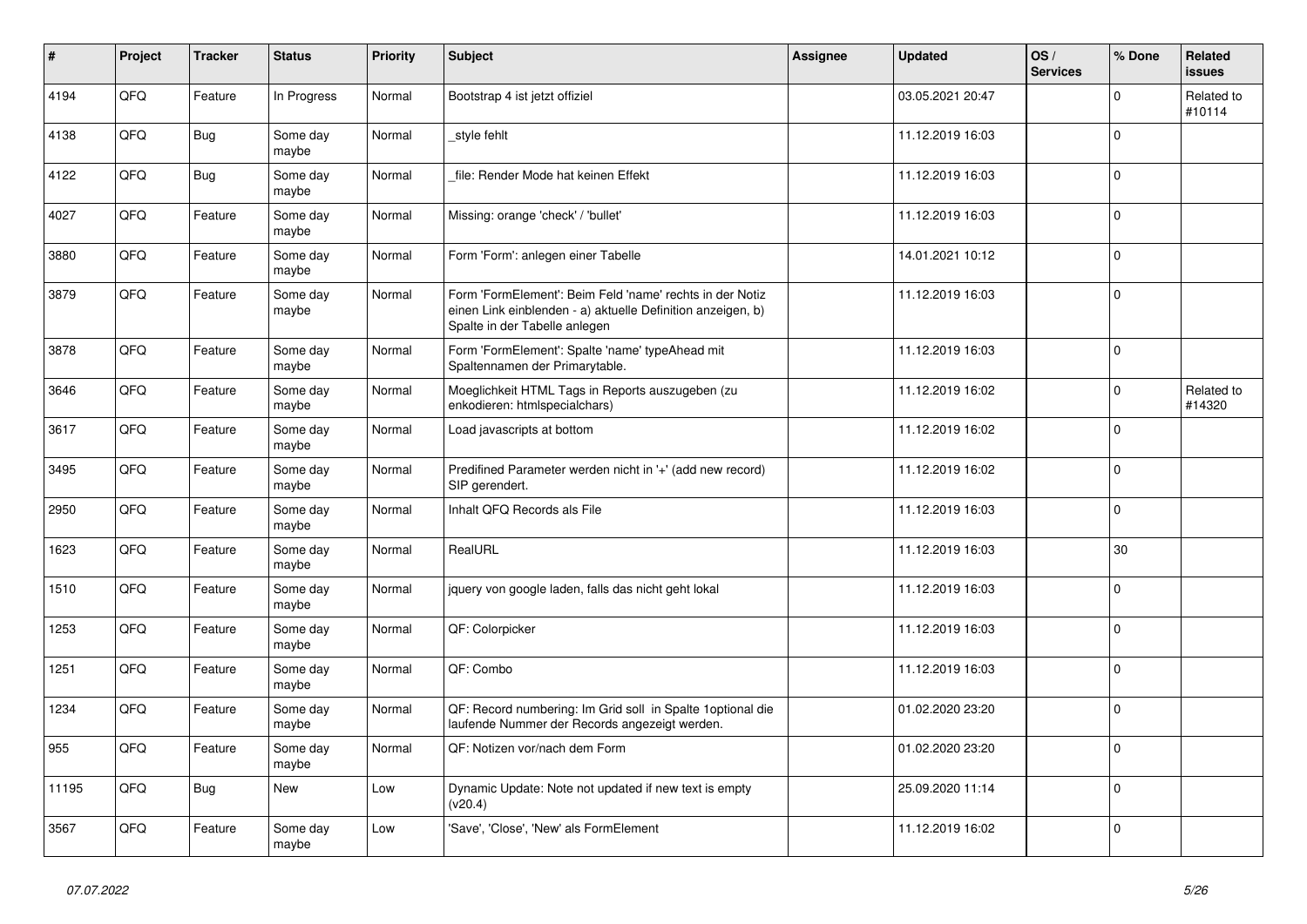| #     | Project | <b>Tracker</b> | <b>Status</b>     | <b>Priority</b> | Subject                                                                            | <b>Assignee</b> | <b>Updated</b>   | OS/<br><b>Services</b> | % Done      | Related<br>issues                                                      |
|-------|---------|----------------|-------------------|-----------------|------------------------------------------------------------------------------------|-----------------|------------------|------------------------|-------------|------------------------------------------------------------------------|
| 14185 | QFQ     | Feature        | New               | Normal          | External/Autocron.php - better suitable directory                                  | Support: System | 28.05.2022 11:03 |                        | $\Omega$    |                                                                        |
| 11237 | QFQ     | <b>Bug</b>     | New               | High            | Radiobutton / parameter.buttonClass= btn-default - kein dirty<br>Trigger           | Benjamin Baer   | 03.05.2021 21:12 |                        | $\mathbf 0$ | Related to<br>#10766                                                   |
| 11057 | QFQ     | <b>Bug</b>     | New               | High            | Checkboxes ohne span.checkmark im Report werden<br>ausgeblendet                    | Benjamin Baer   | 03.05.2021 21:12 |                        | $\Omega$    | Related to<br>#11039                                                   |
| 9548  | QFQ     | Feature        | Feedback          | High            | FormElement: Pattern mismatch - optional report only on<br>focus lost              | Benjamin Baer   | 03.05.2021 21:14 |                        | 0           |                                                                        |
| 7602  | QFQ     | Feature        | ToDo              | High            | Multi Select: with checkboxes                                                      | Benjamin Baer   | 22.03.2022 09:07 |                        | $\Omega$    |                                                                        |
| 13647 | QFQ     | <b>Bug</b>     | <b>New</b>        | Normal          | Autofocus funktioniert nicht auf Chrome                                            | Benjamin Baer   | 19.03.2022 17:44 |                        | $\mathbf 0$ |                                                                        |
| 13528 | QFQ     | Bug            | New               | Normal          | gfg.io > releases: es wird kein neues Release angelegt                             | Benjamin Baer   | 19.03.2022 17:46 |                        | $\mathbf 0$ |                                                                        |
| 12556 | QFQ     | Feature        | New               | Normal          | Pills Title: colored = static or dynamic on allrequiredgiven                       | Benjamin Baer   | 19.03.2022 17:49 |                        | $\Omega$    |                                                                        |
| 12490 | QFQ     | Feature        | New               | Normal          | Loading Plugins in QFQ - see what tinymce does. (lazy<br>loading)                  | Benjamin Baer   | 08.06.2022 10:37 |                        | $\Omega$    | Related to<br>#12611,<br>Related to<br>#10013,<br>Related to<br>#7732  |
| 12476 | QFQ     | Feature        | <b>New</b>        | Normal          | clearMe: a) should trigger 'dirty', b) sticky on textarea resize                   | Benjamin Baer   | 04.01.2022 08:40 |                        | $\mathbf 0$ | Related to<br>#9528                                                    |
| 10003 | QFQ     | Feature        | Priorize          | Normal          | fieldset: stronger visualize group                                                 | Benjamin Baer   | 12.02.2020 08:13 |                        | $\mathbf 0$ |                                                                        |
| 9898  | QFQ     | <b>Bug</b>     | Feedback          | Normal          | Formular trotz Timeout gespeichert                                                 | Benjamin Baer   | 01.02.2020 15:56 |                        | $\mathbf 0$ |                                                                        |
| 9535  | QFQ     | <b>Bug</b>     | Feedback          | Normal          | Report:  AS '_vertical' - column to wide - vertical >> rot45,<br>rot <sub>90</sub> | Benjamin Baer   | 01.02.2020 15:56 |                        | $\Omega$    |                                                                        |
| 9135  | QFQ     | Feature        | Priorize          | Normal          | Progress Bar generic / replace old hourglass download<br>popup                     | Benjamin Baer   | 03.01.2022 07:43 |                        | $\mathbf 0$ |                                                                        |
| 9130  | QFQ     | Feature        | Some day<br>maybe | Normal          | tablesorter: Automatic Row numbering / Zeilenummer                                 | Benjamin Baer   | 01.02.2020 23:22 |                        | $\Omega$    |                                                                        |
| 8522  | QFQ     | Feature        | Some day<br>maybe | Normal          | build QFQ - npm warnings                                                           | Benjamin Baer   | 01.02.2020 23:19 |                        | 50          |                                                                        |
| 7965  | QFQ     | Feature        | Priorize          | Normal          | Input type 'text' with visual format - currency                                    | Benjamin Baer   | 03.01.2022 07:45 |                        | $\Omega$    |                                                                        |
| 7732  | QFQ     | Feature        | Some day<br>maybe | Normal          | Javascript: Lazy Loading der add on libs                                           | Benjamin Baer   | 08.06.2022 10:38 |                        | $\Omega$    | Related to<br>#12611,<br>Related to<br>#12490,<br>Related to<br>#10013 |
| 7730  | QFQ     | Feature        | Priorize          | Normal          | SELECT Box: title in between                                                       | Benjamin Baer   | 01.02.2020 23:22 |                        | 0           |                                                                        |
| 6972  | QFQ     | Feature        | Some day<br>maybe | Normal          | Fabric Clipboard / cross browser tab                                               | Benjamin Baer   | 01.02.2020 23:21 |                        | $\mathbf 0$ |                                                                        |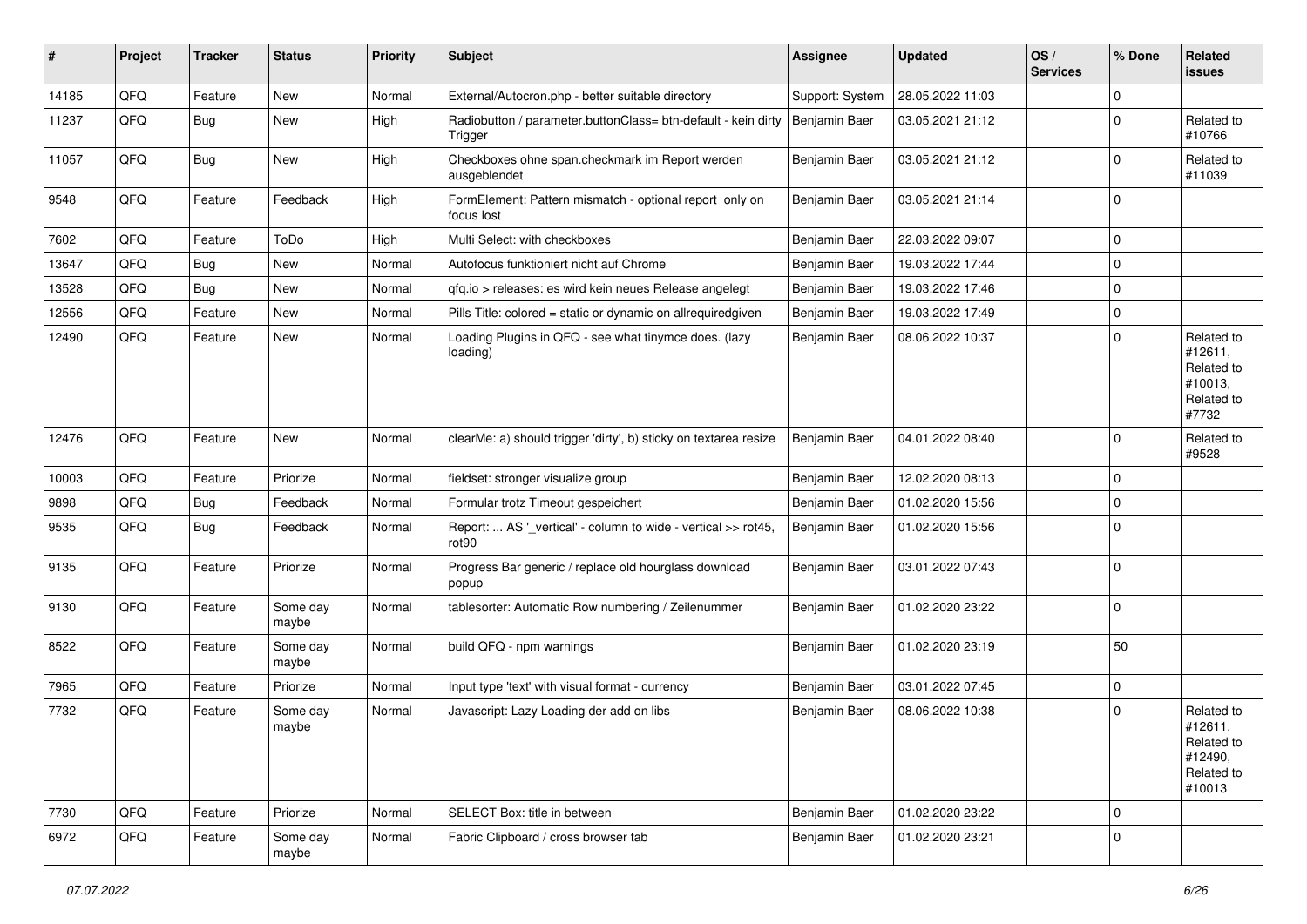| #     | Project | <b>Tracker</b> | <b>Status</b>     | <b>Priority</b> | Subject                                                                                                                                                  | Assignee      | <b>Updated</b>   | OS/<br><b>Services</b> | % Done         | Related<br>issues    |
|-------|---------|----------------|-------------------|-----------------|----------------------------------------------------------------------------------------------------------------------------------------------------------|---------------|------------------|------------------------|----------------|----------------------|
| 6970  | QFQ     | Feature        | Some day<br>maybe | Normal          | tablesorter: default fuer 'sortReset' aendern von 'Ctrl' zu 'Alt'                                                                                        | Benjamin Baer | 01.02.2020 23:21 |                        | $\Omega$       |                      |
| 6870  | QFQ     | Feature        | Priorize          | Normal          | Click on '_link' triggers an API call                                                                                                                    | Benjamin Baer | 03.01.2022 08:25 |                        | $\mathbf 0$    |                      |
| 6801  | QFQ     | Feature        | Priorize          | Normal          | Fabric: Maximize / Fulllscreen                                                                                                                           | Benjamin Baer | 21.03.2022 09:56 |                        | $\mathbf 0$    |                      |
| 6566  | QFQ     | <b>Bug</b>     | Priorize          | Normal          | Link Function 'delete': provided parameter missing on page<br>reload                                                                                     | Benjamin Baer | 03.01.2022 08:08 |                        | $\Omega$       |                      |
| 6224  | QFQ     | Feature        | Priorize          | Normal          | Dynamic update: fade in/out fields                                                                                                                       | Benjamin Baer | 21.03.2022 09:50 |                        | $\mathbf 0$    |                      |
| 6140  | QFQ     | Bug            | Priorize          | Normal          | QFQ DnD Sort: Locked fields                                                                                                                              | Benjamin Baer | 21.03.2022 09:56 |                        | $\mathbf 0$    |                      |
| 5562  | QFQ     | Feature        | Priorize          | Normal          | Drag'n'Drop fuer Uploads                                                                                                                                 | Benjamin Baer | 21.03.2022 09:52 |                        | $\Omega$       | Related to<br>#9706  |
| 5389  | QFQ     | Feature        | Some day<br>maybe | Normal          | QFQ Design: Multline label / note                                                                                                                        | Benjamin Baer | 01.02.2020 23:19 |                        | $\Omega$       |                      |
| 5366  | QFQ     | Feature        | Priorize          | Normal          | Saving with keyboard shortcuts                                                                                                                           | Benjamin Baer | 21.03.2022 09:47 |                        | $\mathbf 0$    |                      |
| 5024  | QFQ     | Feature        | Some day<br>maybe | Normal          | Fabric: Generate PDF with edits                                                                                                                          | Benjamin Baer | 01.02.2020 23:20 |                        | $\mathbf 0$    | Related to<br>#10704 |
| 4457  | QFQ     | <b>Bug</b>     | Priorize          | Normal          | typeahead: pressing return to select an item, saves the form<br>and closes the form.                                                                     | Benjamin Baer | 03.01.2022 08:01 |                        | $\Omega$       | Related to<br>#4398  |
| 4454  | QFQ     | <b>Bug</b>     | Some day<br>maybe | Normal          | Required Elements: multiple elements in a row - whole row<br>marked if only one input is empty.                                                          | Benjamin Baer | 01.02.2020 23:20 |                        | $\Omega$       |                      |
| 4420  | QFQ     | Feature        | Some day<br>maybe | Normal          | Client: Local Storage - store the changes of a form, local in<br>the browser.                                                                            | Benjamin Baer | 11.12.2019 16:02 |                        | $\Omega$       |                      |
| 4398  | QFQ     | <b>Bug</b>     | Some day<br>maybe | Normal          | Typeahead: mouse click in a prefilled input opens a single<br>item dropdown with the current value - click on it seems to<br>set the value, not the key. | Benjamin Baer | 01.02.2020 23:20 |                        | $\mathbf 0$    | Related to<br>#4457  |
| 3692  | QFQ     | Feature        | Some day<br>maybe | Normal          | QFQ Webseite                                                                                                                                             | Benjamin Baer | 11.12.2019 16:02 |                        | $\Omega$       | Related to<br>#5033  |
| 3415  | QFQ     | Feature        | Some day<br>maybe | Normal          | FE Login Box Templatefile                                                                                                                                | Benjamin Baer | 11.12.2019 16:02 |                        | $\Omega$       |                      |
| 2665  | QFQ     | <b>Bug</b>     | Priorize          | Normal          | Dynamic Update funktioniert nicht, wenn beim<br>entsprechenden FormElement eine size angegeben ist.                                                      | Benjamin Baer | 03.01.2022 08:12 |                        | 30             |                      |
| 2063  | QFQ     | Bug            | Some day<br>maybe | Normal          | Pills auf 'inaktiv' setzen falls keine Element auf dem Pill<br>sichtbar sind.                                                                            | Benjamin Baer | 11.12.2019 16:03 |                        | $\overline{0}$ | Related to<br>#3752  |
| 12545 | QFG     | <b>Bug</b>     | New               | Urgent          | sql.log not created / updated                                                                                                                            | Carsten Rose  | 14.12.2021 16:02 |                        | 0              |                      |
| 12468 | QFQ     | <b>Bug</b>     | New               | Urgent          | Form: update Form.title after save                                                                                                                       | Carsten Rose  | 03.05.2021 21:12 |                        | $\mathbf 0$    |                      |
| 9534  | QFQ     | <b>Bug</b>     | Priorize          | Urgent          | FE.type=upload: 'Unknown Mode: ID"                                                                                                                       | Carsten Rose  | 03.05.2021 21:14 |                        | 0              | Related to<br>#9532  |
| 9173  | QFQ     | <b>Bug</b>     | Priorize          | Urgent          | Stale Record Lock: Firefox                                                                                                                               | Carsten Rose  | 03.05.2021 21:14 |                        | 0              | Related to<br>#9789  |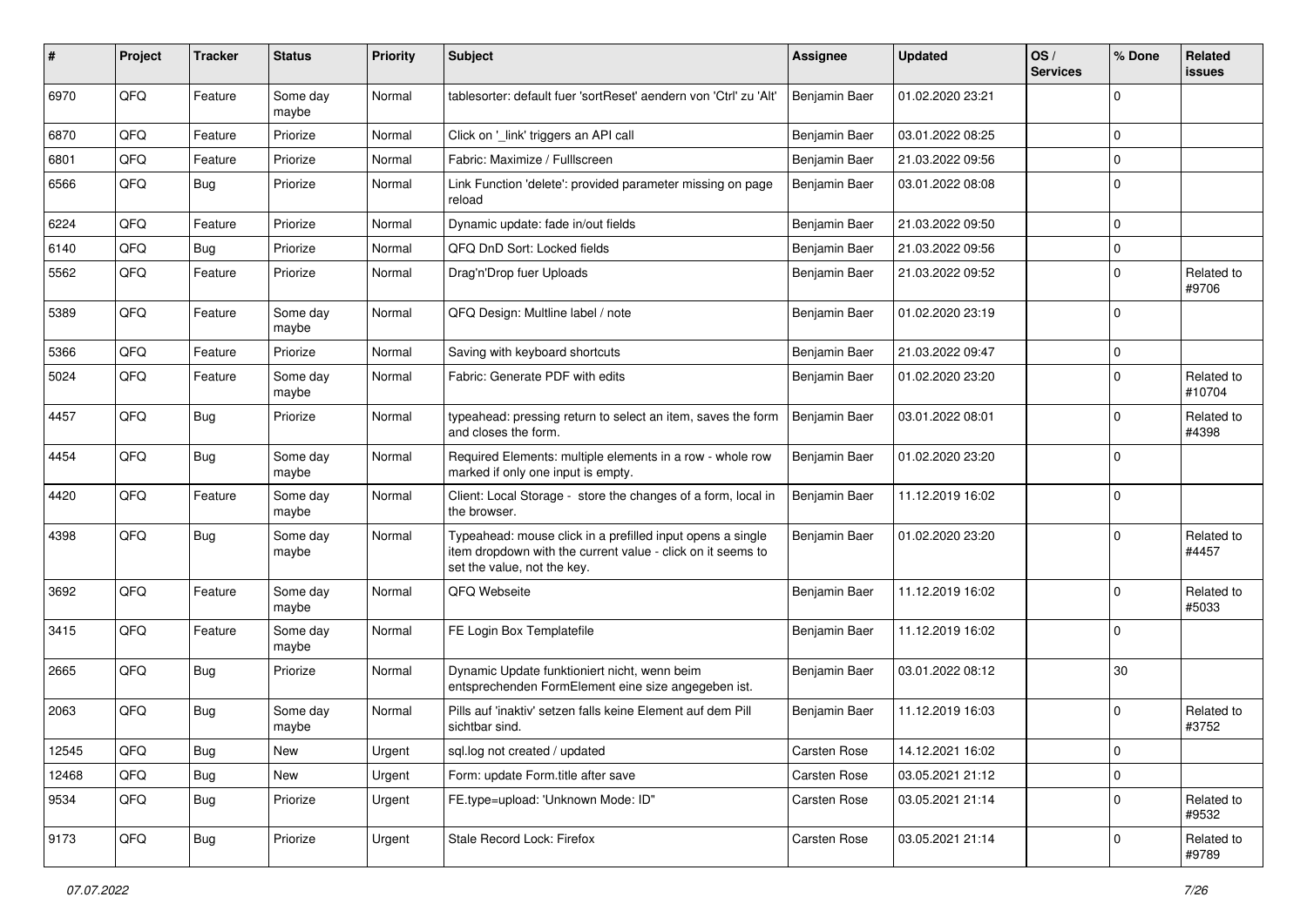| #     | Project | <b>Tracker</b> | <b>Status</b> | <b>Priority</b> | Subject                                                                                                                               | Assignee     | <b>Updated</b>   | OS/<br><b>Services</b> | % Done      | Related<br><b>issues</b>                                               |
|-------|---------|----------------|---------------|-----------------|---------------------------------------------------------------------------------------------------------------------------------------|--------------|------------------|------------------------|-------------|------------------------------------------------------------------------|
| 14187 | QFQ     | Feature        | New           | High            | qfq.log: show current URL                                                                                                             | Carsten Rose | 28.05.2022 11:02 |                        | $\Omega$    | Related to<br>#13933,<br>Related to<br>#12532,<br>Related to<br>#11893 |
| 12974 | QFQ     | <b>Bug</b>     | New           | High            | Sanitize Queries in Action-Elements                                                                                                   | Carsten Rose | 07.12.2021 17:19 |                        | $\mathbf 0$ |                                                                        |
| 12702 | QFQ     | <b>Bug</b>     | New           | High            | templateGroup: broken in multiDb Setup                                                                                                | Carsten Rose | 14.12.2021 16:02 |                        | $\mathbf 0$ |                                                                        |
| 12670 | QFQ     | <b>Bug</b>     | New           | High            | Dropdown-Menu classes können nicht mehr angegeben<br>werden                                                                           | Carsten Rose | 07.12.2021 17:19 |                        | $\mathbf 0$ |                                                                        |
| 12544 | QFQ     | Feature        | New           | High            | a) ' AS _link' new also as ' AS _format', b) sortierung via<br>'display: none;', c) '_format' benoeitgt nicht zwingend<br>u/U/p/m/z/d | Carsten Rose | 14.12.2021 16:03 |                        | $\mathbf 0$ |                                                                        |
| 12532 | QFQ     | Feature        | New           | High            | SIP-Parameter bei Seitenaufruf in Browser-Console<br>anzeigen                                                                         | Carsten Rose | 07.12.2021 17:19 |                        | $\Omega$    | Related to<br>#11893.<br>Related to<br>#14187                          |
| 12513 | QFQ     | <b>Bug</b>     | New           | High            | Implement server side check of maxlength                                                                                              | Carsten Rose | 07.12.2021 17:19 |                        | $\mathbf 0$ |                                                                        |
| 12463 | QFQ     | <b>Bug</b>     | ToDo          | High            | QFQ Function: 'function' and 'sgl' on same level - output of<br>sql is shown two times.                                               | Carsten Rose | 15.12.2021 16:31 |                        | $\mathbf 0$ |                                                                        |
| 12395 | QFQ     | <b>Bug</b>     | ToDo          | High            | QFQ Function: Result two times shown                                                                                                  | Carsten Rose | 18.02.2022 08:59 |                        | $\mathbf 0$ |                                                                        |
| 12186 | QFQ     | Feature        | New           | High            | TinyMCE Config für Objekte                                                                                                            | Carsten Rose | 07.12.2021 17:19 |                        | $\mathbf 0$ | <b>Blocks</b><br>#12632                                                |
| 11893 | QFQ     | Feature        | New           | High            | Broken SIP: a) only report one time, b) only report in main<br>column                                                                 | Carsten Rose | 12.05.2021 12:13 |                        | $\mathbf 0$ | Related to<br>#12532,<br>Related to<br>#14187                          |
| 10640 | QFQ     | <b>Bug</b>     | New           | High            | TypeAhead Tag: FE editierbar trotz readOnly                                                                                           | Carsten Rose | 03.05.2021 21:12 |                        | $\Omega$    | Related to<br>#7795                                                    |
| 10508 | QFQ     | Bug            | New           | High            | Multi Form broken on Multi DB Instance                                                                                                | Carsten Rose | 03.05.2021 21:12 |                        | $\mathbf 0$ |                                                                        |
| 10506 | QFQ     | Bug            | New           | High            | Template Group broken on MultiDB instance                                                                                             | Carsten Rose | 03.05.2021 21:12 |                        | $\mathbf 0$ | Related to<br>#10505                                                   |
| 10081 | QFQ     | <b>Bug</b>     | New           | High            | Stale record lock after 'forbidden' character                                                                                         | Carsten Rose | 03.05.2021 21:12 |                        | $\Omega$    | Related to<br>#10082,<br>Related to<br>#9789                           |
| 9789  | QFQ     | Bug            | In Progress   | High            | Record Lock: release to early on 'leave page'                                                                                         | Carsten Rose | 10.01.2022 09:25 |                        | 100         | Related to<br>#10081,<br>Related to<br>#9173,<br>Related to<br>#8702   |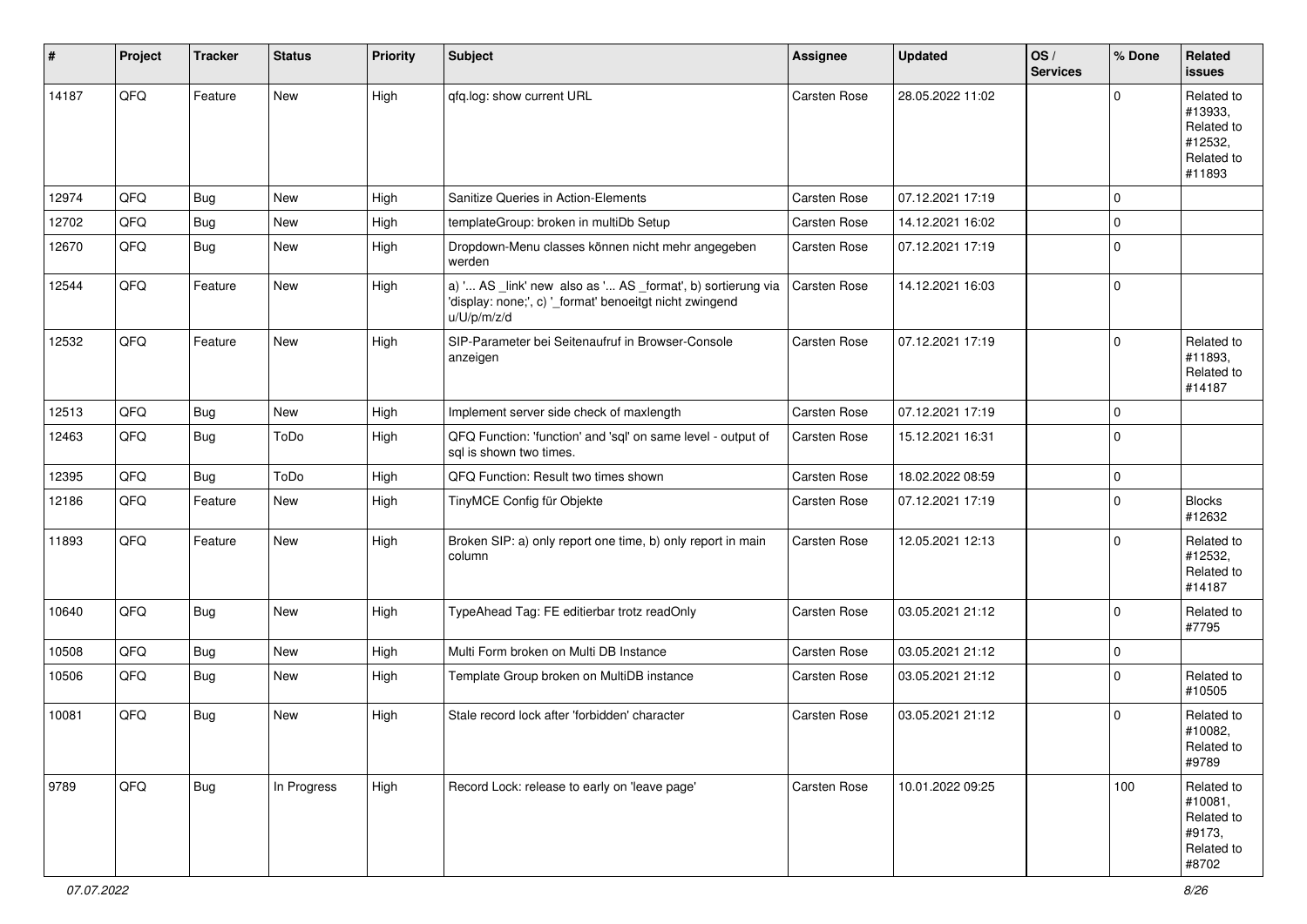| $\sharp$ | Project | <b>Tracker</b> | <b>Status</b>     | <b>Priority</b> | <b>Subject</b>                                                                          | Assignee            | <b>Updated</b>   | OS/<br><b>Services</b> | % Done         | Related<br>issues                               |
|----------|---------|----------------|-------------------|-----------------|-----------------------------------------------------------------------------------------|---------------------|------------------|------------------------|----------------|-------------------------------------------------|
| 9531     | QFQ     | <b>Bug</b>     | <b>New</b>        | High            | FE File: Dynamic Update / modeSql / required detected even   Carsten Rose<br>it not set |                     | 11.06.2021 20:32 |                        | $\Omega$       | Related to<br>#12398                            |
| 9517     | QFQ     | Feature        | In Progress       | High            | Input multiple tags with typeahead                                                      | Carsten Rose        | 03.05.2021 21:14 |                        | 40             | Related to<br>#10150                            |
| 9347     | QFQ     | <b>Bug</b>     | New               | High            | FE.type=upload with dynamic show/hidden: required not<br>detected                       | Carsten Rose        | 12.06.2021 10:40 |                        | $\Omega$       | Related to<br>#5305,<br>Related to<br>#12398    |
| 9121     | QFQ     | Bug            | Priorize          | High            | sip links have r and __dbIndexData set                                                  | Carsten Rose        | 12.06.2021 10:41 |                        | $\Omega$       |                                                 |
| 8962     | QFQ     | Feature        | <b>New</b>        | High            | allow for form fields with identical names                                              | <b>Carsten Rose</b> | 03.05.2021 21:14 |                        | $\mathbf 0$    |                                                 |
| 8668     | QFQ     | <b>Bug</b>     | New               | High            | Pill disabled: dyamic mode 'hidden' not respected - FE is still<br>required             | Carsten Rose        | 03.05.2021 21:14 |                        | $\Omega$       |                                                 |
| 8431     | QFQ     | Bug            | <b>New</b>        | High            | autocron.php with wrong path                                                            | Carsten Rose        | 03.05.2021 21:14 |                        | $\Omega$       |                                                 |
| 8204     | QFQ     | Feature        | Priorize          | High            | Position 'required mark'                                                                | Carsten Rose        | 16.06.2021 13:44 |                        | $\Omega$       |                                                 |
| 8083     | QFQ     | <b>Bug</b>     | New               | High            | FormEditor: primary table list does not respect<br>'indexDb={{indexData:Y}}'            | Carsten Rose        | 03.05.2021 21:14 |                        | $\Omega$       | Has<br>duplicate<br>#6678                       |
| 8082     | QFQ     | Feature        | Priorize          | High            | Contact form without saving record                                                      | Carsten Rose        | 07.12.2021 15:20 |                        | $\Omega$       | Related to<br>#8587.<br><b>Blocks</b><br>#11850 |
| 7899     | QFQ     | <b>Bug</b>     | New               | High            | Fe.type=password / retype / required: always complain<br>about missing value            | Carsten Rose        | 03.05.2021 21:14 |                        | $\overline{0}$ |                                                 |
| 7850     | QFQ     | Feature        | <b>New</b>        | High            | Upload records: non 'pathFileName' column                                               | <b>Carsten Rose</b> | 03.05.2021 21:14 |                        | $\mathbf 0$    |                                                 |
| 7650     | QFQ     | <b>Bug</b>     | New               | High            | Optional do not show 'required' sign on FormElement                                     | <b>Carsten Rose</b> | 03.05.2021 21:14 |                        | $\overline{0}$ |                                                 |
| 6116     | QFQ     | <b>Bug</b>     | Priorize          | High            | value of checkbox not saved                                                             | Carsten Rose        | 07.12.2021 17:19 |                        | $\Omega$       |                                                 |
| 5715     | QFQ     | Feature        | New               | High            | PDF Caching                                                                             | Carsten Rose        | 03.05.2021 21:14 |                        | $\Omega$       | Related to<br>#5851,<br>Related to<br>#6357     |
| 5459     | QFQ     | <b>Bug</b>     | New               | High            | Multi DB: spread system tables between 'QFQ' and<br>'Data'-DB                           | Carsten Rose        | 03.05.2021 21:14 |                        | $\Omega$       | Related to<br>#4720                             |
| 5221     | QFQ     | <b>Bug</b>     | New               | High            | Download Dialog: Bleibt stehen in FF wenn Datei<br>automatisch gespeichert wird.        | <b>Carsten Rose</b> | 03.05.2021 21:14 |                        | $\Omega$       |                                                 |
| 4279     | QFQ     | <b>Bug</b>     | Some day<br>maybe | High            | config.linkVars lost                                                                    | Carsten Rose        | 03.05.2021 21:14 |                        | $\mathbf 0$    |                                                 |
| 4258     | QFQ     | Feature        | Some day<br>maybe | High            | <b>System Defaults: Forms</b>                                                           | <b>Carsten Rose</b> | 03.05.2021 21:14 |                        | $\Omega$       |                                                 |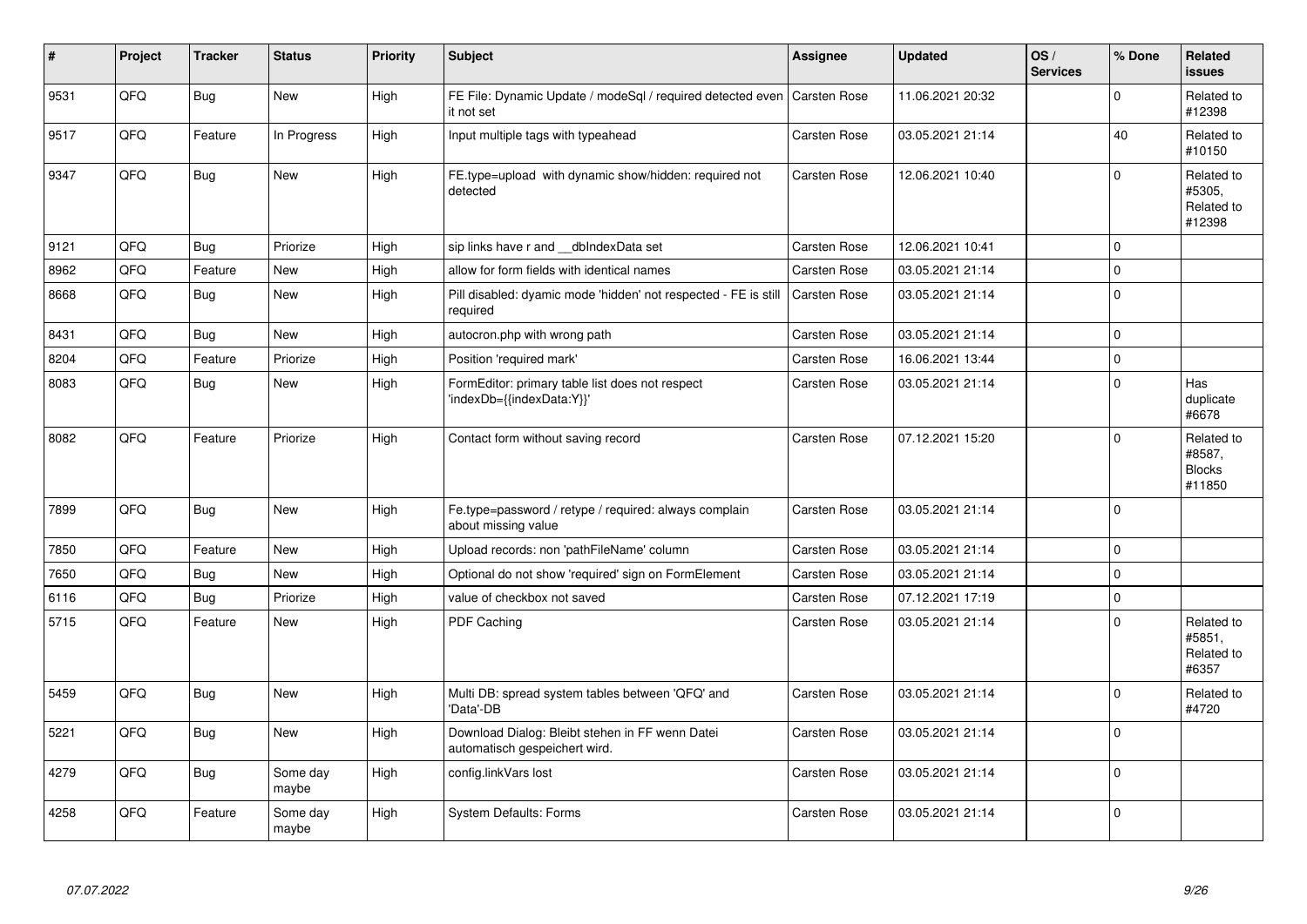| ∦     | Project | <b>Tracker</b> | <b>Status</b>     | <b>Priority</b> | Subject                                                                                                | Assignee            | <b>Updated</b>   | OS/<br><b>Services</b> | % Done      | Related<br>issues                           |
|-------|---------|----------------|-------------------|-----------------|--------------------------------------------------------------------------------------------------------|---------------------|------------------|------------------------|-------------|---------------------------------------------|
| 3990  | QFQ     | Feature        | Some day<br>maybe | High            | custom class definition: add space automatically                                                       | Carsten Rose        | 03.05.2021 21:14 |                        | $\Omega$    |                                             |
| 3967  | QFQ     | Feature        | Some day<br>maybe | High            | Report: Checkbox, Radio, Dropdown, Input welches ohne<br>Submit funktioniert - 'Inline-Form'           | Carsten Rose        | 03.05.2021 21:14 |                        | $\Omega$    |                                             |
| 3848  | QFQ     | Feature        | Some day<br>maybe | High            | Antivirus check fuer Upload files in qfq?                                                              | <b>Carsten Rose</b> | 03.05.2021 21:14 |                        | $\Omega$    | Related to<br>#4131                         |
| 3727  | QFQ     | Feature        | New               | High            | Security: Session Hijacking erschweren                                                                 | Carsten Rose        | 03.05.2021 21:14 |                        | 0           |                                             |
| 3570  | QFQ     | <b>Bug</b>     | Some day<br>maybe | High            | Formular mit prmitnew permitEdit=Always wird nicht<br>aufgerufen (ist leer)                            | Carsten Rose        | 03.05.2021 21:14 |                        | $\Omega$    |                                             |
| 3109  | QFQ     | Bug            | Some day<br>maybe | High            | RealUrl: Links werden nicht korrekt gerendert                                                          | Carsten Rose        | 03.05.2021 21:14 |                        | $\Omega$    |                                             |
| 3061  | QFQ     | <b>Bug</b>     | Some day<br>maybe | High            | winstitute: mysql connection durcheinander - nmhp17<br>(ag7)/QFQ arbeitet mit DB/Tabellen von biostat. | Carsten Rose        | 03.05.2021 21:14 |                        | 0           |                                             |
| 14464 | QFQ     | Support        | New               | Normal          | Exception: Missing button to edit FormElement with broken<br>sqlValidate / beforeLoad                  | <b>Carsten Rose</b> | 04.07.2022 00:13 |                        | $\Omega$    |                                             |
| 14371 | QFQ     | Feature        | Priorize          | Normal          | LDAP via REPORT                                                                                        | Carsten Rose        | 19.06.2022 16:37 |                        | $\Omega$    |                                             |
| 14323 | QFQ     | <b>Bug</b>     | In Progress       | Normal          | Report: render=both single - no impact                                                                 | <b>Carsten Rose</b> | 19.06.2022 18:31 |                        | $\Omega$    |                                             |
| 14305 | QFQ     | <b>Bug</b>     | New               | Normal          | Inline Report editing does not create history entries                                                  | Carsten Rose        | 10.06.2022 11:55 |                        | $\mathbf 0$ |                                             |
| 14304 | QFQ     | Bug            | New               | Normal          | table sorter view safer does not work                                                                  | Carsten Rose        | 10.06.2022 11:49 |                        | $\Omega$    |                                             |
| 14290 | QFQ     | Feature        | Priorize          | Normal          | FormEditor: Show Table Definition                                                                      | <b>Carsten Rose</b> | 19.06.2022 16:37 |                        | 0           |                                             |
| 14283 | QFQ     | Bug            | Priorize          | Normal          | HEIC / HEIF convert doesn't trigger                                                                    | Carsten Rose        | 19.06.2022 16:37 |                        | $\Omega$    |                                             |
| 14233 | QFQ     | <b>Bug</b>     | New               | Normal          | AS link: question - HTML is not rendered                                                               | Carsten Rose        | 28.05.2022 11:02 |                        | $\Omega$    |                                             |
| 14175 | QFQ     | Bug            | In Progress       | Normal          | Opening a form with no QFQ Session cookie fails                                                        | Carsten Rose        | 03.06.2022 10:40 |                        | $\Omega$    |                                             |
| 14091 | QFQ     | Bug            | New               | Normal          | inconsistent template path for twig                                                                    | Carsten Rose        | 19.04.2022 18:36 |                        | $\Omega$    |                                             |
| 14090 | QFQ     | Feature        | <b>New</b>        | Normal          | Nützliche _script funktionen                                                                           | <b>Carsten Rose</b> | 28.05.2022 11:03 |                        | 0           |                                             |
| 14077 | QFQ     | <b>Bug</b>     | New               | Normal          | As _link: Attribute 'class' missing by r:1 and r:3 - but should<br>set                                 | Carsten Rose        | 28.05.2022 11:02 |                        | $\Omega$    | Related to<br>#5342,<br>Related to<br>#4343 |
| 13843 | QFQ     | Feature        | New               | Normal          | Create JWT via QFQ                                                                                     | Carsten Rose        | 19.03.2022 17:42 |                        | $\mathbf 0$ |                                             |
| 13841 | QFQ     | Feature        | New               | Normal          | Create PDF via iText - evaluate                                                                        | Carsten Rose        | 19.03.2022 17:42 |                        | $\Omega$    |                                             |
| 13706 | QFQ     | Bug            | New               | Normal          | Wrong CheckType in FieldElement LastStatus of Form Cron                                                | <b>Carsten Rose</b> | 21.01.2022 18:20 |                        | 0           |                                             |
| 13700 | QFQ     | Feature        | New               | Normal          | Redesign qfq.io Seite                                                                                  | Carsten Rose        | 19.03.2022 17:43 |                        | $\mathbf 0$ |                                             |
| 13659 | QFQ     | Bug            | New               | Normal          | wrong sanitize class applied to R-store                                                                | Carsten Rose        | 15.01.2022 14:23 |                        | 0           |                                             |
| 13592 | QFQ     | <b>Bug</b>     | New               | Normal          | QFQ Build Queue: das vergeben von Tags klappt nicht. Es<br>werden keine Releases gebaut.               | Carsten Rose        | 19.03.2022 17:45 |                        | $\mathbf 0$ |                                             |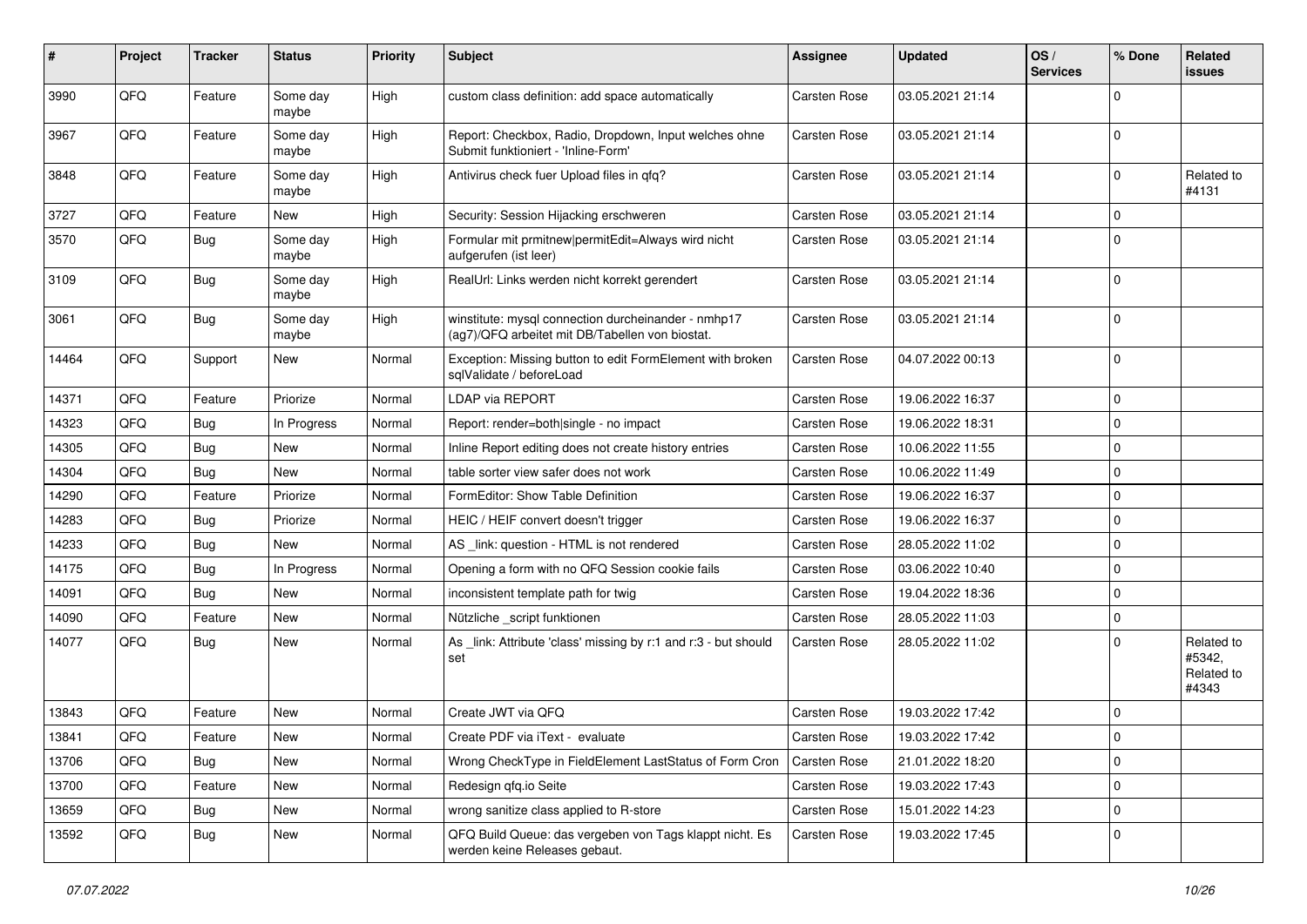| #     | Project | <b>Tracker</b> | <b>Status</b>              | <b>Priority</b> | <b>Subject</b>                                                                                                                                      | Assignee            | <b>Updated</b>   | OS/<br><b>Services</b> | % Done      | Related<br>issues                                                     |
|-------|---------|----------------|----------------------------|-----------------|-----------------------------------------------------------------------------------------------------------------------------------------------------|---------------------|------------------|------------------------|-------------|-----------------------------------------------------------------------|
| 13566 | QFQ     | Feature        | Ready to sync<br>(develop) | Normal          | Delete config-example.qfq.php file                                                                                                                  | Carsten Rose        | 23.12.2021 09:25 |                        | $\Omega$    |                                                                       |
| 13467 | QFQ     | Feature        | New                        | Normal          | ChangeLog Generator                                                                                                                                 | Carsten Rose        | 19.03.2022 17:46 |                        | $\Omega$    | Related to<br>#11460                                                  |
| 13460 | QFQ     | <b>Bug</b>     | New                        | Normal          | Doc: Password set/reset  password should not processed<br>with 'html encode'                                                                        | <b>Carsten Rose</b> | 19.03.2022 17:46 |                        | $\Omega$    |                                                                       |
| 13451 | QFQ     | <b>Bug</b>     | <b>New</b>                 | Normal          | Character Counter / Max Character: Problem in Safari                                                                                                | Carsten Rose        | 15.04.2022 17:18 |                        | 0           |                                                                       |
| 13354 | QFQ     | Feature        | New                        | Normal          | Using Websocket in QFQ                                                                                                                              | Carsten Rose        | 05.07.2022 16:26 |                        | $\Omega$    | Related to<br>#11076                                                  |
| 13332 | QFQ     | <b>Bug</b>     | New                        | Normal          | Multi Form: Required Felder werden visuell nicht markiert.                                                                                          | Carsten Rose        | 19.03.2022 17:47 |                        | $\mathbf 0$ |                                                                       |
| 13331 | QFQ     | <b>Bug</b>     | New                        | Normal          | Multi Form: Clear Icon misplaced                                                                                                                    | Carsten Rose        | 19.03.2022 17:47 |                        | 0           |                                                                       |
| 13330 | QFQ     | Feature        | In Progress                | Normal          | Multi Form: Upload                                                                                                                                  | Carsten Rose        | 07.11.2021 12:40 |                        | 50          | Related to<br>#9706                                                   |
| 12716 | QFQ     | <b>Bug</b>     | New                        | Normal          | template group: Pattern only applied to first instance                                                                                              | Carsten Rose        | 19.03.2022 17:47 |                        | $\Omega$    |                                                                       |
| 12714 | QFQ     | <b>Bug</b>     | <b>New</b>                 | Normal          | Conversion of GIF to PDF broken when GIF contains Alpha.                                                                                            | <b>Carsten Rose</b> | 19.03.2022 17:49 |                        | 0           |                                                                       |
| 12679 | QFG     | Feature        | New                        | Normal          | tablesorter: custom column width                                                                                                                    | Carsten Rose        | 16.06.2021 11:10 |                        | $\mathbf 0$ |                                                                       |
| 12664 | QFQ     | Feature        | New                        | Normal          | TinyMCE: report/remove malicous HTML/JS Code                                                                                                        | <b>Carsten Rose</b> | 19.03.2022 17:47 |                        | $\Omega$    | Related to<br>#14320                                                  |
| 12632 | QFQ     | Feature        | <b>New</b>                 | Normal          | TinyMCE: Prepare CSS classes for images                                                                                                             | Carsten Rose        | 04.06.2021 14:35 |                        | 100         | Blocked by<br>#12186                                                  |
| 12611 | QFQ     | Feature        | Some day<br>maybe          | Normal          | Refactoring: Bootstrap with Lazy Loading                                                                                                            | <b>Carsten Rose</b> | 08.06.2022 10:37 |                        | $\Omega$    | Related to<br>#12490,<br>Related to<br>#10013,<br>Related to<br>#7732 |
| 12603 | QFQ     | Feature        | New                        | Normal          | Dropdown (Select), Radio, checkbox:<br>itemListAlways={{!SELECT key, value}}                                                                        | <b>Carsten Rose</b> | 19.03.2022 17:47 |                        | $\Omega$    |                                                                       |
| 12584 | QFQ     | Feature        | Feedback                   | Normal          | T3 v10 migration script: replace alias-patterns (v11)                                                                                               | Carsten Rose        | 28.05.2022 11:12 |                        | 100         |                                                                       |
| 12581 | QFQ     | <b>Bug</b>     | New                        | Normal          | Form.forward=close: Record 'new' in new browser tab ><br>save (& close) >> Form is not reloaded with new created<br>record id and stays in mode=new | <b>Carsten Rose</b> | 19.03.2022 17:48 |                        | 0           |                                                                       |
| 12546 | QFQ     | <b>Bug</b>     | Feedback                   | Normal          | Branch 'Development' - Unit Tests mit dirty workaround<br>angepasst                                                                                 | Carsten Rose        | 19.03.2022 17:48 |                        | ΙO          |                                                                       |
| 12520 | QFQ     | Bug            | New                        | Normal          | Switch FE User: still active even FE User session expired                                                                                           | Carsten Rose        | 19.03.2022 17:48 |                        | $\mathbf 0$ |                                                                       |
| 12512 | QFQ     | Bug            | New                        | Normal          | Some MySQL Installation can't use 'stored procedures'                                                                                               | Carsten Rose        | 19.03.2022 17:48 |                        | 0           |                                                                       |
| 12504 | QFQ     | Feature        | Priorize                   | Normal          | sgl.log: report fe.id                                                                                                                               | Carsten Rose        | 05.05.2021 22:09 |                        | 0           |                                                                       |
| 12503 | QFQ     | Feature        | Priorize                   | Normal          | Detect dangerous UPDATE statement with missing WHERE                                                                                                | Carsten Rose        | 05.05.2021 22:09 |                        | 0           |                                                                       |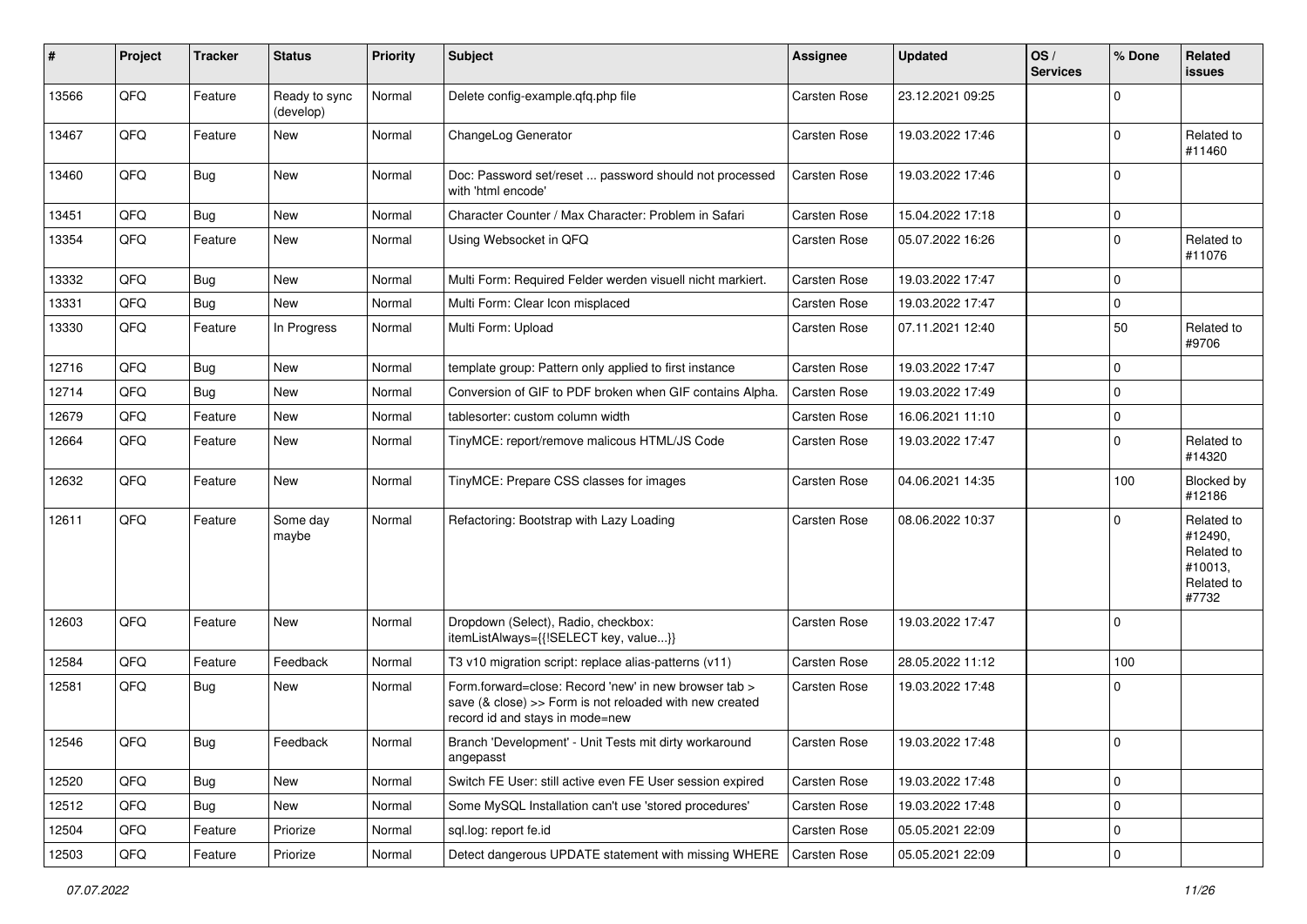| #     | Project | <b>Tracker</b> | <b>Status</b>     | <b>Priority</b> | Subject                                                                                                        | <b>Assignee</b>     | <b>Updated</b>   | OS/<br><b>Services</b> | % Done      | Related<br>issues                                                      |
|-------|---------|----------------|-------------------|-----------------|----------------------------------------------------------------------------------------------------------------|---------------------|------------------|------------------------|-------------|------------------------------------------------------------------------|
| 12480 | QFQ     | Feature        | New               | Normal          | If QFQ upgrade is running, block further request                                                               | Carsten Rose        | 03.05.2021 20:45 |                        | $\mathbf 0$ |                                                                        |
| 12477 | QFQ     | Feature        | New               | Normal          | Support for refactoring: Form, FormElement, diverse<br>Tabellen/Spalten, tt-content Records                    | Carsten Rose        | 03.05.2021 20:45 |                        | $\mathbf 0$ |                                                                        |
| 12474 | QFQ     | Feature        | <b>New</b>        | Normal          | Check BaseConfigURL if it is given and the the last char is '/                                                 | Carsten Rose        | 03.05.2021 20:45 |                        | $\mathbf 0$ |                                                                        |
| 12465 | QFQ     | Feature        | New               | Normal          | QFQ Function: use in FE to fill StoreRecord                                                                    | Carsten Rose        | 05.05.2021 21:58 |                        | $\mathbf 0$ |                                                                        |
| 12452 | QFQ     | Feature        | Priorize          | Normal          | BaseURL: alsways with '/' at the end                                                                           | Carsten Rose        | 19.06.2022 13:45 |                        | $\mathbf 0$ | Related to<br>#10782                                                   |
| 12440 | QFQ     | Feature        | In Progress       | Normal          | Typo3 V10 upgrade (durchfuehren und testen)                                                                    | Carsten Rose        | 21.03.2022 09:53 |                        | 50          | Related to<br>#12357,<br>Related to<br>#12067,<br>Related to<br>#10661 |
| 12439 | QFQ     | Feature        | In Progress       | Normal          | TinyMCE Paste from Word & Character Count/Limit                                                                | Carsten Rose        | 05.05.2021 22:15 |                        | $\Omega$    |                                                                        |
| 12413 | QFQ     | Feature        | New               | Normal          | STORE_TYPO3: enhance for {{be_users.email:T}},<br>{{fe users.email:T}}                                         | <b>Carsten Rose</b> | 03.05.2021 20:45 |                        | $\Omega$    | Related to<br>#12412,<br>Related to<br>#10012                          |
| 12412 | QFQ     | Feature        | <b>New</b>        | Normal          | Action/Escape qualifier 'e' (empty), '0': if given, an empty<br>string (or '0') will be treated as 'not found' | Carsten Rose        | 08.05.2021 09:40 |                        | $\Omega$    | Related to<br>#12413,<br>Related to<br>#10012                          |
| 12400 | QFQ     | Feature        | New               | Normal          | Tutorial ist in QFQ Doku, Wird in der Suche gefunden, es<br>gibt aber kein Menupunkt - Inhalt ueberpruefen     | Carsten Rose        | 03.05.2021 20:45 |                        | $\mathbf 0$ |                                                                        |
| 12337 | QFQ     | Feature        | Some day<br>maybe | Normal          | Database.php: better caching                                                                                   | Carsten Rose        | 16.09.2021 15:10 |                        | $\Omega$    |                                                                        |
| 12330 | QFQ     | Feature        | New               | Normal          | Copy to input field / text area / TinyMCE                                                                      | Carsten Rose        | 07.04.2021 09:01 |                        | $\mathbf 0$ |                                                                        |
| 12327 | QFQ     | <b>Bug</b>     | New               | Normal          | Copy to clipboard: Glyphicon can not be changed                                                                | Carsten Rose        | 27.12.2021 17:59 |                        | $\mathbf 0$ |                                                                        |
| 12325 | QFQ     | <b>Bug</b>     | Priorize          | Normal          | MultiDB form.dblndex not working for report syntax                                                             | Carsten Rose        | 07.09.2021 13:37 |                        | $\Omega$    | Related to<br>#12145,<br>Related to<br>#12314                          |
| 12315 | QFQ     | Feature        | Some day<br>maybe | Normal          | Form History (Diffs) / Backups                                                                                 | <b>Carsten Rose</b> | 16.09.2021 15:10 |                        | $\mathbf 0$ |                                                                        |
| 12269 | QFQ     | Feature        | New               | Normal          | 2FA - Login                                                                                                    | Carsten Rose        | 03.05.2021 20:45 |                        | $\mathbf 0$ |                                                                        |
| 12187 | QFQ     | <b>Bug</b>     | New               | Normal          | Trigger FormAsFile() via Report: probably problem with multi<br>DB setup                                       | Carsten Rose        | 20.03.2021 21:20 |                        | $\mathbf 0$ |                                                                        |
| 12163 | QFQ     | Feature        | New               | Normal          | Checkbox: table wrap                                                                                           | Carsten Rose        | 03.05.2021 20:51 |                        | $\mathbf 0$ |                                                                        |
| 12162 | QFQ     | Feature        | New               | Normal          | FE.type=sendmail: personalized mailing (several mails) via<br>template                                         | Carsten Rose        | 03.05.2021 20:45 |                        | $\mathbf 0$ |                                                                        |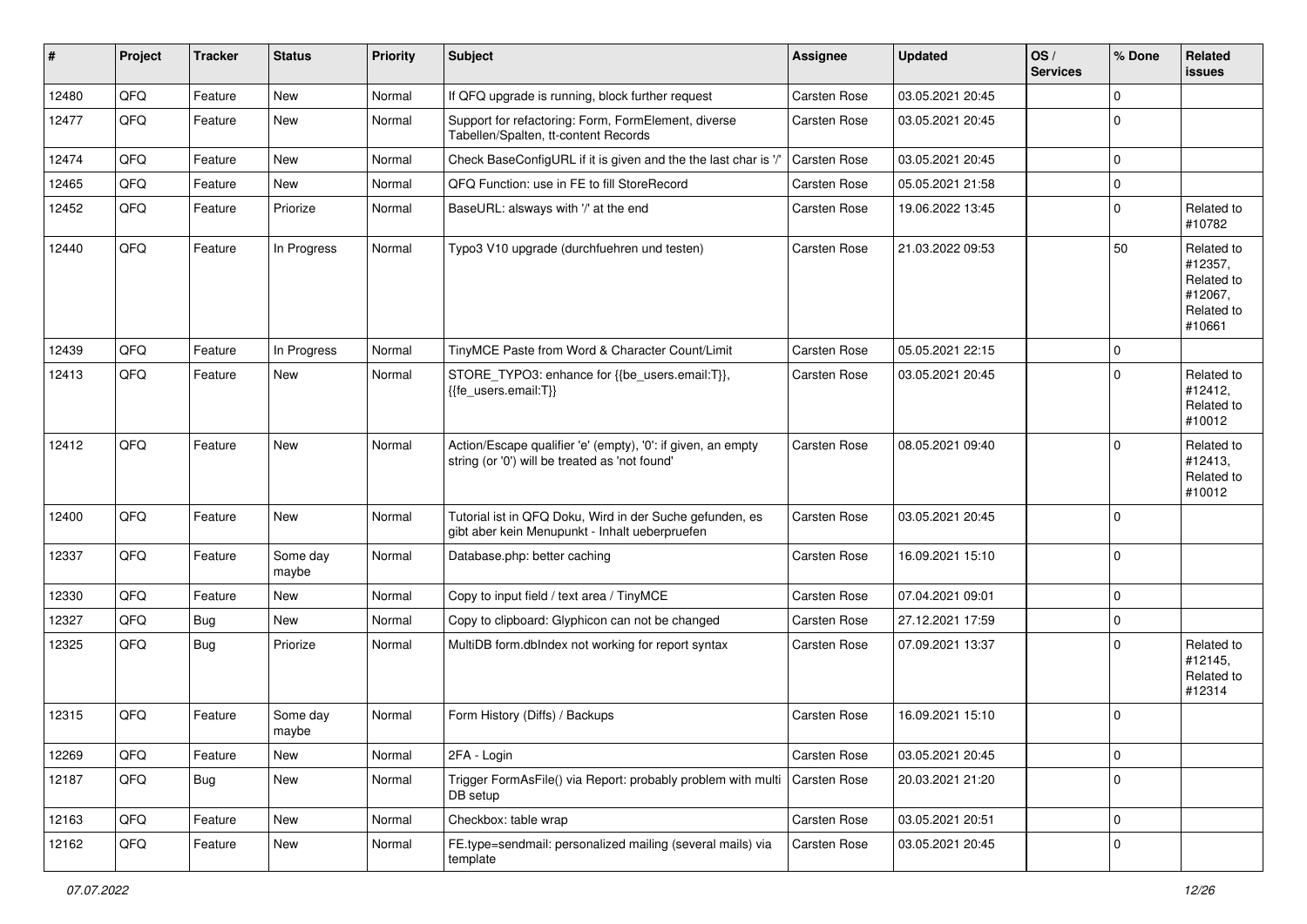| $\vert$ # | Project | <b>Tracker</b> | <b>Status</b> | <b>Priority</b> | <b>Subject</b>                                                                                       | <b>Assignee</b>                                        | <b>Updated</b>   | OS/<br><b>Services</b> | % Done         | Related<br><b>issues</b>                     |                      |
|-----------|---------|----------------|---------------|-----------------|------------------------------------------------------------------------------------------------------|--------------------------------------------------------|------------------|------------------------|----------------|----------------------------------------------|----------------------|
| 12146     | QFQ     | Feature        | New           | Normal          | Autocron Job: Anzeigen wann der naechste Job ausgefuehrt<br>wird, resp das er nicht ausgefuehrt wird | <b>Carsten Rose</b>                                    | 15.03.2021 15:23 |                        | $\Omega$       |                                              |                      |
| 12133     | QFQ     | Bug            | <b>New</b>    | Normal          | NPM, phpSpreadSheet aktualisieren                                                                    | <b>Carsten Rose</b>                                    | 15.03.2021 09:04 |                        | $\Omega$       |                                              |                      |
| 12119     | QFQ     | Feature        | New           | Normal          | AS paged: error message missing if there ist no 'r' argument.                                        | Carsten Rose                                           | 03.05.2021 20:51 |                        | $\Omega$       |                                              |                      |
| 12109     | QFQ     | Feature        | New           | Normal          | Donwload Link: Plain, SIP, Persistent Link, Peristent SIP -<br>new notation                          | Carsten Rose                                           | 03.05.2021 20:45 |                        | $\Omega$       | Related to<br>#12085                         |                      |
| 12045     | QFQ     | Bug            | <b>New</b>    | Normal          | templateGroup afterSave FE: Aufruf ohne<br>sqlHonorFormElements funktioniert nicht                   | Carsten Rose                                           | 18.02.2021 16:33 |                        | $\overline{0}$ |                                              |                      |
| 12040     | QFQ     | Bug            | <b>New</b>    | Normal          | FE Mode 'hidden' für zwei FEs auf einer Zeile                                                        | <b>Carsten Rose</b>                                    | 18.02.2021 10:13 |                        | $\mathbf 0$    |                                              |                      |
| 12024     | QFQ     | Feature        | New           | Normal          | Excel Export: text columns by default decode<br>htmlspeciachar()                                     | Carsten Rose                                           | 17.02.2021 23:55 |                        | $\Omega$       | Related to<br>#12022                         |                      |
| 12023     | QFQ     | Feature        | <b>New</b>    | Normal          | MySQL Stored Precdure: QDECODESPECIALCHAR()                                                          | Carsten Rose                                           | 16.02.2021 11:16 |                        | $\Omega$       | Related to<br>#12022                         |                      |
| 11980     | QFQ     | Feature        | In Progress   | Normal          | protected verzeichnis MUSS geschützt werden                                                          | <b>Carsten Rose</b>                                    | 07.09.2021 13:30 |                        | $\Omega$       |                                              |                      |
| 11955     | QFQ     | Feature        | New           | Normal          | subrecord: new title option to set <th> attributes - e.g. to<br/>customize tablesorter options.</th> | attributes - e.g. to<br>customize tablesorter options. | Carsten Rose     | 03.05.2021 20:47       |                | $\Omega$                                     | Related to<br>#11775 |
| 11775     | QFQ     | Feature        | <b>New</b>    | Normal          | Subrecord Tooltip pro Feld                                                                           | <b>Carsten Rose</b>                                    | 18.12.2020 15:22 |                        | $\Omega$       | Related to<br>#11955                         |                      |
| 11752     | QFQ     | <b>Bug</b>     | <b>New</b>    | Normal          | checkbox renders multiple input elements with same name                                              | <b>Carsten Rose</b>                                    | 17.12.2020 14:58 |                        | $\Omega$       | Related to<br>#11750                         |                      |
| 11747     | QFQ     | Feature        | New           | Normal          | Maintenance Page with Redirect                                                                       | Carsten Rose                                           | 03.05.2021 20:47 |                        | $\Omega$       | Related to<br>#11741                         |                      |
| 11702     | QFQ     | Feature        | <b>New</b>    | Normal          | HTML Special Char makes no sense for 'allbut' if '&' is<br>forbidden                                 | <b>Carsten Rose</b>                                    | 07.12.2021 16:35 |                        | $\Omega$       | Related to<br>#5112,<br>Related to<br>#14320 |                      |
| 11695     | QFQ     | <b>Bug</b>     | <b>New</b>    | Normal          | MultiForm required FE Error                                                                          | Carsten Rose                                           | 04.12.2020 13:34 |                        | $\Omega$       |                                              |                      |
| 11668     | QFQ     | <b>Bug</b>     | <b>New</b>    | Normal          | Play function.sql - problem with mysql                                                               | <b>Carsten Rose</b>                                    | 03.05.2021 20:48 |                        | $\Omega$       |                                              |                      |
| 11667     | QFQ     | <b>Bug</b>     | New           | Normal          | MySQL mariadb-server-10.3: Incorrect datetime value                                                  | Carsten Rose                                           | 03.05.2021 20:48 |                        | $\Omega$       |                                              |                      |
| 11523     | QFQ     | Feature        | <b>New</b>    | Normal          | Mit dynamic Update erkennen, ob Upload gemacht wurde                                                 | Carsten Rose                                           | 13.11.2020 15:07 |                        | $\Omega$       | Related to<br>#9533                          |                      |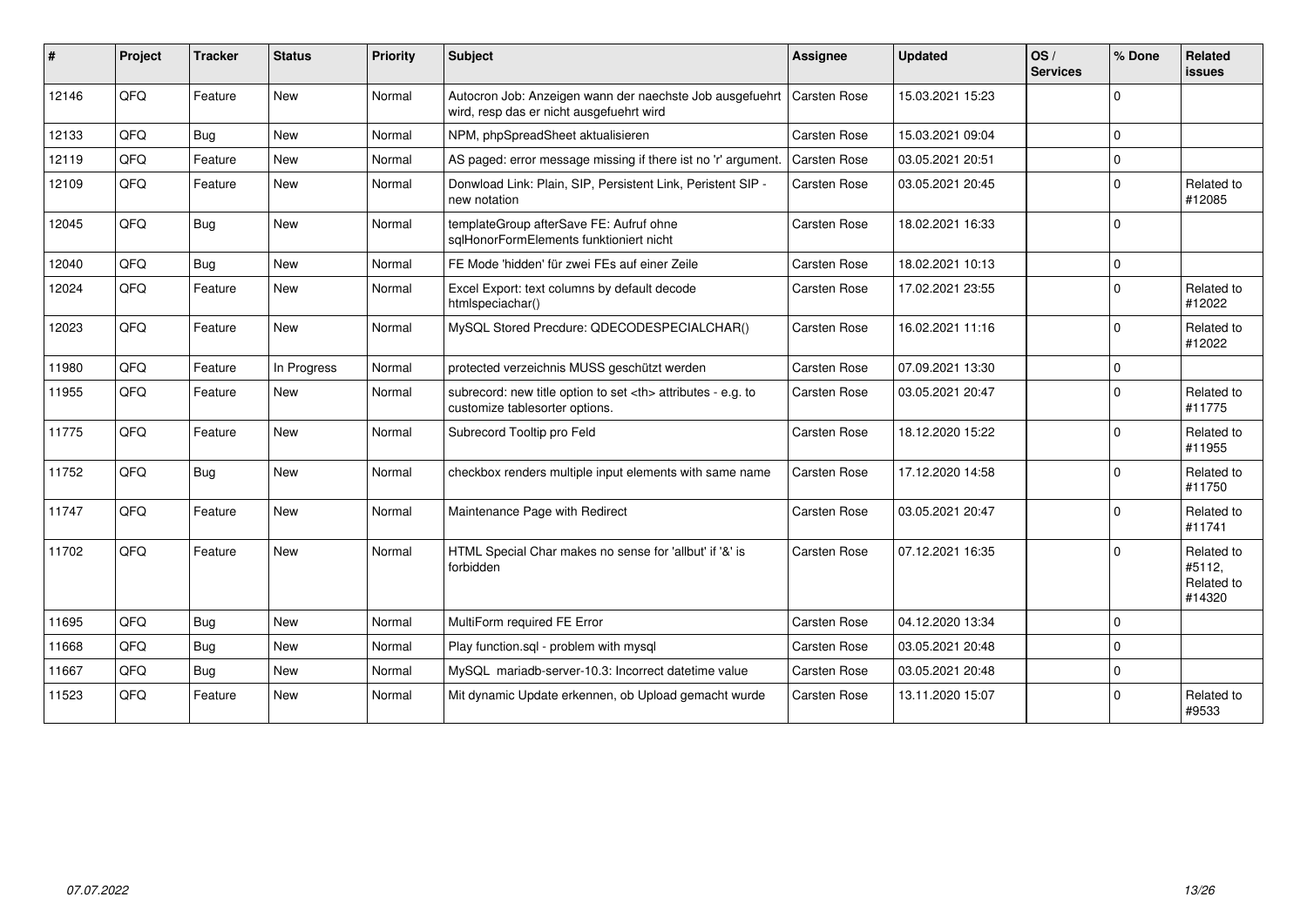| #     | Project | <b>Tracker</b> | <b>Status</b>     | <b>Priority</b> | <b>Subject</b>                                                                      | Assignee            | <b>Updated</b>   | OS/<br><b>Services</b> | % Done      | Related<br>issues                                                                                                              |
|-------|---------|----------------|-------------------|-----------------|-------------------------------------------------------------------------------------|---------------------|------------------|------------------------|-------------|--------------------------------------------------------------------------------------------------------------------------------|
| 11517 | QFQ     | <b>Bug</b>     | In Progress       | Normal          | extraButtonInfo Broken for multiple FormElements                                    | <b>Carsten Rose</b> | 12.05.2022 13:12 |                        | $\Omega$    | Related to<br>#7890,<br>Related to<br>#3811, Has<br>duplicate<br>#10905, Has<br>duplicate<br>#10553, Has<br>duplicate<br>#6779 |
| 11516 | QFQ     | Feature        | <b>New</b>        | Normal          | Multi Page Form (Previous/Next Buttons)                                             | <b>Carsten Rose</b> | 16.03.2021 17:52 |                        | $\Omega$    |                                                                                                                                |
| 11504 | QFQ     | Feature        | <b>New</b>        | Normal          | Dynamic Update: Button text update for 'Save',' Close' &<br>'Delete'                | <b>Carsten Rose</b> | 12.11.2020 23:44 |                        | $\Omega$    |                                                                                                                                |
| 11460 | QFQ     | Feature        | New               | Normal          | Easier creation of changelog: gitchangelog                                          | Carsten Rose        | 12.06.2021 10:20 |                        | $\mathbf 0$ | Related to<br>#13467                                                                                                           |
| 11323 | QFQ     | Feature        | Some day<br>maybe | Normal          | Report Frontend Editor Modal + Codemirror                                           | <b>Carsten Rose</b> | 16.09.2021 15:10 |                        | $\Omega$    | Related to<br>#11036                                                                                                           |
| 11322 | QFQ     | Feature        | Some day<br>maybe | Normal          | Form Element JSON - (multiline parameter field)                                     | <b>Carsten Rose</b> | 16.09.2021 15:10 |                        | $\mathbf 0$ |                                                                                                                                |
| 11320 | QFQ     | Feature        | Priorize          | Normal          | Typo3 Version 10 support                                                            | <b>Carsten Rose</b> | 05.05.2021 22:09 |                        | $\mathbf 0$ |                                                                                                                                |
| 11239 | QFQ     | <b>Bug</b>     | <b>New</b>        | Normal          | Radiobutton (plain): horizontales Rendern abhängig vom<br>Datentyp in der Datenbank | Carsten Rose        | 30.09.2020 18:37 |                        | $\mathbf 0$ |                                                                                                                                |
| 11217 | QFQ     | Feature        | Some day<br>maybe | Normal          | <b>Extend Script Functionality</b>                                                  | <b>Carsten Rose</b> | 16.09.2021 15:10 |                        | $\mathbf 0$ |                                                                                                                                |
| 11080 | QFQ     | Feature        | <b>New</b>        | Normal          | Send MQTT messages                                                                  | <b>Carsten Rose</b> | 29.08.2020 19:49 |                        | $\mathbf 0$ |                                                                                                                                |
| 11076 | QFQ     | Feature        | In Progress       | Normal          | SELECT  AS _websocket                                                               | Carsten Rose        | 30.08.2020 17:49 |                        | $\Omega$    | Related to<br>#13354                                                                                                           |
| 11036 | QFQ     | Feature        | Some day<br>maybe | Normal          | inline report editor permissions                                                    | <b>Carsten Rose</b> | 16.09.2021 15:09 |                        | $\Omega$    | Related to<br>#11323                                                                                                           |
| 10996 | QFQ     | Feature        | <b>New</b>        | Normal          | Download video via sip: no seek                                                     | Carsten Rose        | 12.08.2020 14:18 |                        | $\mathbf 0$ |                                                                                                                                |
| 10979 | QFQ     | Feature        | <b>New</b>        | Normal          | Ajax Calls an API - dataReport                                                      | <b>Carsten Rose</b> | 11.05.2022 12:15 |                        | $\mathbf 0$ |                                                                                                                                |
| 10976 | QFQ     | Feature        | <b>New</b>        | Normal          | Excel Export Verbesserungen                                                         | <b>Carsten Rose</b> | 06.08.2020 10:56 |                        | $\Omega$    |                                                                                                                                |
| 10937 | QFQ     | Bug            | <b>New</b>        | Normal          | Fehler mit abhängigen Select- Feldern beim Positionieren                            | Carsten Rose        | 12.11.2020 23:45 |                        | $\mathbf 0$ |                                                                                                                                |
| 10819 | QFQ     | Feature        | <b>New</b>        | Normal          | Persistent SIP - second try                                                         | <b>Carsten Rose</b> | 29.06.2020 23:02 |                        | $\Omega$    | Related to<br>#6261                                                                                                            |
| 10793 | QFQ     | Feature        | In Progress       | Normal          | Update NPM Packages                                                                 | Carsten Rose        | 07.09.2021 13:25 |                        | 30          |                                                                                                                                |
| 10745 | QFQ     | Feature        | Some day<br>maybe | Normal          | Tablesorter Excel Export                                                            | <b>Carsten Rose</b> | 16.09.2021 15:09 |                        | $\Omega$    |                                                                                                                                |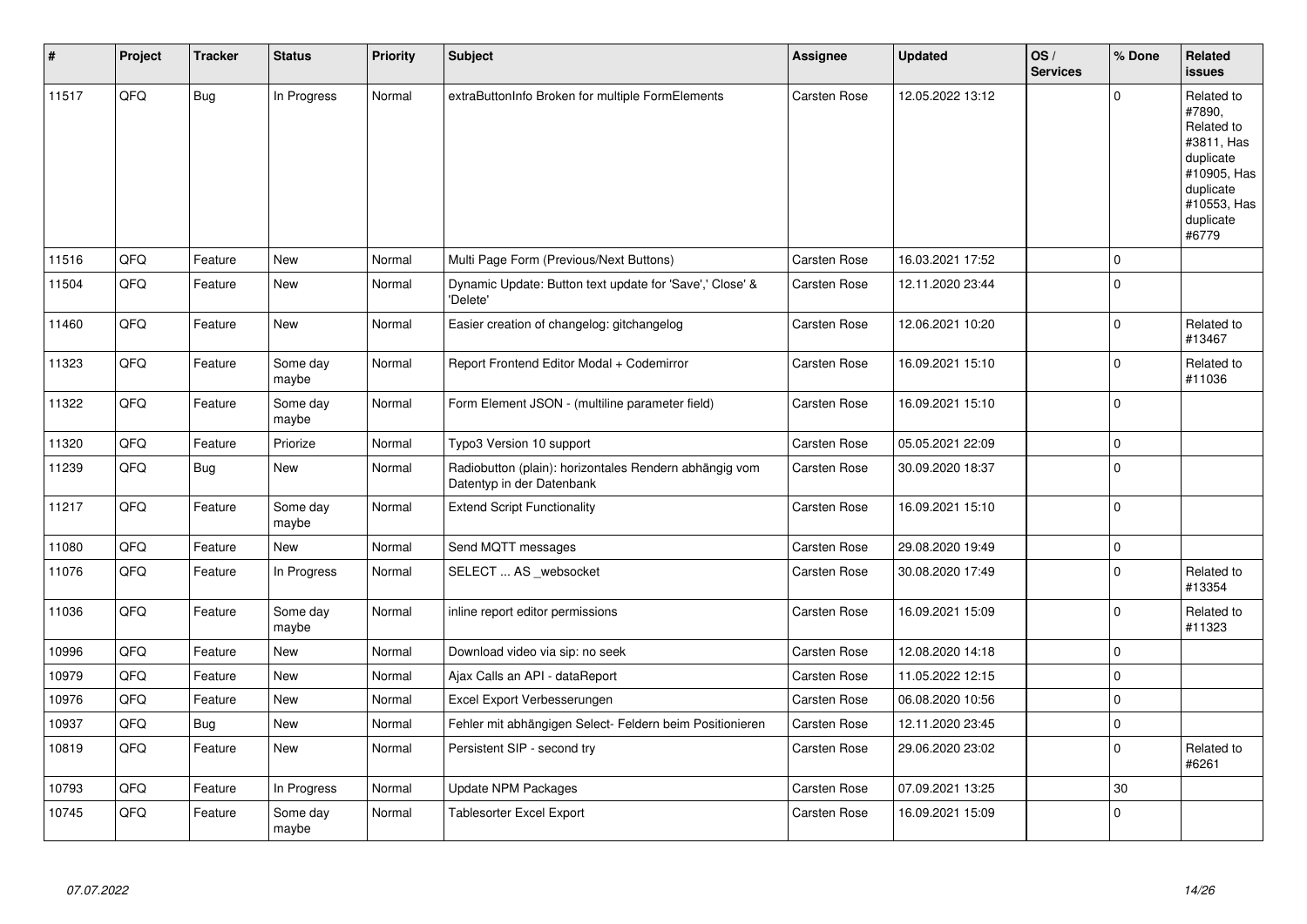| #     | Project | <b>Tracker</b> | <b>Status</b>     | <b>Priority</b> | <b>Subject</b>                                                                           | Assignee            | <b>Updated</b>   | OS/<br><b>Services</b> | % Done      | Related<br><b>issues</b>                                              |
|-------|---------|----------------|-------------------|-----------------|------------------------------------------------------------------------------------------|---------------------|------------------|------------------------|-------------|-----------------------------------------------------------------------|
| 10716 | QFQ     | Feature        | Some day<br>maybe | Normal          | Business Logic mit Externen Skripten                                                     | Carsten Rose        | 16.09.2021 15:10 |                        | $\Omega$    | Related to<br>#10713,<br>Related to<br>#8217                          |
| 10714 | QFQ     | Feature        | New               | Normal          | multi Table Form                                                                         | Carsten Rose        | 16.03.2021 18:44 |                        | $\mathbf 0$ |                                                                       |
| 10704 | QFQ     | <b>Bug</b>     | New               | Normal          | wkhtml problem rendering fullCalendar.js / fabric.js >><br>successor: puppeteer          | <b>Carsten Rose</b> | 12.11.2020 23:45 |                        | $\Omega$    | Related to<br>#5024,<br>Related to<br>#4650,<br>Related to<br>#10715  |
| 10661 | QFQ     | <b>Bug</b>     | In Progress       | Normal          | Typo3 Warnungen                                                                          | Carsten Rose        | 07.09.2021 13:23 |                        | $\Omega$    | Related to<br>#12440                                                  |
| 10658 | QFQ     | <b>Bug</b>     | <b>New</b>        | Normal          | processReadOnly broken                                                                   | Carsten Rose        | 27.05.2020 17:55 |                        | $\mathbf 0$ |                                                                       |
| 10593 | QFQ     | Feature        | New               | Normal          | label2: text behind input element                                                        | Carsten Rose        | 16.05.2020 10:57 |                        | $\mathbf 0$ |                                                                       |
| 10588 | QFQ     | <b>Bug</b>     | <b>New</b>        | Normal          | typeahed Tag: Doku anpassen                                                              | Carsten Rose        | 12.11.2020 23:45 |                        | $\mathbf 0$ |                                                                       |
| 10443 | QFQ     | Feature        | In Progress       | Normal          | Konzept_api / _live                                                                      | Carsten Rose        | 07.05.2020 09:39 |                        | $\pmb{0}$   |                                                                       |
| 10322 | QFQ     | <b>Bug</b>     | <b>New</b>        | Normal          | FormElement / Radio: missing column 'enum' >> FE not<br>reported                         | Carsten Rose        | 07.05.2020 09:37 |                        | $\mathbf 0$ |                                                                       |
| 10119 | QFQ     | Feature        | New               | Normal          | Dropdown (selectlist) & TypeAhead: format and catagorize<br>list                         | Carsten Rose        | 07.05.2020 09:36 |                        | $\mathbf 0$ |                                                                       |
| 10116 | QFQ     | Feature        | Some day<br>maybe | Normal          | TypeAhead: Tag - show inside 'input' element                                             | Carsten Rose        | 16.09.2021 15:09 |                        | $\mathbf 0$ |                                                                       |
| 10115 | QFQ     | Feature        | <b>New</b>        | Normal          | TypeAhead: static list                                                                   | Carsten Rose        | 26.02.2020 16:42 |                        | 100         |                                                                       |
| 10095 | QFQ     | Feature        | Some day<br>maybe | Normal          | Generic Gitlab Integration into QFQ                                                      | Carsten Rose        | 16.09.2021 15:10 |                        | $\mathbf 0$ |                                                                       |
| 10082 | QFQ     | <b>Bug</b>     | New               | Normal          | FE.type=SELECT - 'sanatize' Class                                                        | Carsten Rose        | 07.05.2020 09:36 |                        | $\Omega$    | Related to<br>#10081                                                  |
| 10080 | QFQ     | Feature        | New               | Normal          | Popup on 'save' / 'close': configure dialog (answer<br>yes/no/cancle/)                   | <b>Carsten Rose</b> | 28.03.2021 20:52 |                        | $\mathbf 0$ | Is duplicate<br>of #12262                                             |
| 10015 | QFQ     | Feature        | Priorize          | Normal          | Monospace in Textarea                                                                    | Carsten Rose        | 03.02.2020 13:40 |                        | $\mathbf 0$ |                                                                       |
| 10014 | QFQ     | Feature        | <b>New</b>        | Normal          | Manual.rst: describe behaviour and process order of<br>fillStoreVar, slaveId, sqlBefore, | Carsten Rose        | 01.02.2020 22:31 |                        | $\Omega$    |                                                                       |
| 10013 | QFQ     | Feature        | Some day<br>maybe | Normal          | FE.typ=editor: CodeMirror                                                                | Carsten Rose        | 08.06.2022 10:37 |                        | $\Omega$    | Related to<br>#12611,<br>Related to<br>#12490,<br>Related to<br>#7732 |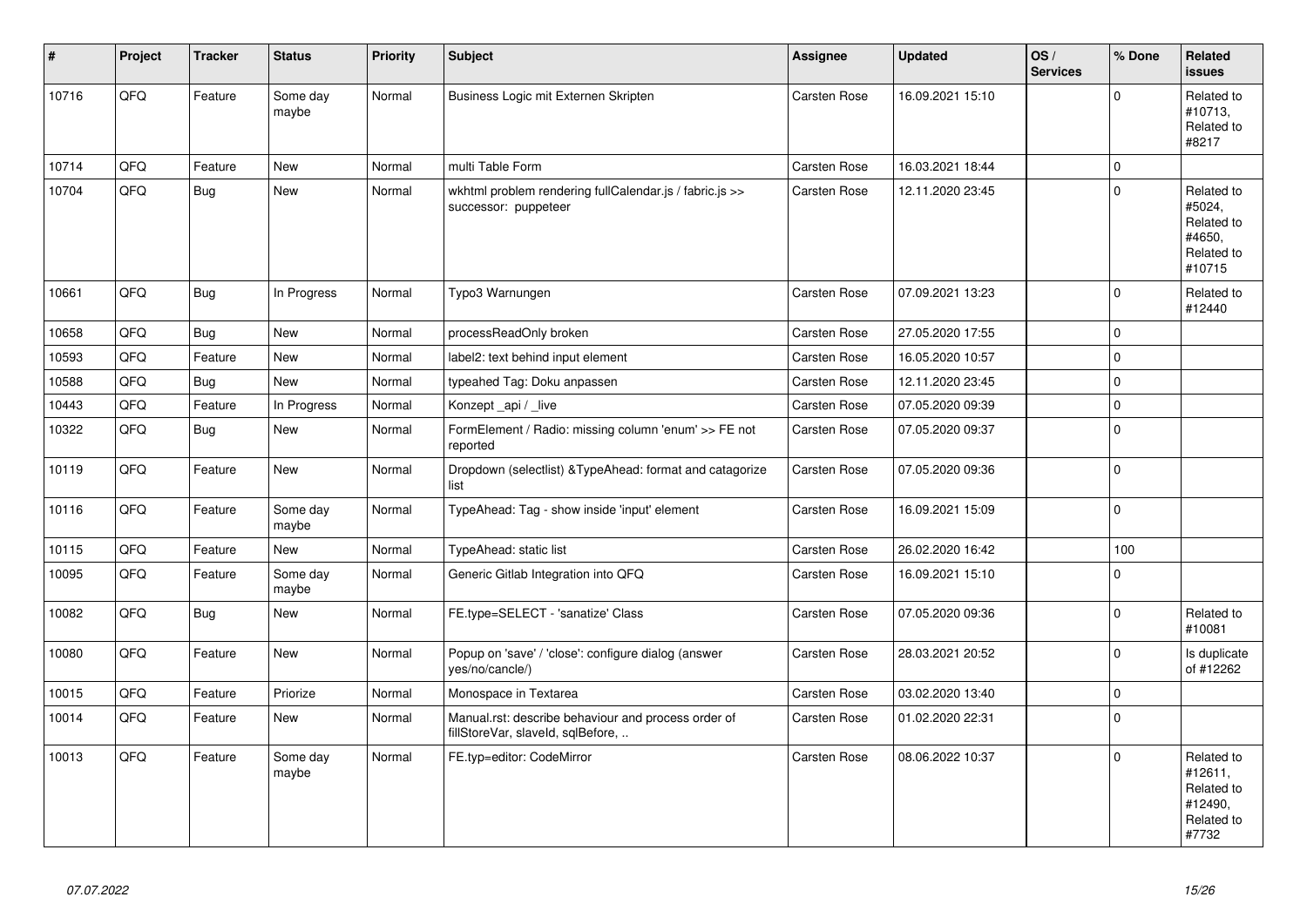| ∦     | Project | <b>Tracker</b> | <b>Status</b> | <b>Priority</b> | Subject                                                                                                                               | Assignee            | <b>Updated</b>   | OS/<br><b>Services</b> | % Done      | Related<br><b>issues</b>                                                |
|-------|---------|----------------|---------------|-----------------|---------------------------------------------------------------------------------------------------------------------------------------|---------------------|------------------|------------------------|-------------|-------------------------------------------------------------------------|
| 10012 | QFQ     | Feature        | Priorize      | Normal          | redirectAllMailTo: {{beEmail:T}}                                                                                                      | <b>Carsten Rose</b> | 08.05.2021 09:54 |                        | $\Omega$    | Related to<br>#12412,<br>Related to<br>#12413.<br>Related to<br>#10011  |
| 10011 | QFQ     | Feature        | Priorize      | Normal          | Offer new STORE_TYPO3 Variable 'beUser', 'beEmail'                                                                                    | <b>Carsten Rose</b> | 08.05.2021 09:51 |                        | $\Omega$    | Related to<br>#10012,<br>Related to<br>#12511                           |
| 10005 | QFQ     | Feature        | Priorize      | Normal          | Report / special column name:  AS _calendar                                                                                           | <b>Carsten Rose</b> | 03.06.2020 17:28 |                        | $\mathbf 0$ |                                                                         |
| 9983  | QFQ     | Feature        | <b>New</b>    | Normal          | Report Notation: new keyword 'range'                                                                                                  | <b>Carsten Rose</b> | 01.02.2020 15:55 |                        | $\Omega$    |                                                                         |
| 9975  | QFQ     | <b>Bug</b>     | Priorize      | Normal          | Dropdown Menu: 'r:3' broken                                                                                                           | Carsten Rose        | 01.02.2020 10:13 |                        | $\Omega$    |                                                                         |
| 9968  | QFQ     | Feature        | Priorize      | Normal          | Tooltip in Links for Developer                                                                                                        | <b>Carsten Rose</b> | 01.02.2020 23:17 |                        | $\Omega$    |                                                                         |
| 9958  | QFQ     | Bug            | Priorize      | Normal          | Broken subrecord query: no error message                                                                                              | Carsten Rose        | 05.02.2021 15:15 |                        | $\mathbf 0$ |                                                                         |
| 9947  | QFQ     | <b>Bug</b>     | Priorize      | Normal          | Unwanted error message if missing 'typeAheadSqlPrefetch'                                                                              | Carsten Rose        | 01.02.2020 10:13 |                        | $\Omega$    |                                                                         |
| 9928  | QFQ     | Feature        | Priorize      | Normal          | SpecialColumnName: a) Deprecated: ' AS "_+tag " ', b)<br>New: ' AS "_ <tag1><tag2>"</tag2></tag1>                                     | Carsten Rose        | 01.02.2020 23:17 |                        | $\mathbf 0$ | Related to<br>#9929                                                     |
| 9927  | QFQ     | Feature        | New           | Normal          | QFQ Update: a) Update nur machen wenn BE User<br>eingeloggt ist., b) Bei Fehler genaue Meldung welcher<br>Updateschritt Probleme hat. | Carsten Rose        | 22.01.2020 12:59 |                        | $\mathbf 0$ |                                                                         |
| 9900  | QFQ     | Feature        | Priorize      | Normal          | Generic API Call: tt-content record >> JSON                                                                                           | Carsten Rose        | 01.02.2020 10:13 |                        | $\mathbf 0$ |                                                                         |
| 9862  | QFQ     | <b>Bug</b>     | Priorize      | Normal          | Failed writing to sql mail q fq. log should throw an exception                                                                        | <b>Carsten Rose</b> | 01.02.2020 10:13 |                        | $\mathbf 0$ |                                                                         |
| 9834  | QFQ     | Bug            | Priorize      | Normal          | Input elements with tag 'disabled' are missing on<br>form-submit: server option 'processReadOnly' broken                              | Carsten Rose        | 07.12.2021 16:43 |                        | $\Omega$    | Related to<br>#9691,<br>Related to<br>#5305, Has<br>duplicate<br>#12331 |
| 9811  | QFQ     | Feature        | New           | Normal          | Report: tag every n'th row                                                                                                            | <b>Carsten Rose</b> | 01.02.2020 23:22 |                        | $\mathbf 0$ |                                                                         |
| 9783  | QFQ     | <b>Bug</b>     | <b>New</b>    | Normal          | Email with special characters                                                                                                         | <b>Carsten Rose</b> | 01.02.2020 23:22 |                        | $\mathbf 0$ |                                                                         |
| 9781  | QFQ     | Feature        | New           | Normal          | Button: CSS class to make buttons smaller                                                                                             | Carsten Rose        | 01.02.2020 23:22 |                        | $\Omega$    |                                                                         |
| 9777  | QFQ     | Feature        | <b>New</b>    | Normal          | Logging QFQ Variables                                                                                                                 | <b>Carsten Rose</b> | 16.12.2019 17:17 |                        | $\mathbf 0$ |                                                                         |
| 9773  | QFQ     | Bug            | <b>New</b>    | Normal          | form.parameter.formModeGlobal=requiredOff                                                                                             | Carsten Rose        | 01.02.2020 15:56 |                        | $\Omega$    |                                                                         |
| 9707  | QFQ     | Feature        | <b>New</b>    | Normal          | SIP security: encode pageld and check pageld on decode                                                                                | Carsten Rose        | 01.02.2020 23:22 |                        | $\Omega$    |                                                                         |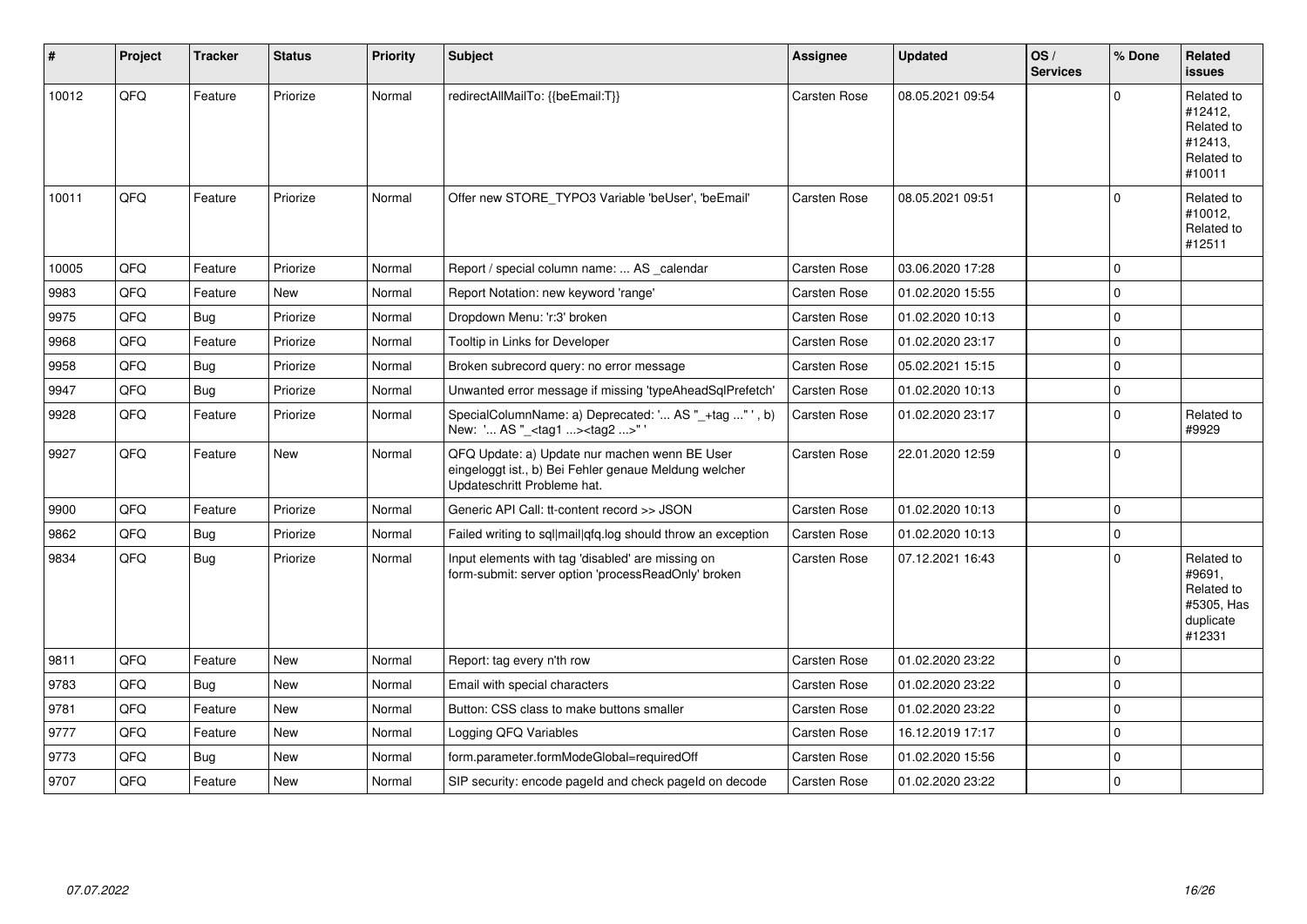| #    | Project | <b>Tracker</b> | <b>Status</b>     | <b>Priority</b> | <b>Subject</b>                                                                | Assignee            | <b>Updated</b>   | OS/<br><b>Services</b> | % Done      | Related<br><b>issues</b>                                             |
|------|---------|----------------|-------------------|-----------------|-------------------------------------------------------------------------------|---------------------|------------------|------------------------|-------------|----------------------------------------------------------------------|
| 9706 | QFQ     | Feature        | New               | Normal          | Multi File Upload (hidden template group)                                     | Carsten Rose        | 01.02.2020 23:22 |                        | $\Omega$    | Related to<br>#7521,<br>Related to<br>#5562,<br>Related to<br>#13330 |
| 9704 | QFQ     | Feature        | Some day<br>maybe | Normal          | Thumbnails Generieren beim Splitten von PDF Files                             | Carsten Rose        | 11.12.2019 16:01 |                        | $\Omega$    |                                                                      |
| 9691 | QFQ     | Bug            | In Progress       | Normal          | Checkbox: dynamic update > readonly                                           | Carsten Rose        | 01.02.2020 23:22 |                        | 50          | Related to<br>#9834                                                  |
| 9669 | QFQ     | <b>Bug</b>     | Some day<br>maybe | Normal          | Checkbox / Template Group: radio/checkbox visible broken<br>after 'add'       | <b>Carsten Rose</b> | 16.06.2021 13:47 |                        | $\mathbf 0$ | Related to<br>#8091                                                  |
| 9668 | QFQ     | Feature        | Priorize          | Normal          | Form.mode: rename 'hidden' to 'hide'                                          | Carsten Rose        | 05.05.2021 22:14 |                        | $\Omega$    | Related to<br>#6437                                                  |
| 9602 | QFQ     | Feature        | New               | Normal          | Form definition as JSON                                                       | Carsten Rose        | 01.02.2020 23:21 |                        | $\mathbf 0$ | Related to<br>#9600                                                  |
| 9579 | QFQ     | Feature        | Some day<br>maybe | Normal          | Multiform with Process Row                                                    | <b>Carsten Rose</b> | 11.12.2019 16:01 |                        | $\mathbf 0$ |                                                                      |
| 9537 | QFQ     | Feature        | <b>New</b>        | Normal          | FormEditor: Edit fieldset in FrontEnd                                         | Carsten Rose        | 01.02.2020 23:22 |                        | $\mathbf 0$ |                                                                      |
| 9533 | QFQ     | <b>Bug</b>     | New               | Normal          | FE.type=upload: Check in 'beforeSave' if upload is given                      | Carsten Rose        | 01.02.2020 23:22 |                        | $\mathbf 0$ | Related to<br>#11523                                                 |
| 9394 | QFQ     | Feature        | Priorize          | Normal          | REST: allow for non numerical ids in get requests                             | Carsten Rose        | 05.05.2021 22:10 |                        | $\Omega$    |                                                                      |
| 9352 | QFQ     | Feature        | <b>New</b>        | Normal          | FE 'Native' fire slaveld, sqlAfter, sqlIns                                    | Carsten Rose        | 01.02.2020 23:22 |                        | $\mathbf 0$ |                                                                      |
| 9348 | QFQ     | Feature        | <b>New</b>        | Normal          | defaultThumbnailSize: pre render thumbnails                                   | Carsten Rose        | 12.06.2021 09:05 |                        | $\mathbf 0$ |                                                                      |
| 9346 | QFQ     | Feature        | Priorize          | Normal          | beforeSave: check if an upload is given                                       | Carsten Rose        | 11.06.2021 21:18 |                        | $\mathbf 0$ |                                                                      |
| 9317 | QFQ     | <b>Bug</b>     | <b>New</b>        | Normal          | FE.type=note: with dynamic show/hidden an empty label<br>causes trouble       | Carsten Rose        | 01.02.2020 23:22 |                        | $\Omega$    |                                                                      |
| 9281 | QFQ     | <b>Bug</b>     | Some day<br>maybe | Normal          | Allow STRICT TRANS TABLES                                                     | Carsten Rose        | 02.01.2021 18:43 |                        | $\mathbf 0$ |                                                                      |
| 9275 | QFQ     | Bug            | New               | Normal          | autcron: t3 page, which takes to long to respond, is not<br>reported properly | Carsten Rose        | 01.02.2020 23:22 |                        | 100         |                                                                      |
| 9221 | QFQ     | Feature        | <b>New</b>        | Normal          | typeAhead: Zeichenlimite ausschalten                                          | Carsten Rose        | 29.06.2022 22:36 |                        | $\pmb{0}$   |                                                                      |
| 9208 | QFQ     | Feature        | New               | Normal          | Manage 'recent' records                                                       | Carsten Rose        | 01.02.2020 23:22 |                        | $\mathbf 0$ |                                                                      |
| 9177 | QFQ     | <b>Bug</b>     | <b>New</b>        | Normal          | Bug? QFQ tries to save an action FE, which has real<br>existing column name   | Carsten Rose        | 01.02.2020 23:22 |                        | $\Omega$    |                                                                      |
| 9136 | QFQ     | Feature        | New               | Normal          | Create ZIP files with dynamic PDFs                                            | Carsten Rose        | 06.07.2022 13:21 |                        | $\mathbf 0$ |                                                                      |
| 9129 | QFQ     | Feature        | New               | Normal          | sqlValidate: Message as notification, not as error                            | Carsten Rose        | 01.02.2020 23:22 |                        | $\Omega$    | Related to<br>#9128                                                  |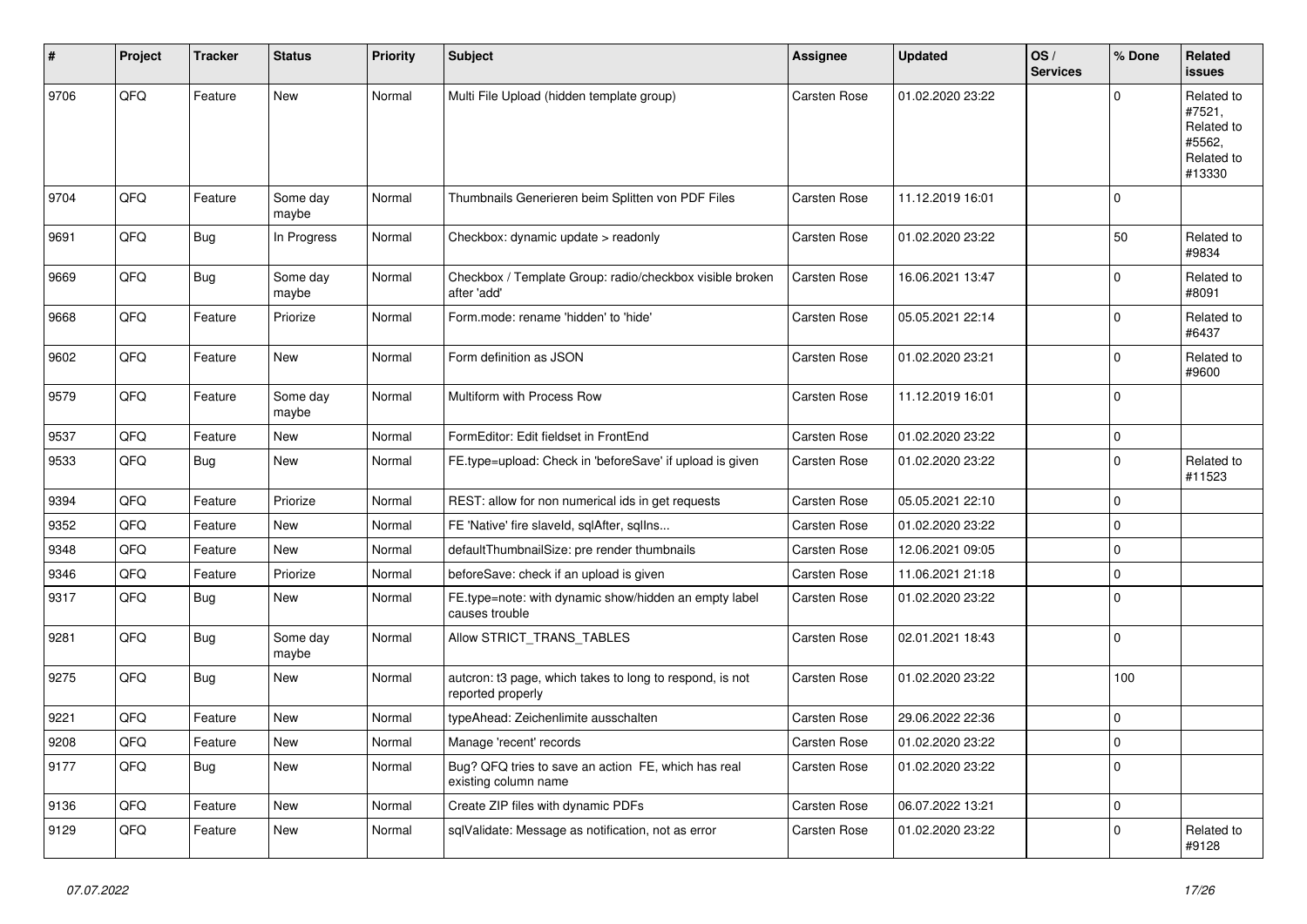| ∦    | Project | <b>Tracker</b> | <b>Status</b>     | <b>Priority</b> | Subject                                                                                                | Assignee            | <b>Updated</b>   | OS/<br><b>Services</b> | % Done      | Related<br><b>issues</b> |
|------|---------|----------------|-------------------|-----------------|--------------------------------------------------------------------------------------------------------|---------------------|------------------|------------------------|-------------|--------------------------|
| 9128 | QFQ     | Feature        | New               | Normal          | Error Message: not replaced variables- a) replace back to<br>'{{', b) underline                        | Carsten Rose        | 01.02.2020 23:22 |                        | $\Omega$    | Related to<br>#9129      |
| 9127 | QFQ     | <b>Bug</b>     | <b>New</b>        | Normal          | Error Message: change 'roll over' color - text not readable                                            | Carsten Rose        | 01.02.2020 23:22 |                        | $\mathbf 0$ |                          |
| 9077 | QFQ     | Bug            | New               | Normal          | typeAheadSql: report broken SQL                                                                        | Carsten Rose        | 29.06.2022 22:35 |                        | $\Omega$    | Related to<br>#4018      |
| 9013 | QFQ     | <b>Bug</b>     | <b>New</b>        | Normal          | Error in Twig template not handled                                                                     | Carsten Rose        | 20.10.2021 13:43 |                        | 0           |                          |
| 8975 | QFQ     | Feature        | New               | Normal          | Report Notation: 2.0                                                                                   | Carsten Rose        | 01.02.2020 23:22 |                        | $\mathbf 0$ | Related to<br>#8963      |
| 8963 | QFQ     | Feature        | Priorize          | Normal          | Setting values in a store: flexible way                                                                | Carsten Rose        | 05.05.2021 22:10 |                        | $\mathbf 0$ | Related to<br>#8975      |
| 8894 | QFQ     | Feature        | Some day<br>maybe | Normal          | Documentation Tags Usable in QFQ Application                                                           | Carsten Rose        | 11.12.2019 16:01 |                        | $\Omega$    |                          |
| 8892 | QFQ     | Feature        | Some day<br>maybe | Normal          | Display and Edit SQL Comments in Form Editor                                                           | Carsten Rose        | 11.12.2019 16:01 |                        | $\Omega$    |                          |
| 8806 | QFQ     | Feature        | <b>New</b>        | Normal          | SOL Function nl2br                                                                                     | Carsten Rose        | 01.02.2020 23:22 |                        | $\mathbf 0$ |                          |
| 8719 | QFQ     | Feature        | New               | Normal          | extraButtonLock: add support for 0/1                                                                   | Carsten Rose        | 01.02.2020 23:22 |                        | $\Omega$    |                          |
| 8702 | QFQ     | Feature        | New               | Normal          | Load Record which is locked: missing user info                                                         | Carsten Rose        | 11.12.2019 16:16 |                        | $\Omega$    | Related to<br>#9789      |
| 8586 | QFQ     | Feature        | Some day<br>maybe | Normal          | QFQ: Enhance Error message for 'record not found'                                                      | Carsten Rose        | 16.09.2021 15:10 |                        | $\Omega$    |                          |
| 8585 | QFQ     | Feature        | Priorize          | Normal          | Enhance Error message for 'unknown form'                                                               | Carsten Rose        | 01.02.2020 10:13 |                        | $\mathbf 0$ |                          |
| 8584 | QFQ     | Feature        | Priorize          | Normal          | FE 'Action' - never assign to Container (except Template<br>Group)                                     | Carsten Rose        | 01.02.2020 10:13 |                        | $\Omega$    |                          |
| 8520 | QFQ     | Feature        | Some day<br>maybe | Normal          | Bring QFQ to Composer                                                                                  | Carsten Rose        | 16.09.2021 15:10 |                        | $\Omega$    |                          |
| 8336 | QFQ     | Feature        | <b>New</b>        | Normal          | Form > modified > Close New: a) Optional disable popup, b)<br>custom text, c) mode on save: close stay | Carsten Rose        | 01.02.2020 23:22 |                        | $\mathbf 0$ | Related to<br>#8335      |
| 8277 | QFQ     | Feature        | Priorize          | Normal          | fe.parameter.default=                                                                                  | Carsten Rose        | 01.02.2020 23:17 |                        | $\Omega$    | Related to<br>#8113      |
| 8217 | QFQ     | Feature        | New               | Normal          | if-elseif-else construct                                                                               | Carsten Rose        | 16.03.2021 18:41 |                        | $\Omega$    | Related to<br>#10716     |
| 8187 | QFQ     | Feature        | New               | Normal          | Subrecord: enable/hide new button - make new/edit/delete<br>customizeable.                             | <b>Carsten Rose</b> | 06.03.2021 18:44 |                        | $\Omega$    | Related to<br>#11326     |
| 8106 | QFQ     | Bug            | Some day<br>maybe | Normal          | Dynamic Update: Feld kann nicht auf empty zurückgesetzt<br>werden                                      | Carsten Rose        | 11.12.2019 16:01 |                        | 0           |                          |
| 8101 | QFQ     | Feature        | Some day<br>maybe | Normal          | Password hash: support further hashing methods                                                         | Carsten Rose        | 16.09.2021 15:10 |                        | $\mathbf 0$ |                          |
| 8089 | QFG     | Feature        | New               | Normal          | Copy/Paste for FormElements                                                                            | Carsten Rose        | 01.02.2020 23:22 |                        | $\mathbf 0$ |                          |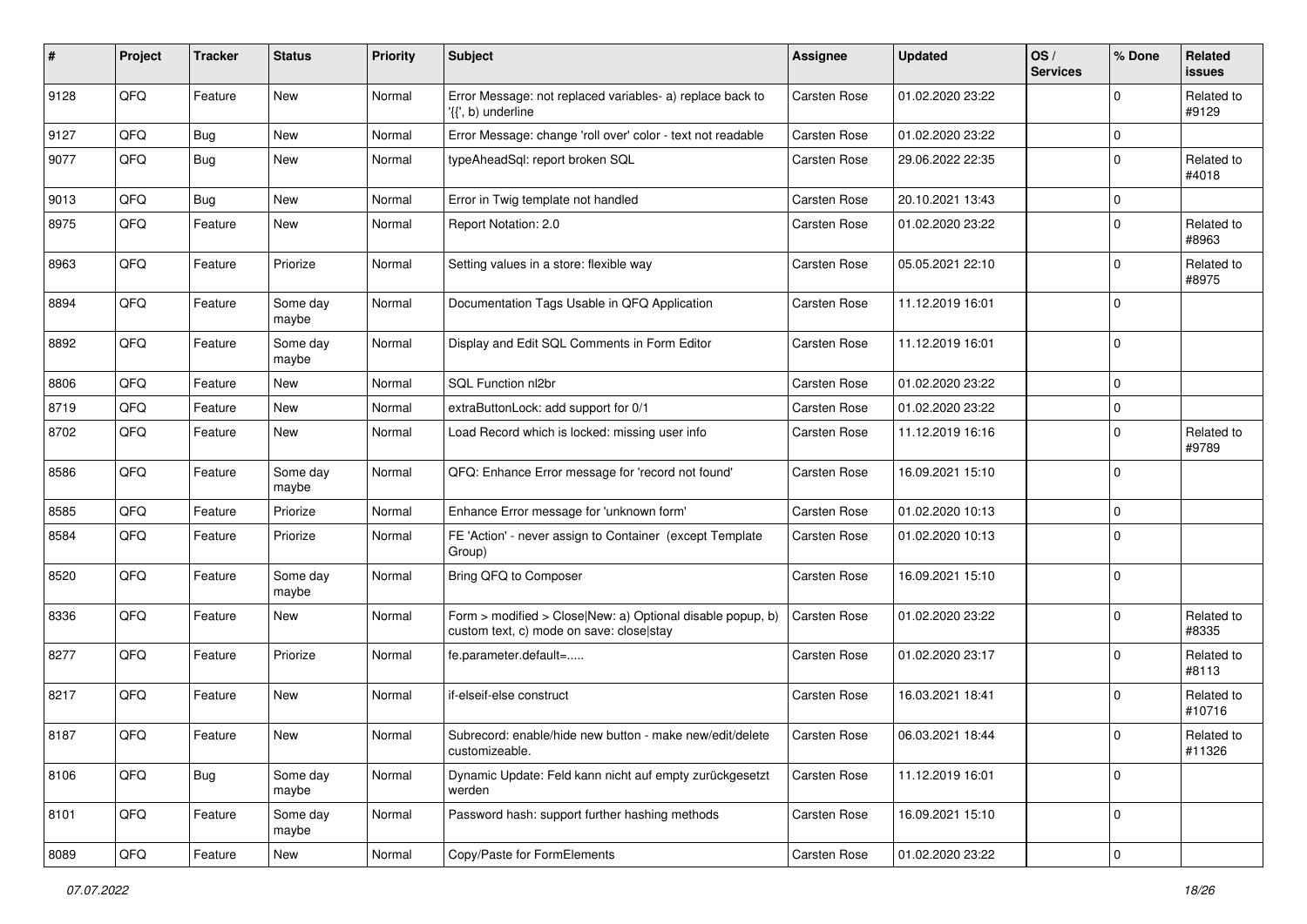| ∦    | Project | Tracker    | <b>Status</b> | <b>Priority</b> | Subject                                                                                               | Assignee            | <b>Updated</b>   | OS/<br><b>Services</b> | % Done      | Related<br>issues    |
|------|---------|------------|---------------|-----------------|-------------------------------------------------------------------------------------------------------|---------------------|------------------|------------------------|-------------|----------------------|
| 8049 | QFQ     | Bug        | New           | Normal          | FE.type=note, column 'value': text moves some pixel to top<br>after save                              | Carsten Rose        | 01.02.2020 23:22 |                        | $\Omega$    |                      |
| 8044 | QFQ     | Feature    | Priorize      | Normal          | Transaction: a) Form, b) Report                                                                       | Carsten Rose        | 05.05.2021 22:14 |                        | $\Omega$    | Related to<br>#8043  |
| 8037 | QFQ     | Bug        | Priorize      | Normal          | FE.type=upload (advanced mode): {{slaveld:V}} missing<br>during dynamic update                        | <b>Carsten Rose</b> | 01.02.2020 10:13 |                        | $\Omega$    |                      |
| 8034 | QFQ     | Feature    | Priorize      | Normal          | FormElement 'data': 22.22.2222 should not be accepted                                                 | Carsten Rose        | 01.02.2020 10:13 |                        | 0           |                      |
| 7924 | QFQ     | Feature    | New           | Normal          | Radio/Checkbox with Tooltip                                                                           | Carsten Rose        | 01.02.2020 23:22 |                        | $\Omega$    |                      |
| 7920 | QFQ     | Feature    | <b>New</b>    | Normal          | FE: Syntax Highlight, Zeinlenumbruch                                                                  | <b>Carsten Rose</b> | 01.02.2020 10:03 |                        | 0           |                      |
| 7890 | QFQ     | <b>Bug</b> | <b>New</b>    | Normal          | FormElement 'required': extraButtonInfo not aligned                                                   | <b>Carsten Rose</b> | 11.06.2021 21:17 |                        | $\Omega$    | Related to<br>#11517 |
| 7812 | QFQ     | Feature    | New           | Normal          | FE 'Subrecord' - new option 'subrecordShowFilter',<br>'subrecordPaging'                               | <b>Carsten Rose</b> | 01.02.2020 23:22 |                        | $\Omega$    |                      |
| 7795 | QFQ     | <b>Bug</b> | <b>New</b>    | Normal          | Readonly Form: Typeahead-Felder                                                                       | Carsten Rose        | 01.02.2020 23:22 |                        | $\Omega$    | Related to<br>#10640 |
| 7685 | QFQ     | Bug        | New           | Normal          | Open FormElement from QFQ error message and save<br>modified record: error about missing {{formId:F}} | <b>Carsten Rose</b> | 01.02.2020 23:22 |                        | $\Omega$    |                      |
| 7683 | QFQ     | Feature    | New           | Normal          | Special column names in '{{ SELECT  AS _link }}' should<br>be detected                                | <b>Carsten Rose</b> | 01.02.2020 23:21 |                        | 0           |                      |
| 7681 | QFQ     | Feature    | <b>New</b>    | Normal          | Optional switch off 'check for modified record'                                                       | Carsten Rose        | 01.02.2020 23:21 |                        | $\mathbf 0$ |                      |
| 7660 | QFQ     | Feature    | New           | Normal          | IMAP: import mails to DB, move / delete mails                                                         | Carsten Rose        | 01.02.2020 09:52 |                        | $\Omega$    |                      |
| 7656 | QFQ     | <b>Bug</b> | Priorize      | Normal          | FE with required, 'pattern' and 'extraButtonLock': always<br>complain about missing value             | Carsten Rose        | 01.02.2020 10:13 |                        | $\Omega$    |                      |
| 7630 | QFQ     | Feature    | Priorize      | Normal          | detailed error message for simple upload                                                              | <b>Carsten Rose</b> | 01.02.2020 10:13 |                        | $\Omega$    |                      |
| 7616 | QFQ     | <b>Bug</b> | Priorize      | Normal          | Selectlist with Enum & Dynamic Update                                                                 | Carsten Rose        | 01.02.2020 10:13 |                        | $\mathbf 0$ |                      |
| 7574 | QFQ     | <b>Bug</b> | New           | Normal          | Substitute error: form element not reported / dont parse<br>Form.note                                 | Carsten Rose        | 01.02.2020 23:21 |                        | $\Omega$    |                      |
| 7547 | QFQ     | Bug        | <b>New</b>    | Normal          | Error Message in afterSave: wrong parameter column<br>reported                                        | <b>Carsten Rose</b> | 01.02.2020 23:22 |                        | $\Omega$    |                      |
| 7524 | QFQ     | <b>Bug</b> | <b>New</b>    | Normal          | QFQ throws a 'General Error' if 'fileadmin/protected/log/' is<br>not writeable                        | <b>Carsten Rose</b> | 01.02.2020 23:22 |                        | $\Omega$    |                      |
| 7522 | QFQ     | Feature    | Priorize      | Normal          | Inserting default index.html to folder (Avoid Apache<br>Indexing)                                     | Carsten Rose        | 01.02.2020 10:13 |                        | 0           |                      |
| 7521 | QFG     | Feature    | New           | Normal          | TemplateGroup: fe.type=upload                                                                         | Carsten Rose        | 01.02.2020 23:21 |                        | $\mathbf 0$ | Related to<br>#9706  |
| 7520 | QFQ     | Feature    | New           | Normal          | QR Code:  AS _qr ( AS _link)                                                                          | Carsten Rose        | 01.02.2020 23:22 |                        | 0           |                      |
| 7519 | QFQ     | Feature    | New           | Normal          | Select: Multi                                                                                         | Carsten Rose        | 01.02.2020 23:22 |                        | $\mathbf 0$ |                      |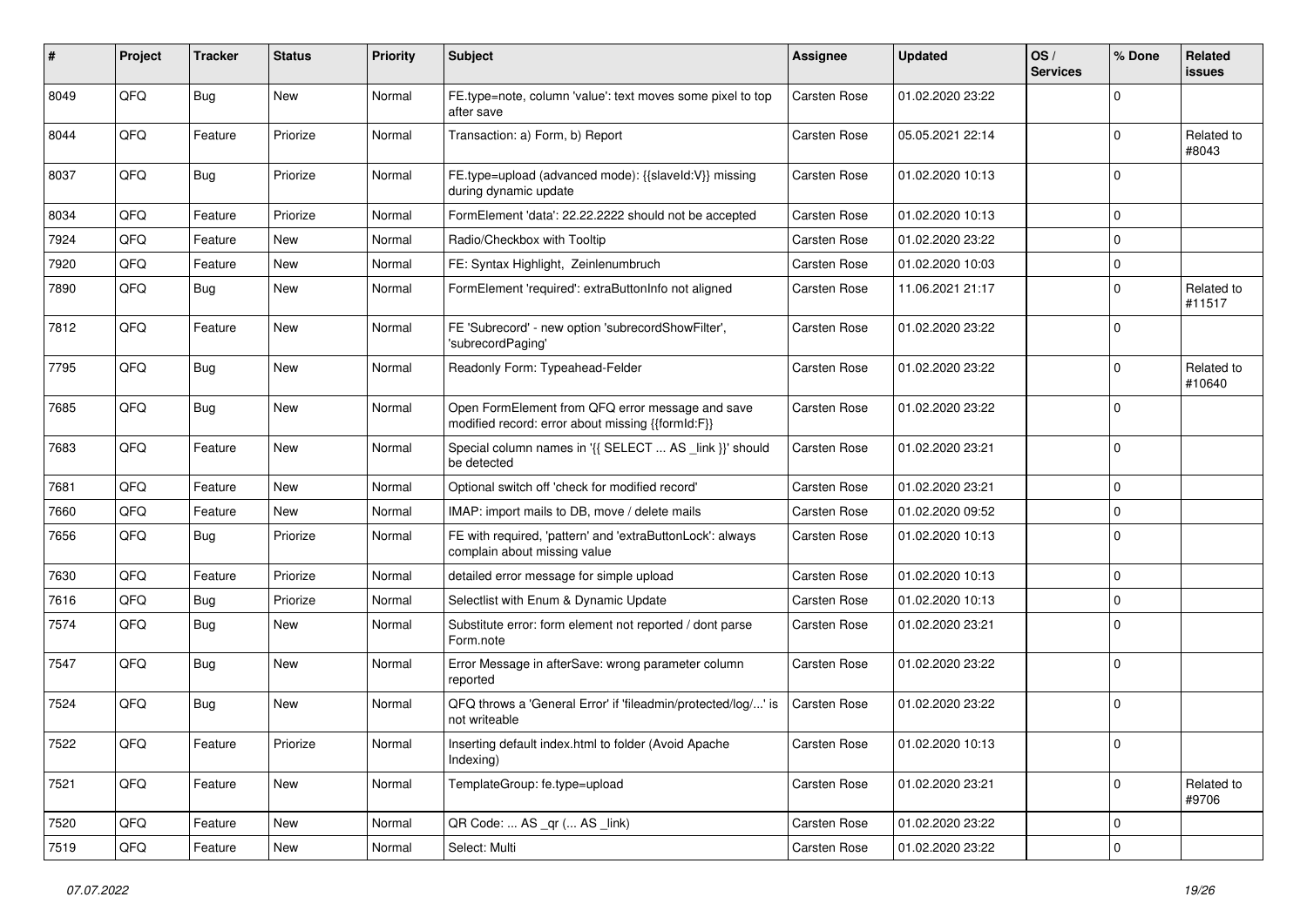| ∦    | Project | <b>Tracker</b> | <b>Status</b>     | <b>Priority</b> | Subject                                                                                                          | <b>Assignee</b>     | <b>Updated</b>   | OS/<br><b>Services</b> | % Done      | Related<br>issues         |
|------|---------|----------------|-------------------|-----------------|------------------------------------------------------------------------------------------------------------------|---------------------|------------------|------------------------|-------------|---------------------------|
| 7513 | QFQ     | Bug            | <b>New</b>        | Normal          | Radios not correct aligned                                                                                       | Carsten Rose        | 01.02.2020 23:22 |                        | $\Omega$    |                           |
| 7512 | QFQ     | Bug            | New               | Normal          | FE: inputType=number >> 'pattern' is not respected                                                               | Carsten Rose        | 01.02.2020 23:22 |                        | $\Omega$    |                           |
| 7481 | QFQ     | Feature        | <b>New</b>        | Normal          | Detect 'BaseUrl' automatically                                                                                   | <b>Carsten Rose</b> | 01.02.2020 23:21 |                        | 0           |                           |
| 7480 | QFQ     | Feature        | New               | Normal          | Record History (Undo / Redo)                                                                                     | Carsten Rose        | 11.12.2019 16:16 |                        | $\Omega$    | Related to<br>#2361       |
| 7453 | QFQ     | Feature        | Some day<br>maybe | Normal          | import / export forms QFQ                                                                                        | Carsten Rose        | 16.09.2021 15:10 |                        | $\Omega$    |                           |
| 7452 | QFQ     | Feature        | Some day<br>maybe | Normal          | automate deployment new QFQ version                                                                              | Carsten Rose        | 16.09.2021 15:10 |                        | $\Omega$    |                           |
| 7342 | QFQ     | Feature        | New               | Normal          | add content $=$ hide this                                                                                        | Carsten Rose        | 01.02.2020 23:21 |                        | $\mathbf 0$ |                           |
| 7336 | QFQ     | Feature        | Some day<br>maybe | Normal          | PDF Upload: disallow PDFs with specific Meta information                                                         | <b>Carsten Rose</b> | 11.12.2019 16:01 |                        | $\Omega$    |                           |
| 7290 | QFQ     | Feature        | Priorize          | Normal          | FormEditor: title as textarea if LEN(title)>60                                                                   | Carsten Rose        | 01.02.2020 10:13 |                        | $\Omega$    | Blocked by<br>#7682       |
| 7280 | QFQ     | Feature        | <b>New</b>        | Normal          | recently used table                                                                                              | Carsten Rose        | 01.02.2020 23:21 |                        | $\Omega$    |                           |
| 7261 | QFQ     | Bug            | New               | Normal          | Report pathFilename for user without path, only the filename                                                     | <b>Carsten Rose</b> | 01.02.2020 23:21 |                        | 0           |                           |
| 7239 | QFQ     | Feature        | <b>New</b>        | Normal          | TinyMCE: html tag whitelist                                                                                      | Carsten Rose        | 01.02.2020 23:21 |                        | $\Omega$    | Related to<br>#14320      |
| 7219 | QFQ     | <b>Bug</b>     | <b>New</b>        | Normal          | typeSheadSql / typeAheadSqlPrefetch: change to curly<br>braces                                                   | Carsten Rose        | 01.02.2020 23:21 |                        | $\Omega$    |                           |
| 7217 | QFQ     | Feature        | Priorize          | Normal          | Download: notice User if `_sip=?` is missing                                                                     | Carsten Rose        | 01.02.2020 10:13 |                        | $\Omega$    |                           |
| 7175 | QFQ     | Feature        | New               | Normal          | Upload: md5 hash as filename                                                                                     | <b>Carsten Rose</b> | 01.02.2020 23:21 |                        | $\mathbf 0$ |                           |
| 7119 | QFQ     | Feature        | New               | Normal          | Upload: scaleDownWidth, scaleDownHeight                                                                          | Carsten Rose        | 01.02.2020 23:21 |                        | $\Omega$    |                           |
| 7109 | QFQ     | Feature        | New               | Normal          | Dynamic Updates: row/element hide                                                                                | <b>Carsten Rose</b> | 01.02.2020 23:22 |                        | $\Omega$    | Has<br>duplicate<br>#4081 |
| 7107 | QFQ     | Feature        | Some day<br>maybe | Normal          | Showcase Registration Tool: Anmeldung / Administration :<br>Liste Anmeldungen / Emaileinaldung                   | Carsten Rose        | 11.12.2019 16:01 |                        | $\Omega$    |                           |
| 7102 | QFQ     | Feature        | New               | Normal          | Comment sign in report: '#' and '--'                                                                             | <b>Carsten Rose</b> | 01.02.2020 23:21 |                        | 0           |                           |
| 7099 | QFQ     | Feature        | New               | Normal          | Redesign FormEditor                                                                                              | Carsten Rose        | 01.02.2020 23:21 |                        | 0           |                           |
| 7014 | QFQ     | Bug            | New               | Normal          | Sending invalid emails succeeds when<br>debug.redirectAllMailTo is set                                           | Carsten Rose        | 01.02.2020 23:21 |                        | $\Omega$    |                           |
| 7002 | QFQ     | <b>Bug</b>     | New               | Normal          | Dynamic Update: row does not disappear / appear                                                                  | Carsten Rose        | 01.02.2020 23:22 |                        | 0           |                           |
| 6998 | QFQ     | Feature        | Priorize          | Normal          | Form: with debug=on show column information as tooltip of<br>column label                                        | Carsten Rose        | 01.02.2020 10:13 |                        | $\mathbf 0$ |                           |
| 6912 | QFQ     | <b>Bug</b>     | New               | Normal          | error Message Var 'deadline' already set in SIP - in Form<br>with FE.value={{deadline:R:::{{deadlinePeriod:Y}}}} | Carsten Rose        | 01.02.2020 23:21 |                        | 0           |                           |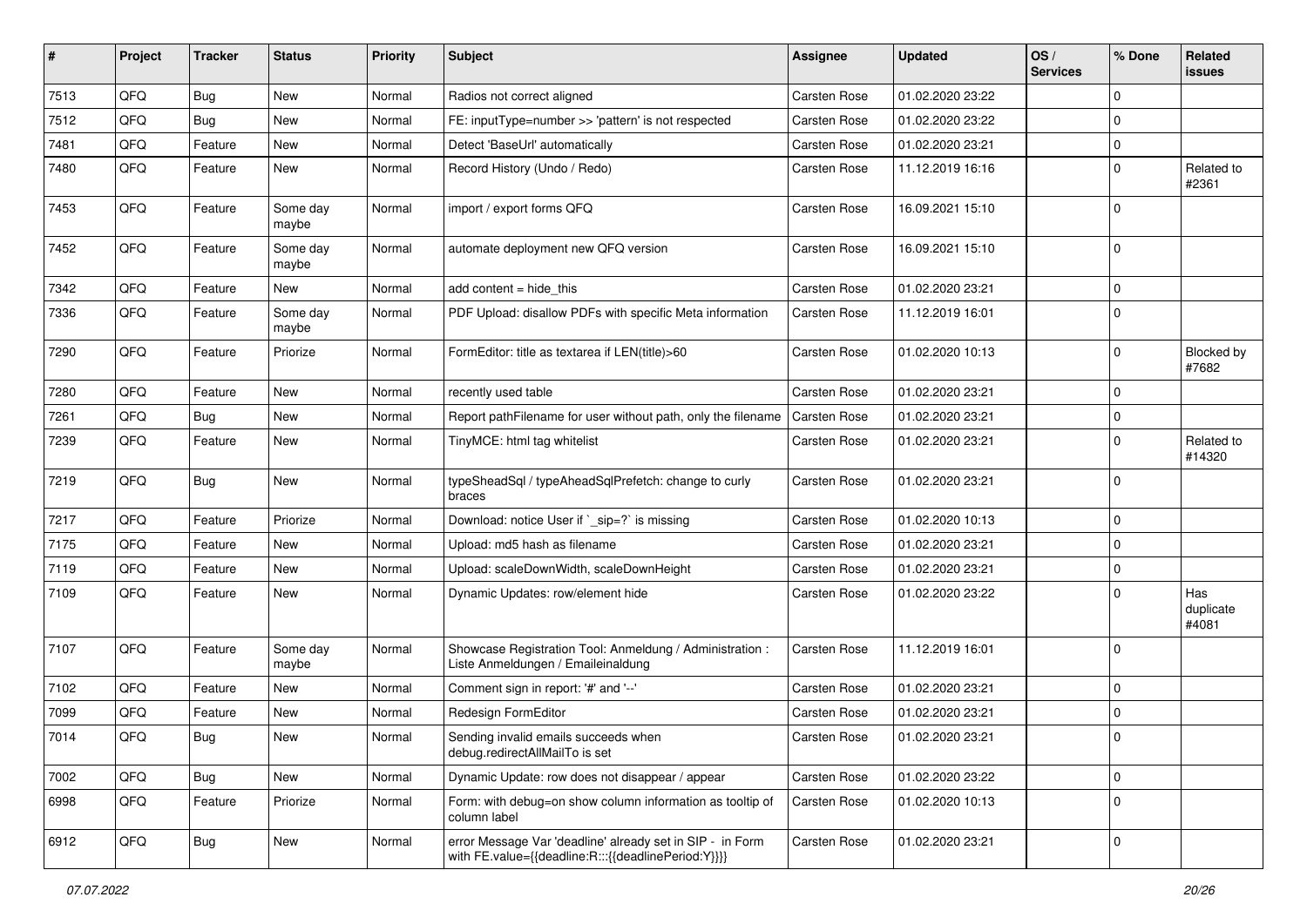| ∦    | Project | <b>Tracker</b> | <b>Status</b>     | Priority | <b>Subject</b>                                                                                                             | <b>Assignee</b>     | <b>Updated</b>   | OS/<br><b>Services</b> | % Done      | Related<br>issues                           |
|------|---------|----------------|-------------------|----------|----------------------------------------------------------------------------------------------------------------------------|---------------------|------------------|------------------------|-------------|---------------------------------------------|
| 6855 | QFQ     | Feature        | New               | Normal   | With {{feUser:U}}!={{feUser:T}}: Save / Delete: only possible<br>with {{feUserSave:U}}='yes' and '{{feUserDelete:U}}='yes' | <b>Carsten Rose</b> | 01.02.2020 23:21 |                        | $\Omega$    |                                             |
| 6765 | QFQ     | Feature        | <b>New</b>        | Normal   | Moeglichkeit via QFQ eigene Logs zu schreiben                                                                              | <b>Carsten Rose</b> | 01.02.2020 23:21 |                        | 0           |                                             |
| 6723 | QFQ     | Feature        | New               | Normal   | Report QFQ Installation and Version                                                                                        | Carsten Rose        | 12.06.2021 09:07 |                        | 0           |                                             |
| 6715 | QFQ     | Feature        | Some day<br>maybe | Normal   | Code-Refactoring: dbArray vereinheitlichen                                                                                 | <b>Carsten Rose</b> | 11.12.2019 16:02 |                        | $\Omega$    |                                             |
| 6677 | QFQ     | Bug            | New               | Normal   | Error message FE Action Element: no/wrong FE reference<br>who cause the problem.                                           | Carsten Rose        | 01.02.2020 23:21 |                        | $\mathbf 0$ |                                             |
| 6609 | QFQ     | Feature        | <b>New</b>        | Normal   | Formlet: JSON API erweitern                                                                                                | Carsten Rose        | 01.02.2020 23:21 |                        | 50          |                                             |
| 6602 | QFQ     | Feature        | New               | Normal   | Formlet: in Report auf Mausklick ein mini-form oeffnen                                                                     | Carsten Rose        | 11.12.2019 16:16 |                        | 0           |                                             |
| 6594 | QFQ     | Feature        | New               | Normal   | Excel: on download, check if there is a valid sip                                                                          | <b>Carsten Rose</b> | 01.02.2020 23:21 |                        | $\Omega$    |                                             |
| 6574 | QFQ     | <b>Bug</b>     | Priorize          | Normal   | qfq.log: Fehlermeldung wurde angezeigt, aber nicht geloggt                                                                 | Carsten Rose        | 01.02.2020 10:13 |                        | 0           |                                             |
| 6483 | QFQ     | Bug            | New               | Normal   | R Store funktioniert nicht bei 'Report Notation' im FE                                                                     | <b>Carsten Rose</b> | 01.02.2020 23:21 |                        | 0           |                                             |
| 6462 | QFQ     | <b>Bug</b>     | New               | Normal   | File Upload: Nutzlose Fehlermeldung wenn Datei zu gross                                                                    | Carsten Rose        | 01.02.2020 23:21 |                        | $\Omega$    | Related to<br>#6139                         |
| 6437 | QFQ     | Feature        | <b>New</b>        | Normal   | Neuer Mode Button bei FormElementen                                                                                        | Carsten Rose        | 01.02.2020 23:21 |                        | $\Omega$    | Related to<br>#9668,<br>Blocked by<br>#9678 |
| 6292 | QFQ     | Feature        | <b>New</b>        | Normal   | Download: File speichern mit Hash aber original Filename in<br>der Datenbank vermerken fuer Downloads                      | <b>Carsten Rose</b> | 01.02.2020 23:21 |                        | $\Omega$    |                                             |
| 6289 | QFQ     | Feature        | <b>New</b>        | Normal   | Form: Log                                                                                                                  | Carsten Rose        | 01.02.2020 23:21 |                        | $\Omega$    |                                             |
| 6261 | QFQ     | Feature        | New               | Normal   | Persistent SIP                                                                                                             | Carsten Rose        | 12.06.2021 09:07 |                        | $\Omega$    | Related to<br>#10819                        |
| 6250 | QFQ     | Feature        | In Progress       | Normal   | Enhance layout: a) Subrecord, b) Subrecord-Title                                                                           | Carsten Rose        | 01.02.2020 23:22 |                        | $\Omega$    | Related to<br>#5391                         |
| 5991 | QFQ     | <b>Bug</b>     | Some day<br>maybe | Normal   | URLs with ' ' or long parameter are problematic                                                                            | Carsten Rose        | 01.02.2020 23:19 |                        | $\Omega$    |                                             |
| 5983 | QFQ     | Feature        | Some day<br>maybe | Normal   | Form Submit (save & update): normalize date/-time FE                                                                       | <b>Carsten Rose</b> | 01.02.2020 23:19 |                        | $\Omega$    |                                             |
| 5942 | QFQ     | Feature        | Priorize          | Normal   | 'L' and 'type': append to links, generate via '_link' by using<br>'u:' .                                                   | <b>Carsten Rose</b> | 01.02.2020 10:13 |                        | $\Omega$    |                                             |
| 5894 | QFQ     | Feature        | Feedback          | Normal   | Typeahead in Report: show/hide rows dynamically                                                                            | Carsten Rose        | 18.02.2022 08:50 |                        | $\Omega$    | Related to<br>#5893,<br>Related to<br>#5885 |
| 5852 | QFQ     | Feature        | Some day<br>maybe | Normal   | Logging: mail.log / sql.log - im FE anzeigen und via AJAX<br>aktualisieren                                                 | Carsten Rose        | 01.02.2020 23:19 |                        | 0           | Related to<br>#5885                         |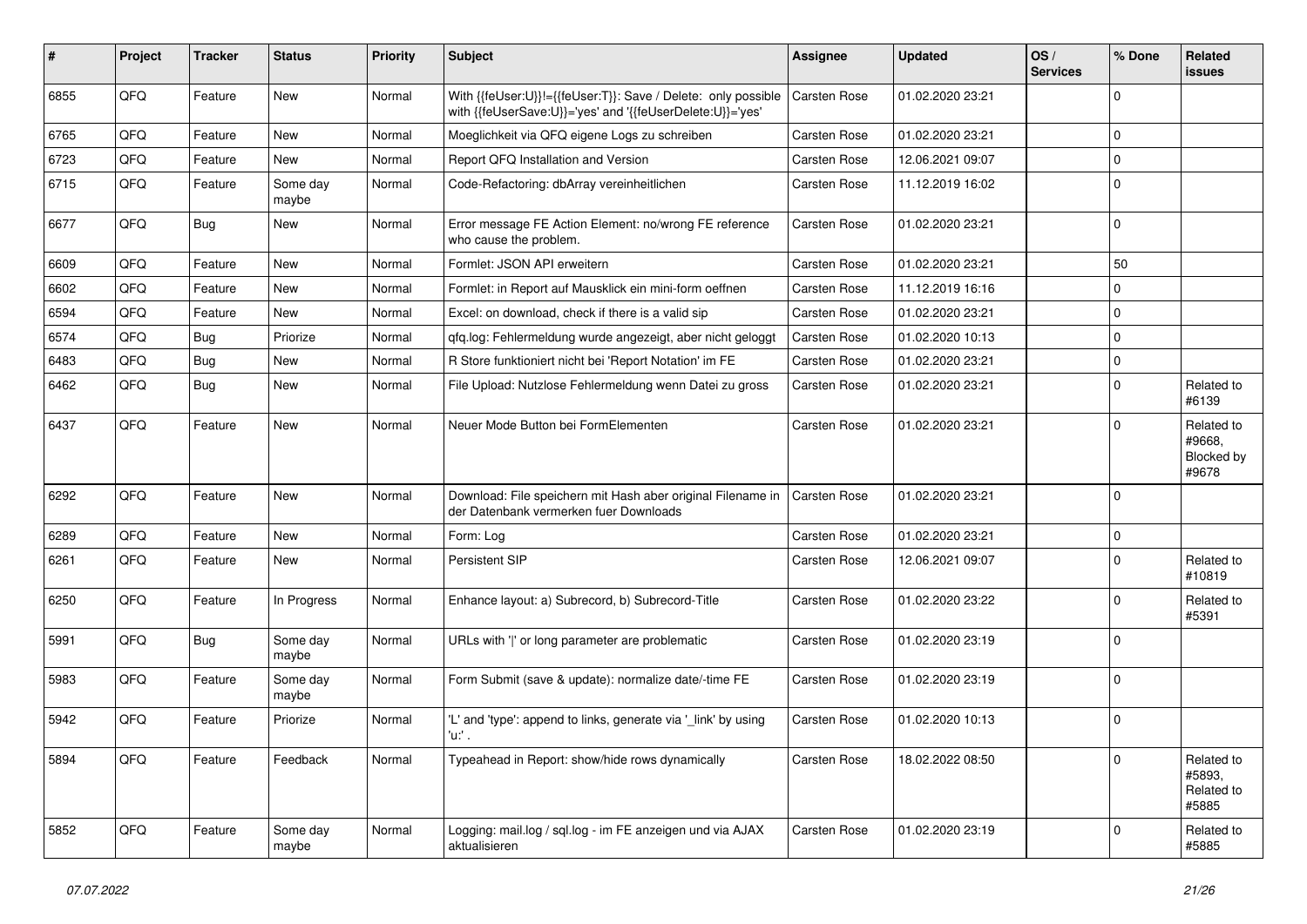| ∦    | Project | <b>Tracker</b> | <b>Status</b>     | <b>Priority</b> | <b>Subject</b>                                                                                                       | Assignee            | <b>Updated</b>   | OS/<br><b>Services</b> | % Done      | Related<br><b>issues</b>                    |
|------|---------|----------------|-------------------|-----------------|----------------------------------------------------------------------------------------------------------------------|---------------------|------------------|------------------------|-------------|---------------------------------------------|
| 5782 | QFQ     | Feature        | <b>New</b>        | Normal          | NextCloud API                                                                                                        | <b>Carsten Rose</b> | 01.02.2020 10:02 |                        | $\Omega$    |                                             |
| 5768 | QFQ     | Bug            | Some day<br>maybe | Normal          | '{{pageLanguage:T}}' missing if QFQ is called via api                                                                | Carsten Rose        | 01.02.2020 23:19 |                        | $\Omega$    |                                             |
| 5706 | QFQ     | Bug            | Some day<br>maybe | Normal          | upload: fileDestination needs to be sanatized                                                                        | <b>Carsten Rose</b> | 01.02.2020 23:19 |                        | $\Omega$    |                                             |
| 5695 | QFQ     | Feature        | In Progress       | Normal          | Multiform                                                                                                            | Carsten Rose        | 02.01.2021 18:38 |                        | $\mathbf 0$ |                                             |
| 5665 | QFQ     | Feature        | Some day<br>maybe | Normal          | Versuch das '{{!' nicht mehr noetig ist.                                                                             | <b>Carsten Rose</b> | 01.02.2020 23:20 |                        | $\Omega$    | Related to<br>#7432,<br>Related to<br>#7434 |
| 5579 | QFQ     | Feature        | Some day<br>maybe | Normal          | Enhance Doc / Presentation: variable type 'link column type'                                                         | Carsten Rose        | 01.02.2020 23:19 |                        | $\Omega$    |                                             |
| 5576 | QFQ     | Bug            | <b>New</b>        | Normal          | Using MySQL 'DROP' requires privilege - wich is not really<br>necessary.                                             | Carsten Rose        | 01.02.2020 23:21 |                        | $\Omega$    |                                             |
| 5559 | QFQ     | Bug            | <b>New</b>        | Normal          | FE.type = Upload: 'accept' might contain variables                                                                   | <b>Carsten Rose</b> | 11.05.2020 21:23 |                        | $\mathbf 0$ |                                             |
| 5557 | QFQ     | <b>Bug</b>     | Some day<br>maybe | Normal          | Form load: STORE RECORD filled, but should be empty                                                                  | Carsten Rose        | 01.02.2020 23:19 |                        | $\Omega$    |                                             |
| 5548 | QFQ     | Feature        | Some day<br>maybe | Normal          | 801 Textfiles/Scriptfiles als Thumbnail                                                                              | <b>Carsten Rose</b> | 07.03.2022 16:26 |                        | $\Omega$    |                                             |
| 5480 | QFQ     | Feature        | Some day<br>maybe | Normal          | QFQ: Dokumentation mit Screenshots versehen                                                                          | Carsten Rose        | 01.02.2020 23:20 |                        | $\Omega$    | Related to<br>#9879                         |
| 5428 | QFQ     | Feature        | Some day<br>maybe | Normal          | secure thumbnail: late render on access.                                                                             | Carsten Rose        | 01.02.2020 23:20 |                        | $\Omega$    |                                             |
| 5345 | QFQ     | Feature        | <b>New</b>        | Normal          | Report: UPDATE / INSERT / DELETE statements should<br>trigger subqueries, depending on the result.                   | <b>Carsten Rose</b> | 27.05.2020 16:11 |                        | $\Omega$    |                                             |
| 5305 | QFQ     | Bug            | <b>New</b>        | Normal          | Upload FormElement: nicht disabled by readonly Form                                                                  | Carsten Rose        | 16.06.2021 13:43 |                        | $\Omega$    | Related to<br>#9347,<br>Related to<br>#9834 |
| 5132 | QFQ     | Feature        | Some day<br>maybe | Normal          | Error Message sendmail missing attachment: more details                                                              | <b>Carsten Rose</b> | 01.02.2020 23:19 |                        | $\Omega$    |                                             |
| 5131 | QFQ     | Feature        | New               | Normal          | Activate Spin Gear ('wait/busy' indicator) via LINK attribute                                                        | Carsten Rose        | 01.02.2020 23:21 |                        | $\pmb{0}$   |                                             |
| 5021 | QFQ     | <b>Bug</b>     | Some day<br>maybe | Normal          | FE.typ=extra - during save displays error 'datum2' already<br>filled in STORE_SIP - the value is stored nevertheless | Carsten Rose        | 01.02.2020 23:19 |                        | $\Omega$    | Related to<br>#3875                         |
| 4956 | QFQ     | Feature        | Some day<br>maybe | Normal          | Sendmail: Benutzerdefinierte Headers                                                                                 | Carsten Rose        | 11.12.2019 16:02 |                        | $\mathbf 0$ |                                             |
| 4872 | QFQ     | Feature        | Some day<br>maybe | Normal          | Fields of Typo3 page available in STORE_TYPO3                                                                        | Carsten Rose        | 01.02.2020 23:19 |                        | $\Omega$    |                                             |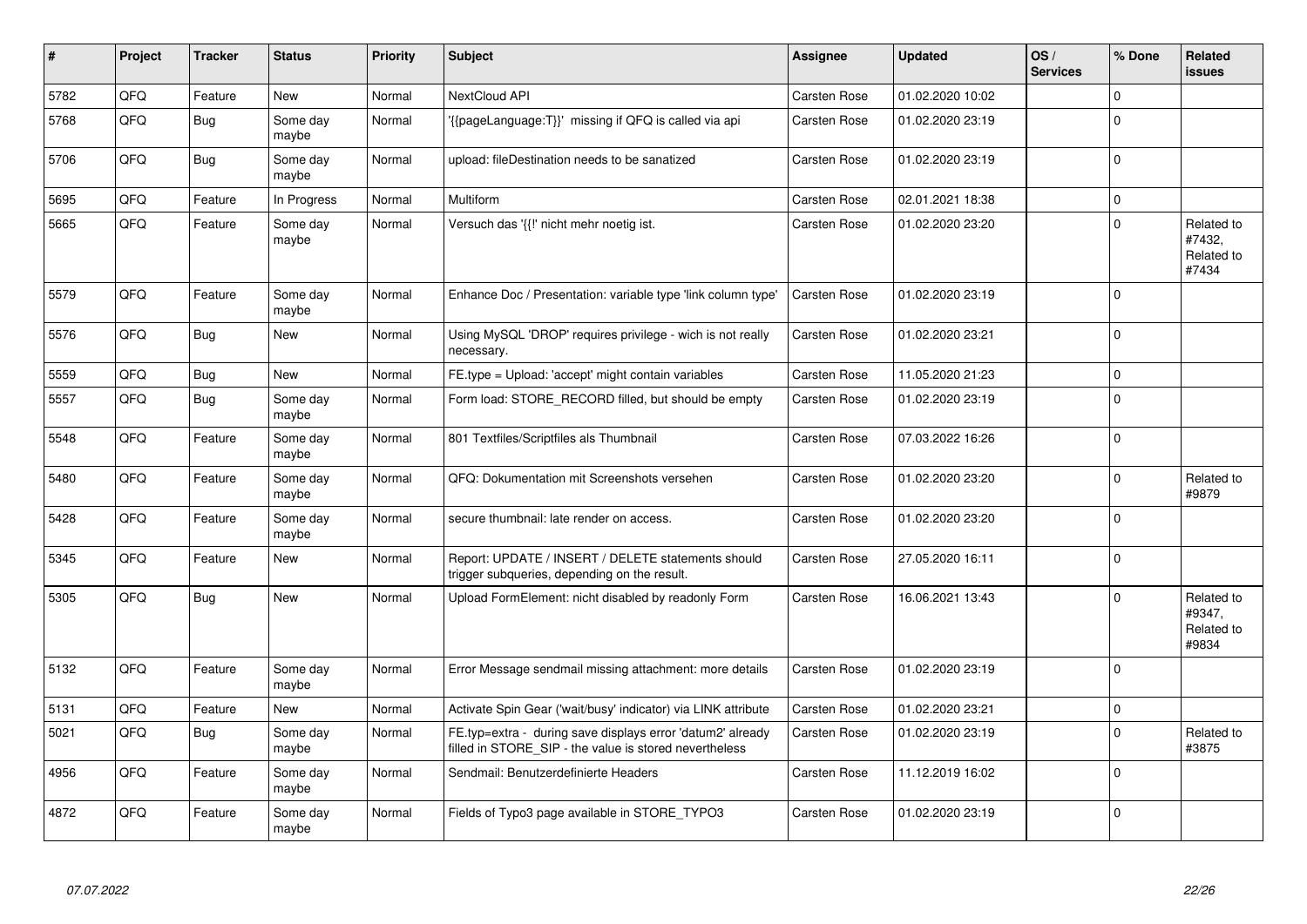| #    | Project | <b>Tracker</b> | <b>Status</b>     | <b>Priority</b> | <b>Subject</b>                                                                                                          | <b>Assignee</b>     | <b>Updated</b>   | OS/<br><b>Services</b> | % Done       | Related<br>issues                              |
|------|---------|----------------|-------------------|-----------------|-------------------------------------------------------------------------------------------------------------------------|---------------------|------------------|------------------------|--------------|------------------------------------------------|
| 4869 | QFQ     | Feature        | Some day<br>maybe | Normal          | Dynamic Update (show, hide, readonly?, required?) for<br><b>Template Group Elements</b>                                 | <b>Carsten Rose</b> | 01.02.2020 23:19 |                        | $\Omega$     | Related to<br>#4865                            |
| 4839 | QFQ     | Feature        | Some day<br>maybe | Normal          | gfg-handle in <head> Abschnitt</head>                                                                                   | Carsten Rose        | 11.12.2019 16:02 |                        | $\mathbf 0$  |                                                |
| 4771 | QFQ     | Bug            | Some day<br>maybe | Normal          | gfg: select-down-values empty after save (edit-form for<br>program administrators)                                      | <b>Carsten Rose</b> | 01.02.2020 23:20 |                        | $\Omega$     | Related to<br>#4549, Has<br>duplicate<br>#4282 |
| 4757 | QFQ     | Feature        | Some day<br>maybe | Normal          | Test subrecord: download links ok? Links ok?                                                                            | <b>Carsten Rose</b> | 01.02.2020 23:20 |                        | $\Omega$     |                                                |
| 4756 | QFQ     | Bug            | New               | Normal          | Form dirty even nothing changes                                                                                         | Carsten Rose        | 11.12.2019 16:16 |                        | $\Omega$     |                                                |
| 4659 | QFQ     | <b>Bug</b>     | Some day<br>maybe | Normal          | infoButtonExtra                                                                                                         | <b>Carsten Rose</b> | 01.02.2020 23:20 |                        | $\Omega$     |                                                |
| 4652 | QFQ     | Feature        | Some day<br>maybe | Normal          | UZH CD: Weiterleitung auf benutzerdefinierte 403/404 Seite                                                              | <b>Carsten Rose</b> | 01.02.2020 23:20 |                        | $\mathbf{0}$ |                                                |
| 4651 | QFQ     | <b>Bug</b>     | Some day<br>maybe | Normal          | "Loading document" Modal wird angezeigt bei uzhcd type=2<br>Ansicht                                                     | <b>Carsten Rose</b> | 01.02.2020 23:20 |                        | $\Omega$     |                                                |
| 4650 | QFQ     | Feature        | Some day<br>maybe | Normal          | Convert html to doc/rtf                                                                                                 | Carsten Rose        | 01.02.2020 23:20 |                        | $\Omega$     | Related to<br>#10704                           |
| 4606 | QFQ     | Feature        | Some day<br>maybe | Normal          | link: qualifier to render bootstrap button                                                                              | <b>Carsten Rose</b> | 01.02.2020 23:19 |                        | $\Omega$     |                                                |
| 4583 | QFQ     | Bug            | Some day<br>maybe | Normal          | Dynamic Update bei TypeAhead Feldern                                                                                    | <b>Carsten Rose</b> | 01.02.2020 23:19 |                        | $\Omega$     |                                                |
| 4549 | QFQ     | Bug            | Some day<br>maybe | Normal          | TemplateGroups: FE.type SELECT loose selected value<br>after save                                                       | <b>Carsten Rose</b> | 01.02.2020 23:20 |                        | $\Omega$     | Related to<br>#4548,<br>Related to<br>#4771    |
| 4528 | QFQ     | Bug            | Some day<br>maybe | Normal          | extraButtonLock mit SQLAhead Bug                                                                                        | Carsten Rose        | 01.02.2020 23:19 |                        | $\mathbf 0$  |                                                |
| 4413 | QFQ     | Feature        | New               | Normal          | fieldset: show/hidden, modeSql, dynamicUpdate                                                                           | <b>Carsten Rose</b> | 09.02.2022 15:19 |                        | 0            |                                                |
| 4365 | QFQ     | Feature        | Some day<br>maybe | Normal          | Multi Language: new way of config                                                                                       | Carsten Rose        | 01.02.2020 23:20 |                        | $\Omega$     |                                                |
| 4349 | QFQ     | Feature        | Some day<br>maybe | Normal          | link download: downloaded external URL to<br>deliver/concatenate - check mimetipe and handle it correctly               | Carsten Rose        | 11.12.2019 16:02 |                        | $\Omega$     |                                                |
| 4343 | QFQ     | Feature        | Some day<br>maybe | Normal          | Link: Classifier to add 'attributes'                                                                                    | Carsten Rose        | 01.02.2020 23:20 |                        | $\mathbf 0$  | Related to<br>#14077                           |
| 4330 | QFQ     | Feature        | Some day<br>maybe | Normal          | Error Message: report missing {{ / }} in sqlUpdate, sqlInsert,<br>sqlDelete, sqlAfter, sqlBefore in FE action elements. | <b>Carsten Rose</b> | 01.02.2020 23:20 |                        | $\mathbf 0$  |                                                |
| 4328 | QFQ     | Bug            | Some day<br>maybe | Normal          | Error Message: Show FE name/number on problems in FE                                                                    | Carsten Rose        | 01.02.2020 23:20 |                        | 0            |                                                |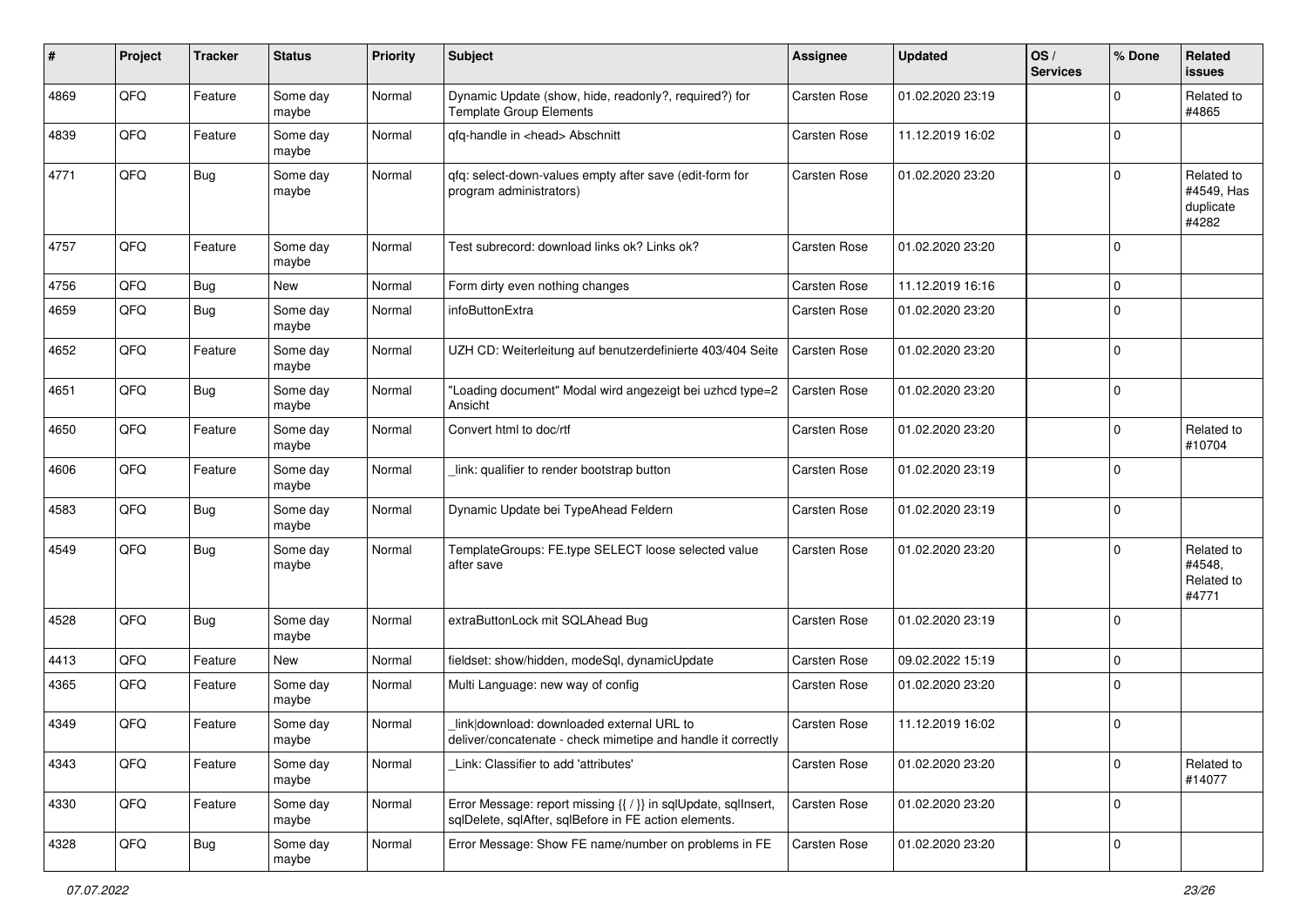| ∦    | Project | <b>Tracker</b> | <b>Status</b>     | <b>Priority</b> | <b>Subject</b>                                                                                                                 | Assignee            | <b>Updated</b>   | OS/<br><b>Services</b> | % Done      | Related<br><b>issues</b>                    |
|------|---------|----------------|-------------------|-----------------|--------------------------------------------------------------------------------------------------------------------------------|---------------------|------------------|------------------------|-------------|---------------------------------------------|
| 4293 | QFQ     | <b>Bug</b>     | Some day<br>maybe | Normal          | Download broken if token 'd:' is missing - but no error<br>message                                                             | <b>Carsten Rose</b> | 11.12.2019 16:03 |                        | $\Omega$    | Related to<br>#7514                         |
| 4259 | QFQ     | Feature        | Some day<br>maybe | Normal          | Instant trigger a cron job                                                                                                     | Carsten Rose        | 11.12.2019 16:03 |                        | $\mathbf 0$ |                                             |
| 4250 | QFQ     | Feature        | New               | Normal          | AutoCron in QFQ via PHP                                                                                                        | Carsten Rose        | 01.02.2020 23:21 |                        | $\Omega$    | Related to<br>#3292.<br>Related to<br>#3291 |
| 4197 | QFQ     | Feature        | Some day<br>maybe | Normal          | Unit Test fuer JSON Stream von QuickFormQuery.php ><br>doForm()                                                                | Carsten Rose        | 11.12.2019 16:03 |                        | $\Omega$    |                                             |
| 4092 | QFQ     | Bug            | Some day<br>maybe | Normal          | 1) Logging verbessern wann welches FE warum ausgefuehrt   Carsten Rose<br>wird, 2) Documentation: Best Practice Template Group |                     | 01.02.2020 23:19 |                        | $\Omega$    | Related to<br>#3504                         |
| 4082 | QFQ     | Feature        | <b>New</b>        | Normal          | Dynamic Update: modeSgl - useful default                                                                                       | Carsten Rose        | 01.02.2020 23:22 |                        | $\Omega$    |                                             |
| 4050 | QFQ     | Feature        | <b>New</b>        | Normal          | sql.log: 1) FormElement ID which causes a specific action,<br>2) Result in the same row.                                       | <b>Carsten Rose</b> | 15.04.2020 11:35 |                        | $\Omega$    | Related to<br>#5458                         |
| 4026 | QFQ     | Feature        | Some day<br>maybe | Normal          | sglLog.sgl: log number of FE.id                                                                                                | Carsten Rose        | 11.12.2019 16:03 |                        | $\Omega$    | Related to<br>#5458                         |
| 4023 | QFQ     | Feature        | <b>New</b>        | Normal          | prepared statements - FE action: salveld, sqllnsert,<br>sqlUpdate, sqlDelete, sqlBefore, sqlAfter                              | <b>Carsten Rose</b> | 11.12.2019 16:15 |                        | $\Omega$    |                                             |
| 4018 | QFQ     | Feature        | <b>New</b>        | Normal          | typeahead: long query parameter / answer triggers 'Attack<br>detected' and purges current SIP storage.                         | Carsten Rose        | 29.06.2022 22:46 |                        | $\Omega$    | Related to<br>#9077                         |
| 4008 | QFQ     | Bug            | Some day<br>maybe | Normal          | FormElemen.type=sendmail: wrong 'TO' if 'real<br>name <rea@mail.to>' is used</rea@mail.to>                                     | Carsten Rose        | 11.12.2019 16:03 |                        | $\Omega$    |                                             |
| 3991 | QFQ     | Feature        | Some day<br>maybe | Normal          | report: Columnname '_skipWrap' skips 'fbeg', 'fend'                                                                            | Carsten Rose        | 11.12.2019 16:03 |                        | $\Omega$    |                                             |
| 3947 | QFQ     | Feature        | Some day<br>maybe | Normal          | Attack detectect: logout current user                                                                                          | <b>Carsten Rose</b> | 11.12.2019 16:03 |                        | $\Omega$    | Related to<br>#5458,<br>Related to<br>#6299 |
| 3942 | QFQ     | Feature        | Some day<br>maybe | Normal          | Action Elemente: neu generierte IDs via FE weitergeben                                                                         | <b>Carsten Rose</b> | 11.12.2019 16:03 |                        | $\Omega$    | Related to<br>#3941                         |
| 3941 | QFQ     | Feature        | Some day<br>maybe | Normal          | sqlAfter: es sollten mehrere moeglich sein                                                                                     | Carsten Rose        | 11.12.2019 16:03 |                        | $\Omega$    | Related to<br>#3942                         |
| 3905 | QFQ     | Feature        | Some day<br>maybe | Normal          | Documentation: Best Practice anhand eines Online<br>Bewerbungstools                                                            | Carsten Rose        | 11.12.2019 16:03 |                        | $\Omega$    |                                             |
| 3900 | QFQ     | Feature        | Some day<br>maybe | Normal          | Extend documentation of 'Copy / Paste'                                                                                         | <b>Carsten Rose</b> | 11.12.2019 16:03 |                        | $\Omega$    | Related to<br>#3899                         |
| 3895 | QFQ     | Bug            | Some day<br>maybe | Normal          | typeahead pedantic: on lehrkredit Idap webpass - if only one<br>person is in dropdown, such person can't be selected           | <b>Carsten Rose</b> | 11.12.2019 16:03 |                        | $\Omega$    |                                             |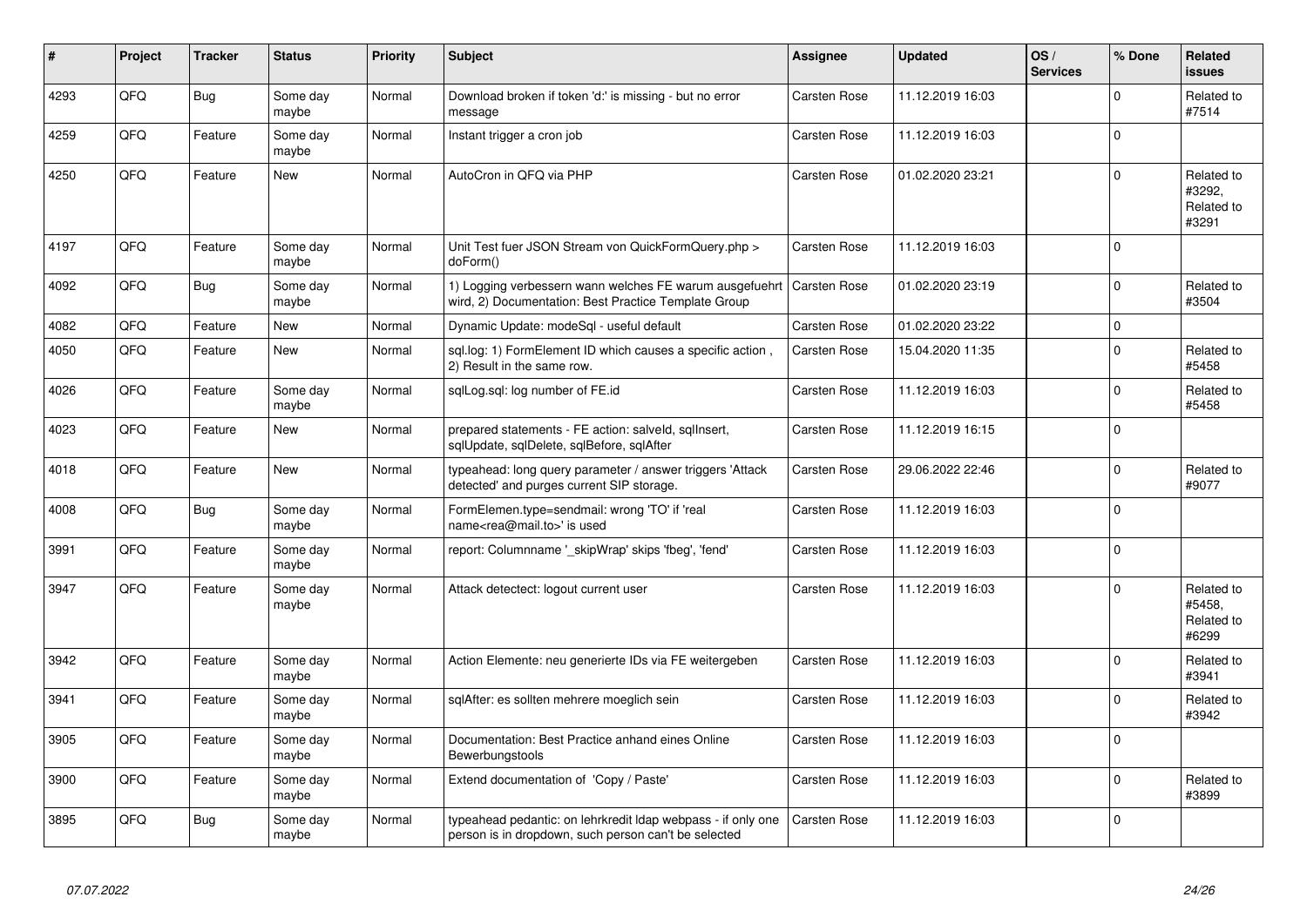| #    | Project | <b>Tracker</b> | <b>Status</b>     | <b>Priority</b> | <b>Subject</b>                                                                                                                               | Assignee            | <b>Updated</b>   | OS/<br><b>Services</b> | % Done      | Related<br><b>issues</b>                    |
|------|---------|----------------|-------------------|-----------------|----------------------------------------------------------------------------------------------------------------------------------------------|---------------------|------------------|------------------------|-------------|---------------------------------------------|
| 3882 | QFQ     | Bug            | Some day<br>maybe | Normal          | templateGroup: disable 'add' if limit is reached - funktioniert<br>nicht wenn bereits records existierten                                    | <b>Carsten Rose</b> | 11.12.2019 16:03 |                        | $\Omega$    |                                             |
| 3877 | QFQ     | Feature        | Some day<br>maybe | Normal          | FormEditor: die Felder die aktuell nicht gebraucht werden<br>nur auf readonly/disabled setzen (nicht ausblenden > das<br>irritiert.          | Carsten Rose        | 11.12.2019 16:03 |                        | $\Omega$    |                                             |
| 3867 | QFQ     | Feature        | Priorize          | Normal          | Readonly Formular: Template Groups add/delete<br>ausbeldnen                                                                                  | <b>Carsten Rose</b> | 05.05.2021 22:12 |                        | $\mathbf 0$ |                                             |
| 3811 | QFQ     | Bug            | Some day<br>maybe | Normal          | Dynamic Update: extraButtonInfo - Text aktualisieren                                                                                         | <b>Carsten Rose</b> | 11.12.2019 16:03 |                        | $\Omega$    | Related to<br>#11517                        |
| 3782 | QFQ     | Bug            | Priorize          | Normal          | Bei fehlerhafter Eingabe (z.B. Datum) sollte das erwartete<br>Format angezeigt werden                                                        | <b>Carsten Rose</b> | 01.02.2020 10:13 |                        | $\Omega$    |                                             |
| 3750 | QFQ     | <b>Bug</b>     | Some day<br>maybe | Normal          | FE in a row: if one violates check, all are red                                                                                              | Carsten Rose        | 11.12.2019 16:03 |                        | $\Omega$    |                                             |
| 3708 | QFQ     | Feature        | Some day<br>maybe | Normal          | Form: input - 'specialchars', 'none'  gewisse tags erlauben,<br>andere verbieten                                                             | <b>Carsten Rose</b> | 11.12.2019 16:02 |                        | $\Omega$    | Related to<br>#14320                        |
| 3682 | QFQ     | <b>Bug</b>     | Some day<br>maybe | Normal          | Dynamic update: Radio buttons                                                                                                                | Carsten Rose        | 11.12.2019 16:02 |                        | $\Omega$    |                                             |
| 3677 | QFQ     | Feature        | Some day<br>maybe | Normal          | wkhtmltopdf: FE User access prohibited, if client IP changes<br>- \$TYPO3_CONF_VARS[FE][lockIP]                                              | <b>Carsten Rose</b> | 11.12.2019 16:02 |                        | $\mathbf 0$ |                                             |
| 3666 | QFQ     | Feature        | Some day<br>maybe | Normal          | a) Performance Messung: mysql_real_escape_string() im<br>Vergleich zu str_replace(), b) doppeltes Aufrufen von<br>mysql real escape string() | <b>Carsten Rose</b> | 11.12.2019 16:02 |                        | 0 l         |                                             |
| 3588 | QFQ     | Bug            | Some day<br>maybe | Normal          | templateGroup: versteckte Elemente werden weiterhin<br>gespeichert.                                                                          | Carsten Rose        | 11.12.2019 16:02 |                        | $\Omega$    |                                             |
| 3547 | QFQ     | <b>Bug</b>     | <b>New</b>        | Normal          | FE of type 'note' causes writing of empty fields.                                                                                            | Carsten Rose        | 01.02.2020 23:21 |                        | $\mathbf 0$ |                                             |
| 3504 | QFQ     | Feature        | <b>New</b>        | Normal          | Logging: welche Action FEs werden wann wie ausgefuehrt                                                                                       | Carsten Rose        | 01.02.2020 23:21 |                        | $\Omega$    | Related to<br>#5458,<br>Related to<br>#4092 |
| 3458 | QFQ     | Feature        | Some day<br>maybe | Normal          | Display 'Edit Form Element'-Checkbox on form: should<br>depend on FE Group                                                                   | <b>Carsten Rose</b> | 11.12.2019 16:02 |                        | $\Omega$    | Related to<br>#3447                         |
| 3457 | QFQ     | Feature        | Some day<br>maybe | Normal          | LDAP: concat multi values to one single entry                                                                                                | <b>Carsten Rose</b> | 11.12.2019 16:02 |                        | $\Omega$    |                                             |
| 3432 | QFQ     | Feature        | <b>New</b>        | Normal          | subrecord: dynamicUpdate                                                                                                                     | Carsten Rose        | 11.06.2020 21:10 |                        | $\Omega$    | Related to<br>#5691                         |
| 3402 | QFQ     | Feature        | Some day<br>maybe | Normal          | Syntax Highlighting via CodeMirror                                                                                                           | <b>Carsten Rose</b> | 11.12.2019 16:02 |                        | 100         | Related to<br>#3207                         |
| 3385 | QFQ     | Feature        | Some day<br>maybe | Normal          | templateGroup: insert/update/delete non primary records                                                                                      | Carsten Rose        | 11.12.2019 16:02 |                        | $\Omega$    |                                             |